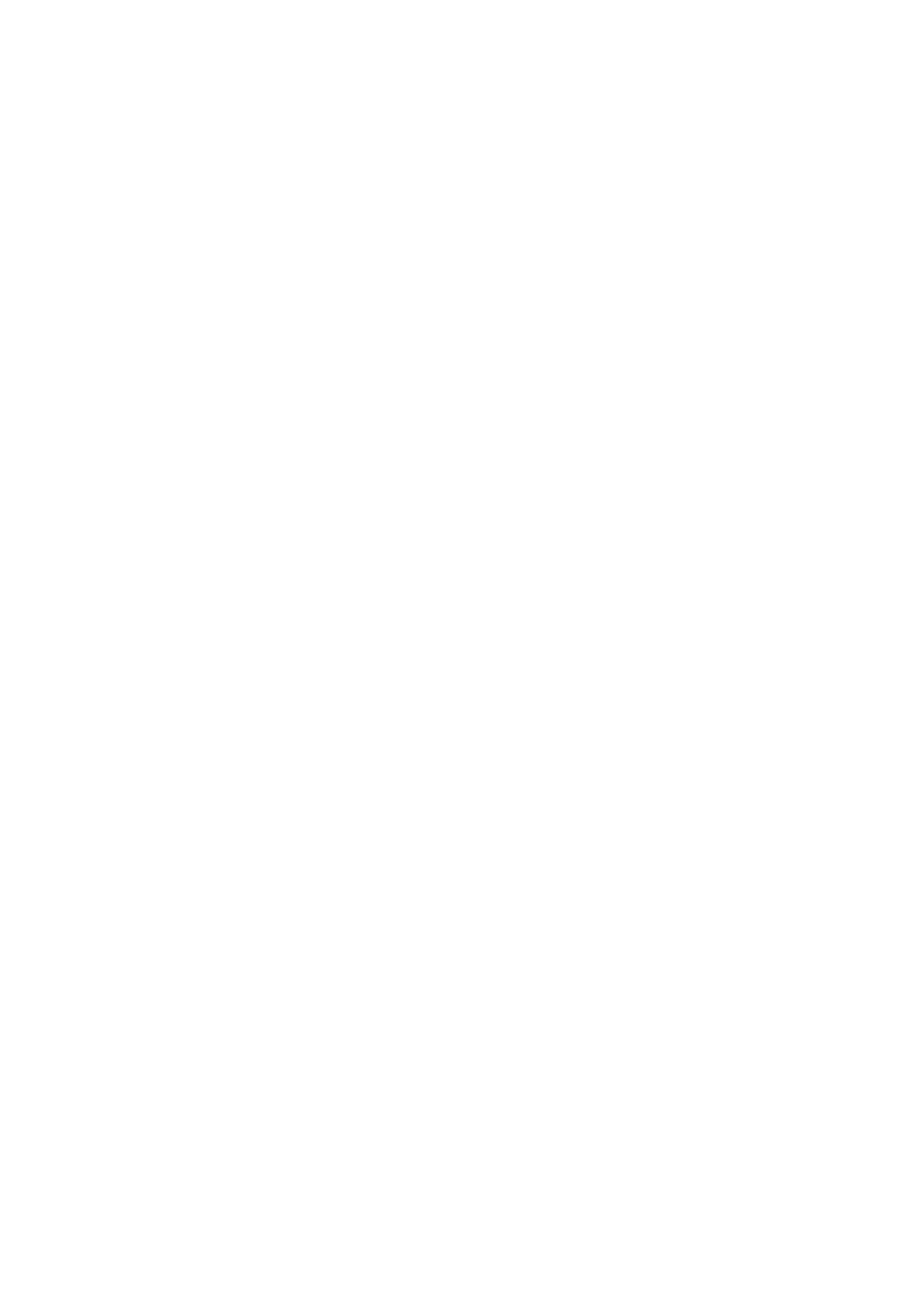Ich versichere hiermit, dass ich die vorliegende Masterarbeit mit dem Thema "Specification and Verification of Convergent Replicated Data Types" selbstständig verfasst und keine anderen als die angegebenen Hilfsmittel benutzt habe. Die Stellen, die anderen Werken dem Wortlaut oder dem Sinn nach entnommen wurden, habe ich durch die Angabe der Quelle, auch der benutzten Sekundärliteratur, als Entlehnung kenntlich gemacht.

(Ort, Datum) (Unterschrift)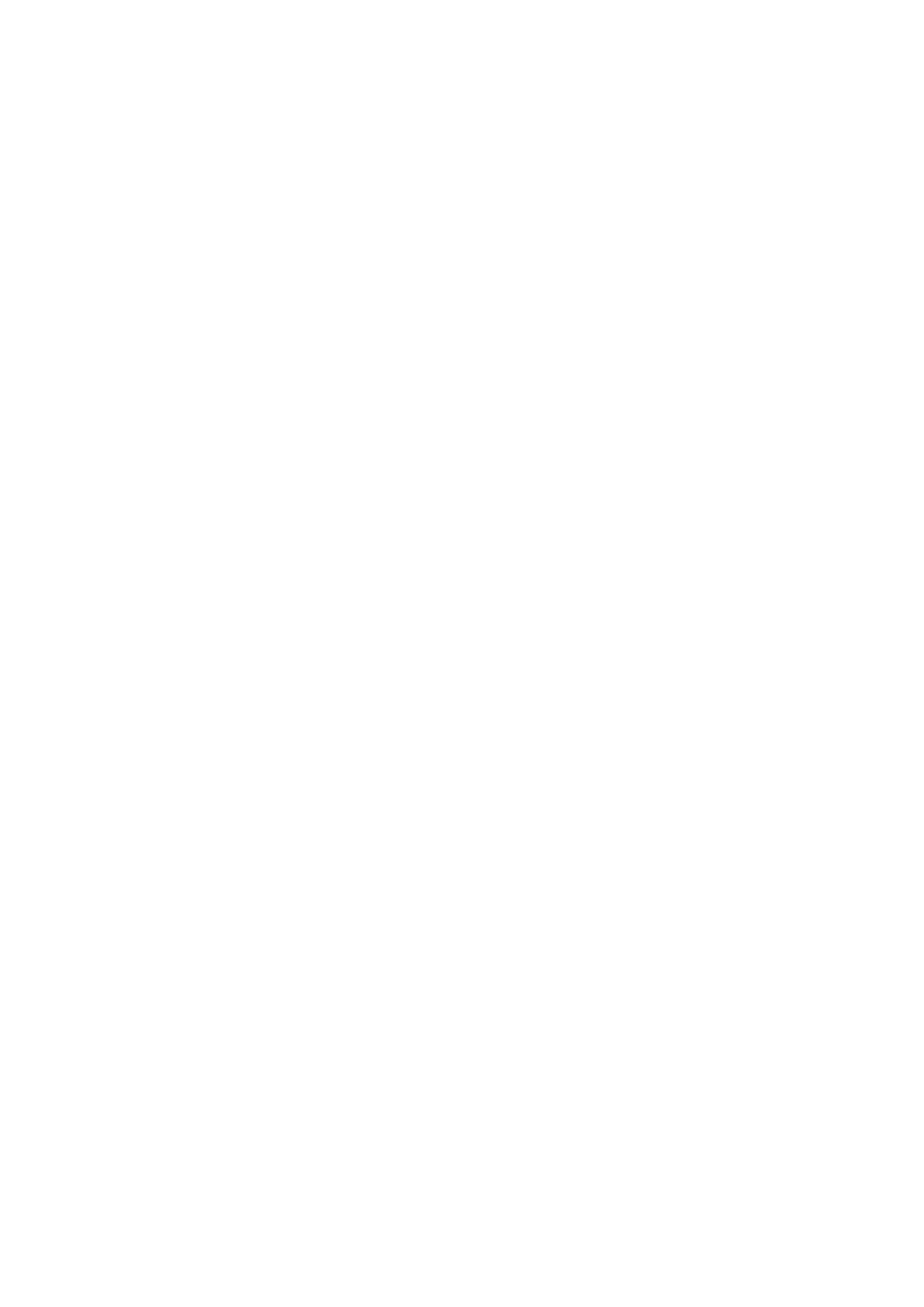**Abstract** *Conflict Free Replicated Data Types* (CRDTs) can be used as basic building blocks for storing and managing data in a distributed system. They provide high availability and performance, and they guarantee that conflicts are resolved in a well defined way. In this master's thesis, techniques for verifying these data types with the interactive theorem prover *Isabelle/HOL* are presented. The verification covers convergence properties, as well as behavioral specifications. For this task, a basic framework for the verification of CRDTs has been developed and several known CRDTs from the literature have been verified using the framework. The result are machine checked proofs for the correctness of the CRDTs, which rely on only a small set of unchecked assumptions, which are captured in a simple system model.

**Zusammenfassung** *Conflict Free Replicated Data Types* (CRDTs) können als grundlegende Bausteine für das Speichern und Verwalten von Daten in verteilten Systemen verwendet werden. Sie bieten eine hohe Verfügbarkeit und Performanz und sie garantieren, dass Konflikte auf eine wohldefinierte Art und Weise aufgelöst werden. In dieser Arbeit werden Techniken zum verifizieren dieser Datentypen mit dem interaktivem Theorem-Beweiser *Isabelle/HOL* vorgestellt. Die Verifikation umfasst sowohl Konvergenz-Eigenschaften, als auch Spezifikationen, die das Verhalten betreffen. Dafür wurde ein grundlegendes System für das verifizieren von CRDTs entwickelt und mehrere bekannte CRDTs aus der Literatur wurden damit verifiziert. Das Ergebnis sind vom Computer geprüfte Beweise für die Korrektheit dieser CRDTs, die nur von einer kleinen Menge von nicht geprüften Annahmen ausgehen, welche in einem einfachen System-Modell zusammengefasst sind.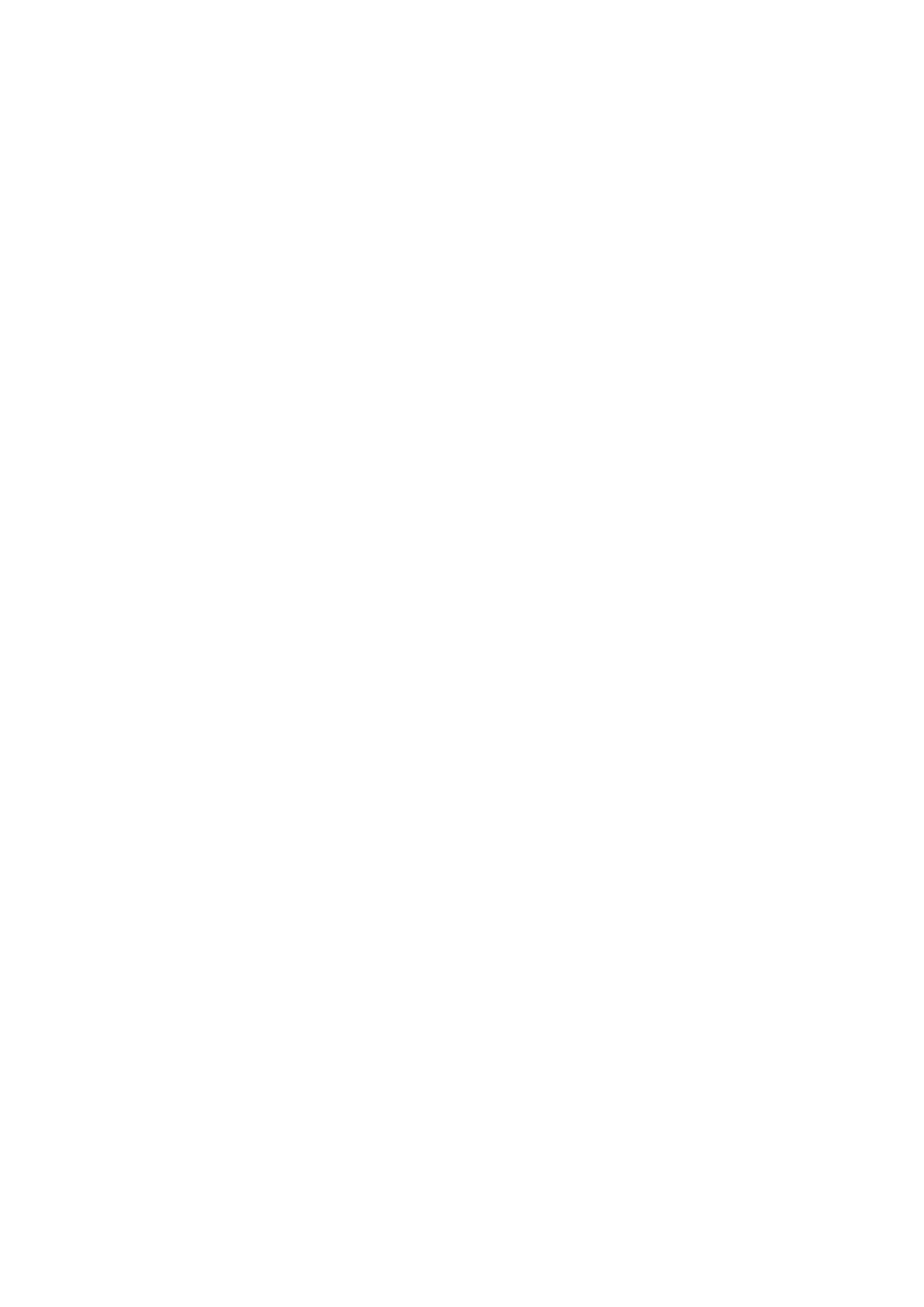# **Contents**

|    | 1. Introduction                                                                                                                                                                                                                                 | 1                                                                                        |
|----|-------------------------------------------------------------------------------------------------------------------------------------------------------------------------------------------------------------------------------------------------|------------------------------------------------------------------------------------------|
| 2. | <b>Conflict-Free Replicated Data Types</b><br>2.1.<br>2.1.2.<br>2.2.<br>2.2.1.<br>2.2.2.<br>2.2.3.                                                                                                                                              | 3<br>3<br>3<br>$\overline{4}$<br>$\overline{4}$<br>$\overline{5}$<br>$\overline{5}$<br>6 |
| 3. | <b>System Model for State Based Data Types</b><br>Overview<br>3.1.<br>3.2.<br>3.3.<br>3.4.<br>3.5.<br>3.6.                                                                                                                                      | $\boldsymbol{9}$<br>9<br>10<br>11<br>14<br>15<br>16                                      |
|    | 4. Consistency                                                                                                                                                                                                                                  | 19<br>19<br>20                                                                           |
| 5. | <b>Specification of CRDTs</b><br>Separated sequential and concurrent specifications<br>5.1.<br>5.1.2.<br>5.1.3.<br>5.1.4.<br>5.2.<br>5.3.<br>5.3.1.<br>5.3.2. Realization in Isabelle $\ldots \ldots \ldots \ldots \ldots \ldots \ldots \ldots$ | 27<br>27<br>28<br>28<br>29<br>30<br>30<br>32<br>33<br>34<br>34                           |
|    | <b>6. Verifying CRDT behavior</b><br>6.1. Valid update histories<br>6.2.                                                                                                                                                                        | 37<br>40<br>40<br>40                                                                     |
|    | 7. Case Studies                                                                                                                                                                                                                                 | 45<br>45<br>47                                                                           |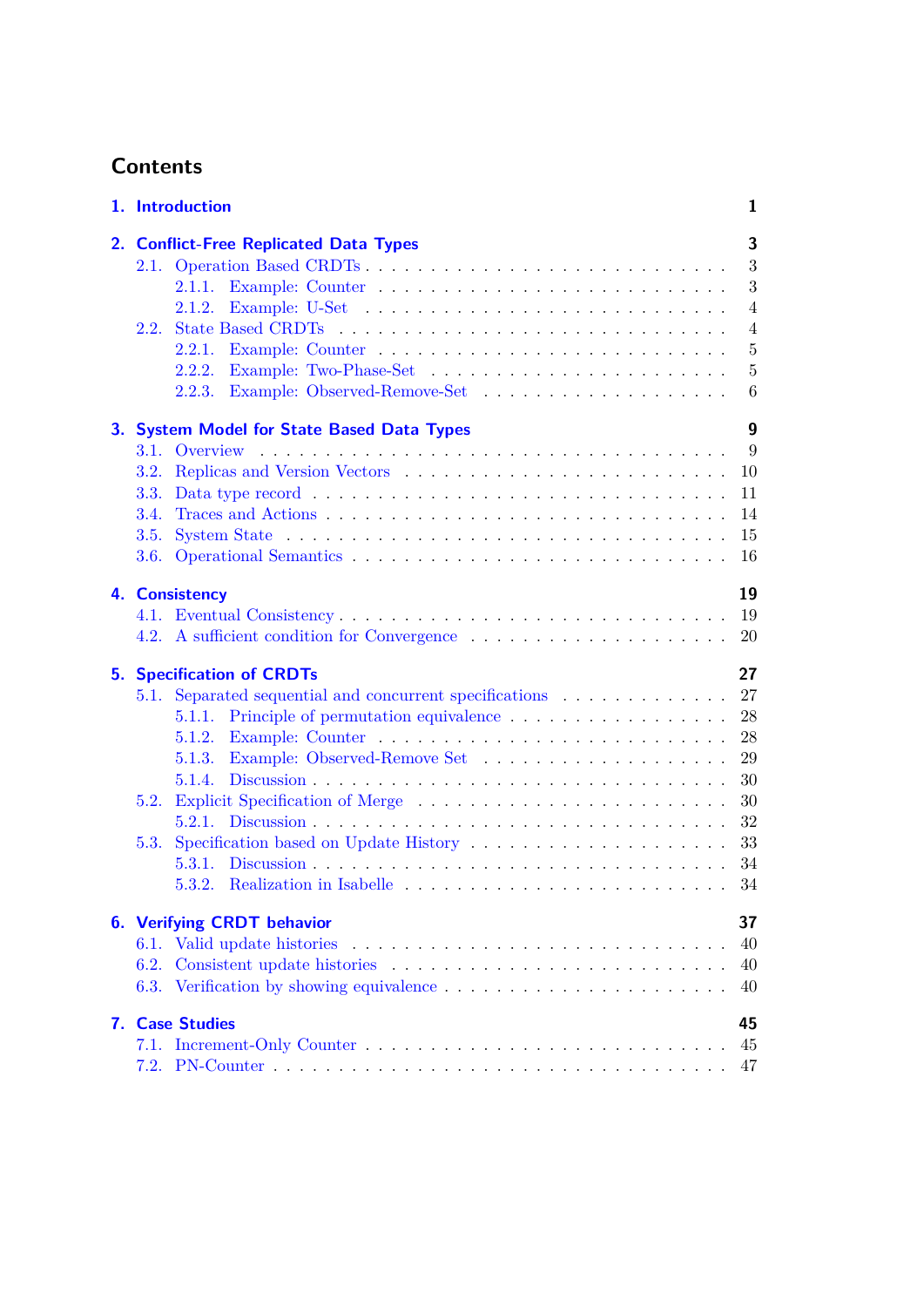|                             | 8. Related work |                               |  | 71 |  |
|-----------------------------|-----------------|-------------------------------|--|----|--|
|                             |                 | 9. Conclusion and future work |  | 73 |  |
| <b>Appendices</b>           |                 |                               |  | 79 |  |
| <b>A.</b> Isabelle theories |                 |                               |  |    |  |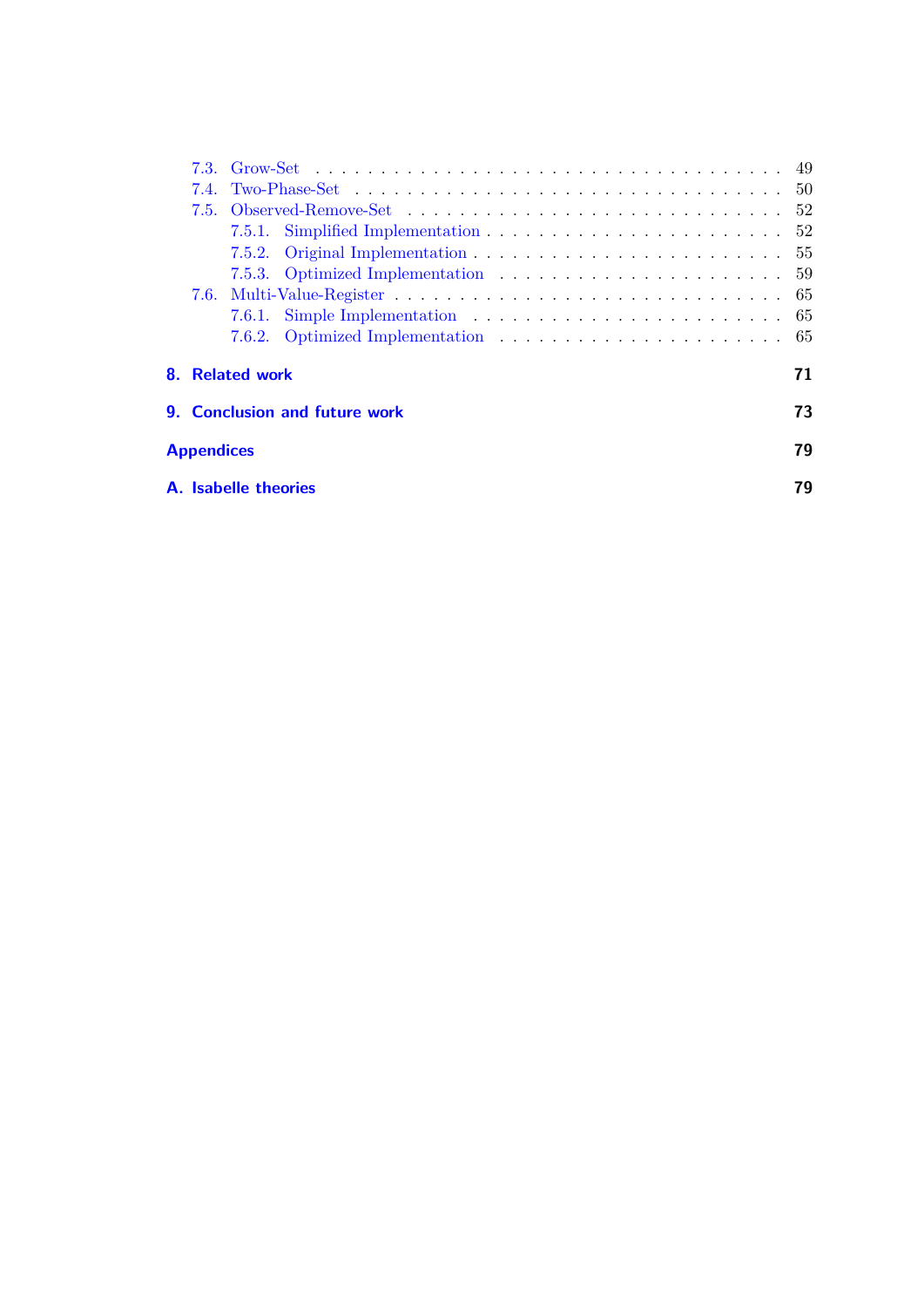# <span id="page-8-0"></span>**1. Introduction**

For many distributed systems, there is a big challenge in managing data. Using a single node to store data is often not a feasible option. There are different reasons for this. Some systems require a higher throughput for writing and reading data, than what can be provided by a single node. Other systems require a high availability, which can only be provided by several nodes without a single point of failure. Then there are systems which serve clients from different regions in the world and want to avoid the delay of messages sent around half the globe. So these systems need nodes located at different places in the world. Finally there are systems where nodes are not always connected. For example mobile phones and tablets are not always connected to the Internet and thus need a local data store on the device, which is only synchronized with a more central data store when a connection is available.

Classical relational, transactional databases like Microsoft SQL Server, Oracle, or IBM DB2 try to keep the data stores on different nodes (also called replicas) consistent all the time. But requiring strong consistency has a negative effect on the availability and delay of the data store operations. Some newer databases like Riak or Cassandra provide weaker consistency guarantees and therefore can achieve better availability and performance. These kind of databases are called eventual consistent as opposed to strongly consistent. Such databases can often process an operation locally and then synchronize the changes between the data stores asynchronous to the operation.

For many use cases this implies that there can be conflicting updates in distinct data stores. In such a case the conflict can only be detected after the operation was completed, and it has to be resolved either by the database itself or by the application. Letting the application handle conflicts increases the complexity of the application, the probability of loosing data due to programming errors, and it requires that the database stores all necessary information about conflicts until they are resolved by the application. Therefore developers usually want the database to handle conflicts by itself according to some reasonable rules.

Unfortunately there is no universal rule to resolve conflicts, as it always depends on the application. As an example consider an integer variable which is changed from 42 to 43 on one replica and changed from 42 to 46 on an other replica. Now there are the two conflicting values 43 and 46. If the application's intend was counting, then it would make sense to resolve the conflict by setting the variable to 47 as this includes the one new element counted at the first replica and the four new elements counted at the second replica. However, if the application's intend was to set the variable to some absolute value, it might make more sense to resolve the conflict by keeping both values or by taking an aggregate function like the maximum of the values.

Behaviors like the counter are required in more than one application, so it makes sense to put this behavior in a reusable data type. Convergent Replicated Data Types (CRDTs) are such data types. They are similar to data types for sequential programs such as lists, sets, or maps, but they are replicated across multiple nodes. Operations can be performed on only a single replica and updates are communicated to other replicas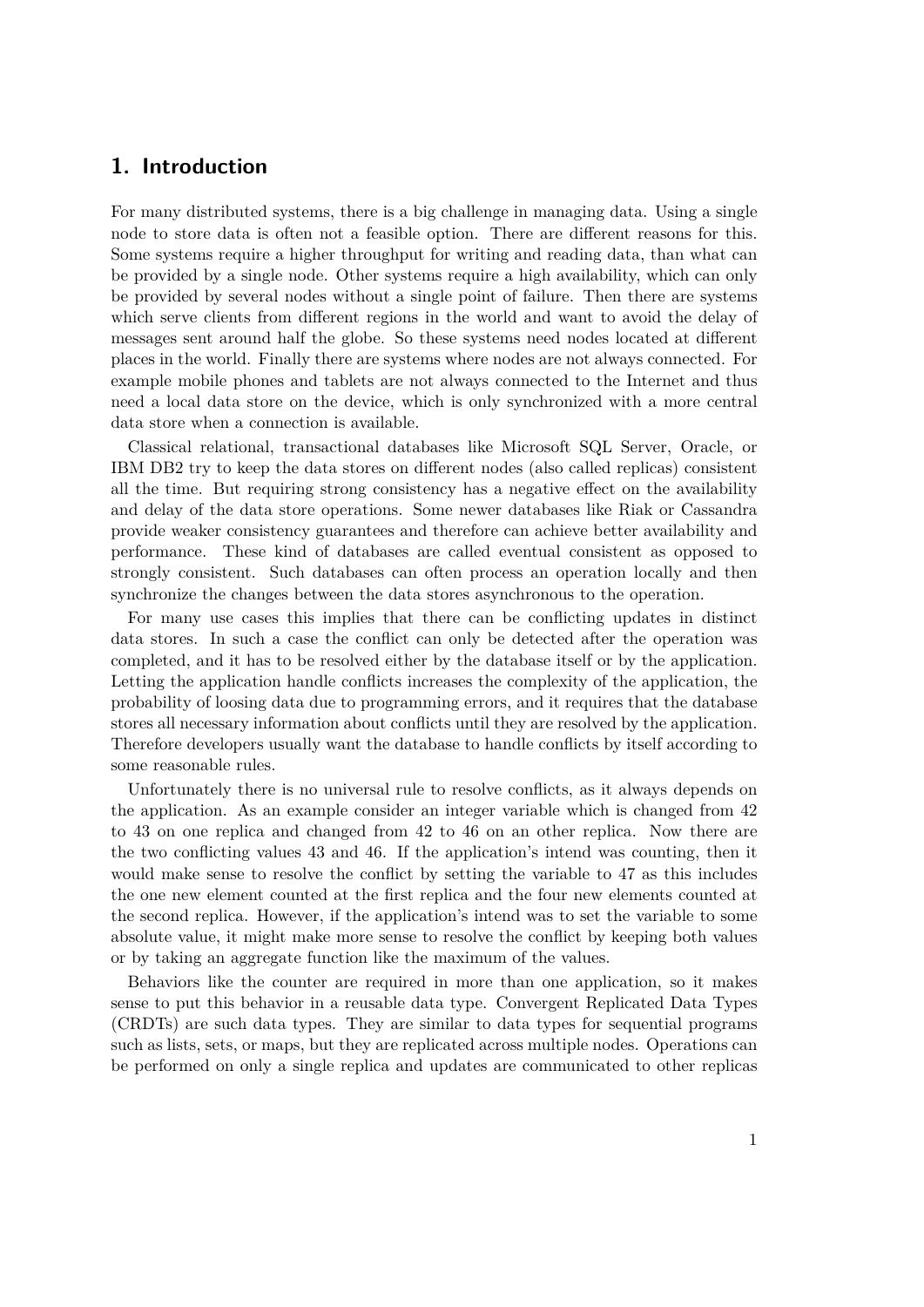at some later time. A common property of all CRDTs is, that they converge, so if two replicas have seen the same set of updates they are guaranteed to be in the same state. This guarantee is also preserved, when replicas are not synchronized for a longer period of time and therefore CRDTs are a good approach to address the afore mentioned aspects, namely throughput, availability, delay, and connectivity.

When CRDTs are used as data storage of an application, it is essential that the CRDT implementations behave as intended by the application programmer. Therefore it is necessary to have a precise specification of how the CRDT behaves and it must be verified that the implementation is a correct implementation of the specification.

Testing is one option to check if an implementation behaves as intended, but it is hard to test all relevant cases. This is especially hard in a concurrent environment, where even more different executions are possible for a given number of operations. If a bug is not detected in testing, it is likely that it only occurs in certain corner cases. This can lead to bugs in an application, which are hard to find and hard to debug. Since concurrent applications are usually highly nondeterministic, it can be hard to reproduce a bug which only happens in certain cases and it could take some time to detect the problem. Until the problem is detected, a lot of important data could be lost. Because CRDTs can be used in a lot of applications, there would probably be more than one application affected by a bug in a CRDT application. Therefore it is important to be sure, that implementations are correct. As testing cannot guarantee correctness, it is necessary to use static verification. If the static verification is checked by a tool, one can be sure that an implementation behaves as specified.

Verified, formal specifications of CRDTs are also necessary for verifying applications, which use CRDTs. It is not realistic to verify a whole application directly. Instead libraries, and CRDTs can be seen as a library, have to provide a well defined interface with a specification, on which higher level proofs can be based.

This master's thesis presents a framework for specifying and verifying CRDTs with the interactive theorem prover Isabelle/HOL $[10]$ . Different approaches for specifying the behavior of CRDTs are discussed and the specification and verification techniques are applied to several CRDT implementations found in the literature.

The remainder of this thesis is structured as follows. Section [2](#page-10-0) gives a short introduction to CRDTs and presents state-based and operation-based types. The later chapter only consider state-based types. Section [3](#page-16-0) presents the underlying system model for this work. Section [4](#page-26-0) defines general consistency and convergence properties of CRDTs and the theory required to verify convergence of a implementation. Section [5](#page-34-0) discusses different approaches for specifying CRDTs and presents the formalization of the used specification technique in Isabelle. Section [6](#page-44-0) presents the techniques used for verifying that an implementation satisfies its specification. Then section [7](#page-52-0) applies the previously introduced techniques to case studies, which are CRDT implementations from the literature.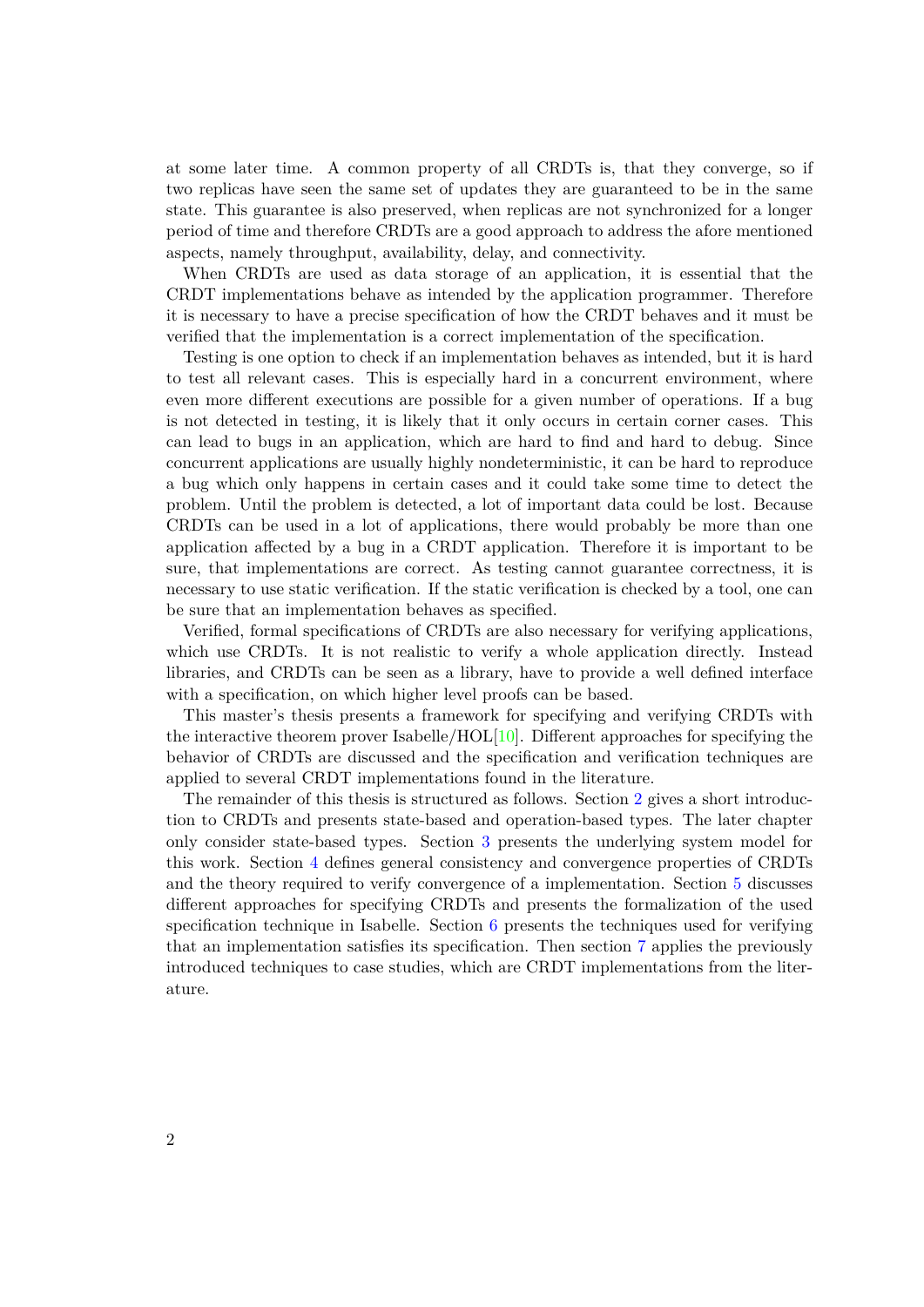# <span id="page-10-0"></span>**2. Conflict-Free Replicated Data Types**

The general idea of Conflict-Free Replicated Data Types (CRDTs) is, that they form a reusable component for storing data in a distributed system. A CRDT object is usually replicated onto several nodes in the system and has to include functionality for keeping the different replicas synchronized. The interface of a CRDT consists of several methods for updating and querying the state of the data type. These methods can always be executed locally on a single replica. The synchronization with other replicas can happen at a later point in time. [\[12\]](#page-84-1)

The synchronization also is done in a single message, so updates are visible after a single message is exchanged. The synchronization does not depend on consensus protocols like Paxos, or on locking mechanisms, and therefore synchronization is relatively fast.

There are two different kind of CRDTs: operation based types and state based types. The two types differ in the mechanism used for synchronization. Both types have in common, that they provide a number of update- and query-operations and that a single instance of a CRDT consists of several replicas. Every replica has a local state which is called the **payload** of the object. There is no global state or central authority in a CRDT instance.

#### <span id="page-10-1"></span>**2.1. Operation Based CRDTs**

Operation based CRDTs are also called Commutative Replicated Data Types (Cm-RDTs).

Operation based CRDTs synchronize on each operation. When an update-method is executed, the local replica first calculates a so called *downstream effect*. The downstream effect is basically a function  $f : Pl \to Pl$  where Pl is the type of the CRDT's payload. This function is then used to update the payload of every replica in the system. The local payload is updated immediately and the payload at other replicas is updated asynchronously.

All generated downstream effects are expected to commute. So, if *f* and *g* are downstream effects, then it should hold that  $f(g(pt)) = g(f(pt))$  for all possible payloads *pl*.

Therefore the underlying network protocol is not required to deliver the downstream effects in a certain order. However is must be ensured, that each downstream effect is executed exactly once, as downstream effects are not necessary idempotent (i.e.  $f(f(pl)) = f(pl)$  does not hold in general).

#### <span id="page-10-2"></span>**2.1.1. Example: Counter**

Figure [1](#page-11-2) shows the implementation of an operation based counter[\[12\]](#page-84-1). It allows to increment and decrement an integer with the two provided update operations. Because the downstream effects of the update operations commute with each other, this is a CmRDT.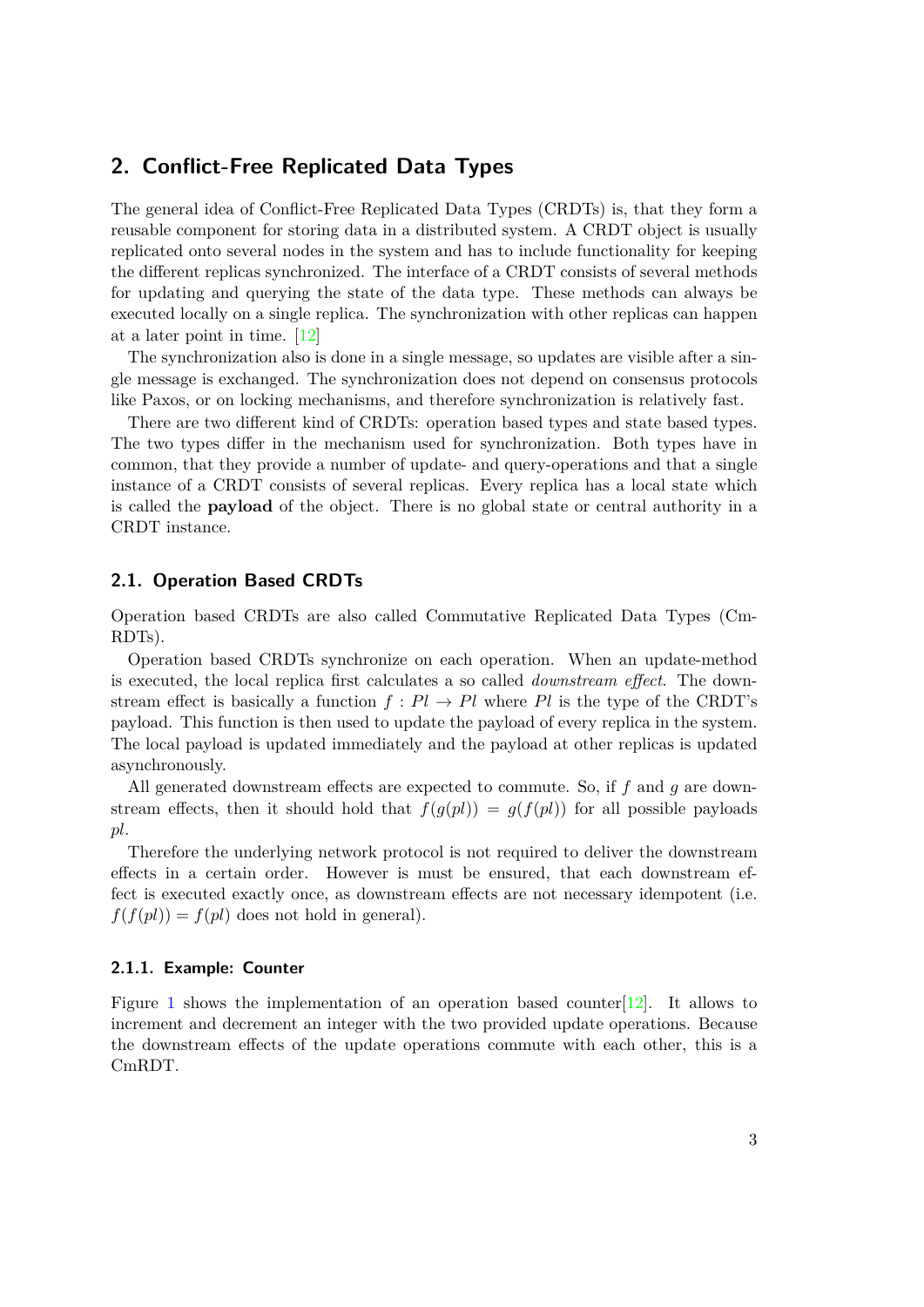```
payload integer i
    initial 0
query value() : integer j
    let j = iupdate increment()
    downstream()
        i := i + 1update decrement()
    downstream()
        i := i - 1
```
Figure 1: Operation based counter, specification 5 from[\[12\]](#page-84-1)

#### <span id="page-11-0"></span>**2.1.2. Example: U-Set**

Figure [2](#page-12-2) shows the implementation of an operation based U-Set $[12]$ . This set allows adding an element only once with the add-operation. When it has been added it can be removed with the remove-operation. The precondition of the downstream effect of the remove-operation requires that the corresponding add-operation has already been delivered to the replica. Otherwise the downstream effect of the remove-operation and the downstream effect of the add-operation would not commute. If the system guarantees, that messages are delivered in an order consistent with the happens-before relation, then all downstream effects commute and therefore this example is a CmRDT.

#### <span id="page-11-1"></span>**2.2. State Based CRDTs**

State based CRDTs are also called Convergent Replicated Data Types (CvRDTs). In the remainder of this thesis, "CRDT" refers to state based CRDTs. The developed theory and the case studies only consider state based data types.

State based CRDTs are synchronized by exchanging the payload between different replicas and merging them together. A state based CRDT implementation has to provide a merge function for doing the merge. The merge function takes two payloads and returns a new payload.

To ensure the convergence of different replicas the merge function has to compute a least upper bound with respect to some partial order and updates have to monotonically increase the value of payloads with respect to that partial order. These properties are discussed in more detail in section [4.](#page-26-0)

With this mechanism it is not necessary that network messages are delivered exactly once, as it was the case for the operation based approach. Messages can be delivered in any order and multiple times.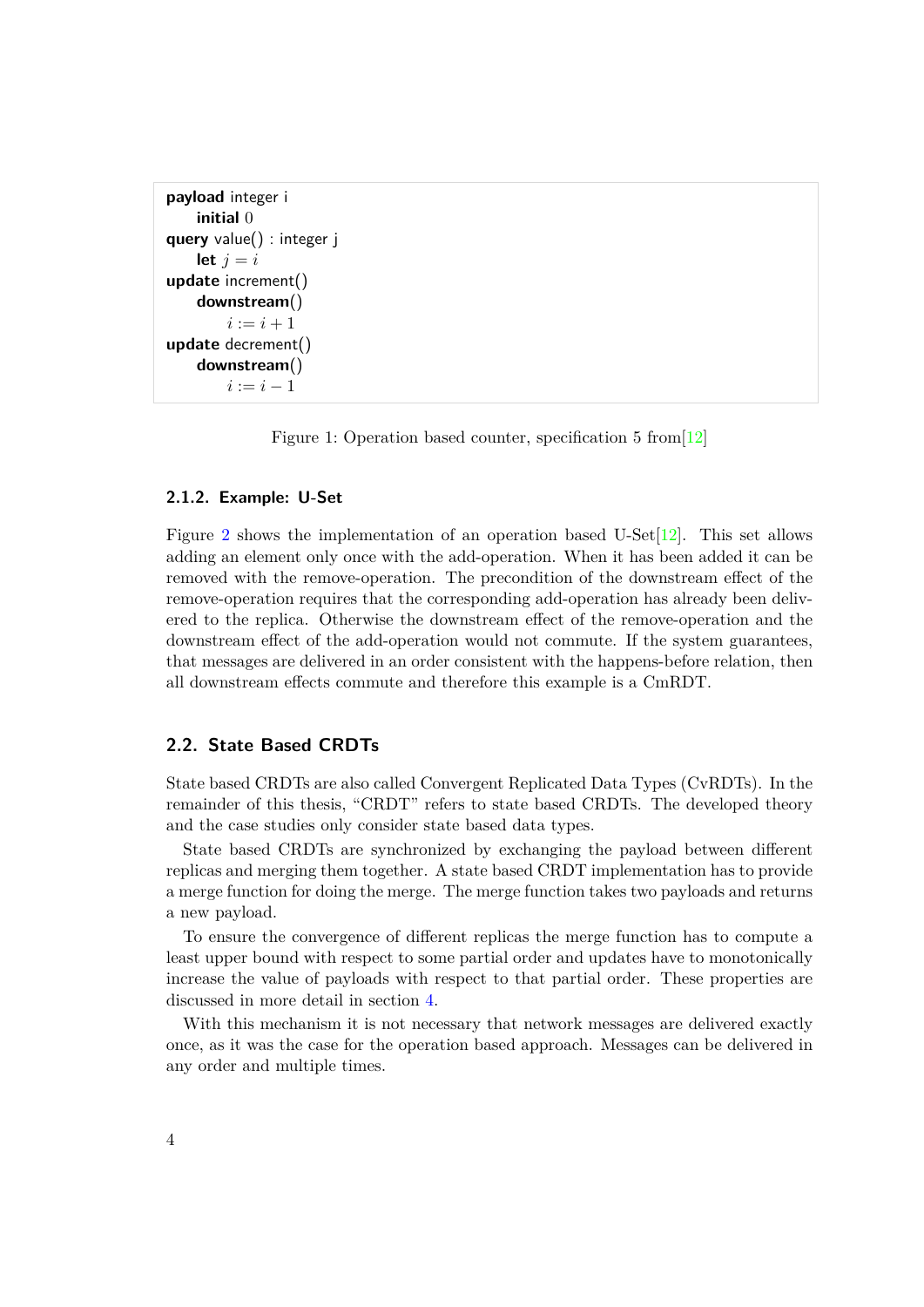```
payload set S
    initial ∅
query lookup(element e) : boolean b
    let b = (e \in S)update add(element e)
    atSource(e)
        pre e is unique
    downstream()
        S := S \cup \{e\}update remove(element e)
    atSource(e)
        pre lookup(e)
    downstream(e)
        pre add(e) has been delivered
        S := S \setminus \{e\}
```
Figure 2: Operation based U-Set, specification 13 from[\[12\]](#page-84-1)

#### <span id="page-12-0"></span>**2.2.1. Example: Counter**

Figure [3](#page-13-1) shows the implementation of a state based counter  $[12]$ . The payload is a vector of integers, where each component of the vector stores the number of increments on one replica. The value of the counter is then just the sum of all the individual counts. Two payloads are merged by taking the component-wise maximum, and as the compare function also does a component-wise comparison, it is easy to see that the merge function computes a least upper bound. Also the increment function increases the payload in the order. Therefore this counter implementation is a CRDT.

If the implementation had only used one integer instead of a vector of integers, it would still be able satisfy the required properties for a state based CRDT, but it would not count the number of increments correctly. For example, if two replicas would perform an increment in parallel starting from the initial state, then both would have a payload of 1. After merging the two payloads it would still be 1, since this is the maximum of the two. In contrast the correct implementation will result in payloads [1*,* 0] and [0*,* 1] and the merged value will be [1*,* 1], which represents the correct value of 2 increment operations.

#### <span id="page-12-1"></span>**2.2.2. Example: Two-Phase-Set**

Figure [4](#page-14-0) shows an implementation of a Two-Phase-Set[\[12\]](#page-84-1). In this set elements can be added and removed, but after an element has been removed, the same element cannot be added again.

The payload consists of two sets. The set *A* contains all added elements and the set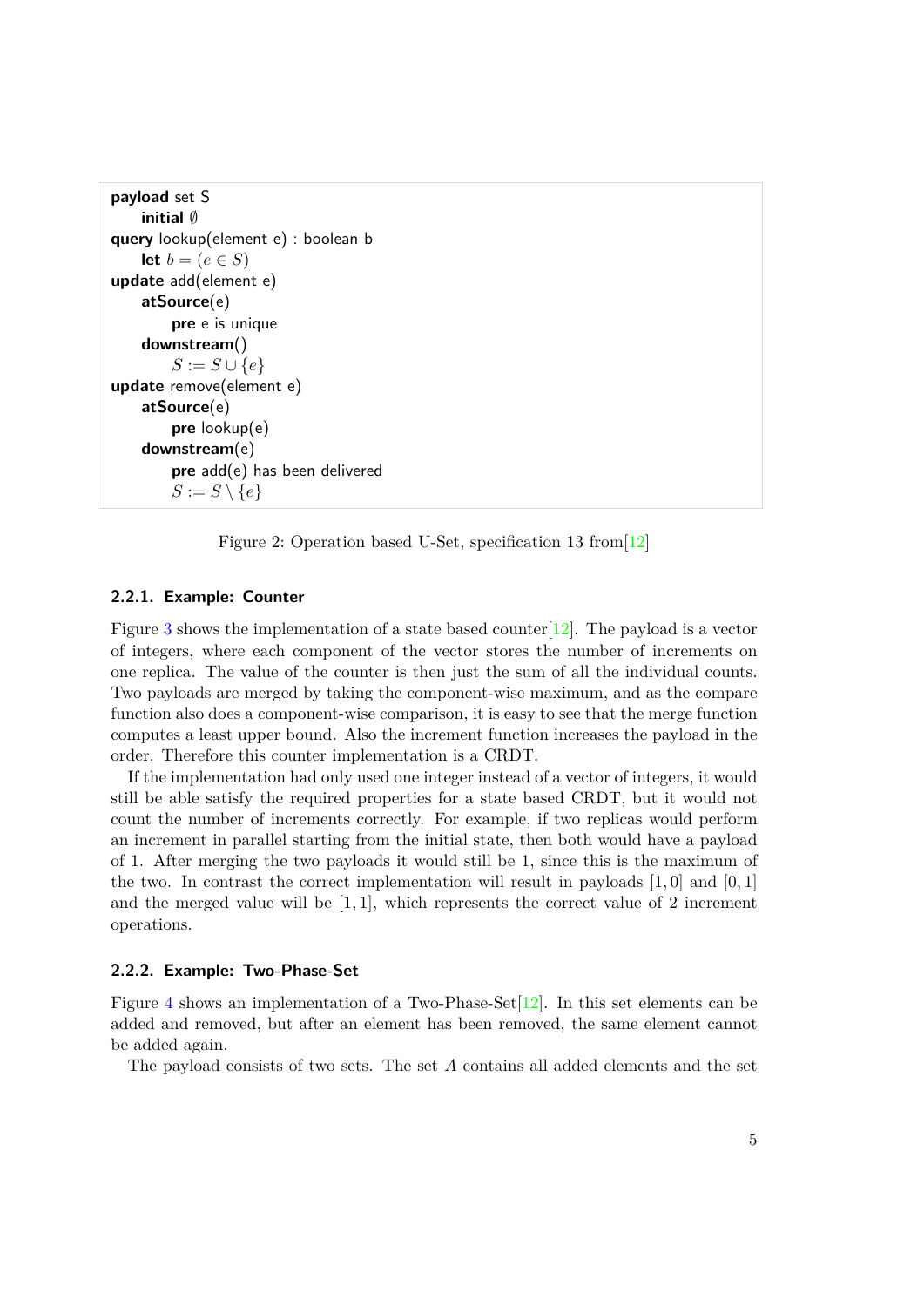```
payload integer[n] P
    initial [0, 0, ..., 0]
update increment()
    let q = myID()P[q] := P[q] + 1query value() : integer v
    let v = \sum_i P[i]compare (X,Y) : boolean b
    let b = (∀i ∈ [0, n − 1] : X.P[i] < Y.P[i])
merge (X,Y) : payload Z
    let ∀i ∈ [0, n − 1] : Z.P[i] = max(X.P[i], Y.P[i])
```
Figure 3: State based counter, specification 6 from[\[12\]](#page-84-1)

*R* contains all removed elements. Since update operations only add elements to the payload, the monotonicity requirements are satisfied, and since set union computes a least upper bound, this implementation is a CRDT.

#### <span id="page-13-0"></span>**2.2.3. Example: Observed-Remove-Set**

The Observed-Remove-Set (OR-Set) is a set which allows adding and removing elements any number of times. An remove operation only affects the add operations which happened before the remove operation, or phrased differently, a remove only affects the already observed add operations. So if an operation  $Add(x)$  is executed in parallel to an operation  $Remove(x)$ , the add operation will win, as it is not visible to the remove operation. This is why the Observed-Remove-Set is also called Add-Wins-Set.

The implementation of this set is shown in figure  $5[11]$  $5[11]$ . Similar to the Two-Phase-Set the payload consists of a set of elements and a set of tombstones. But the sets do not just contain the single elements. Instead each add operation generates a unique identifier and stores elements together with that identifier. This allows the remove-operation to only affect the add-operations which already are observed. Add-operations which happen in parallel to the remove-operation or after it will have a unique identifier which is not in the tombstones set.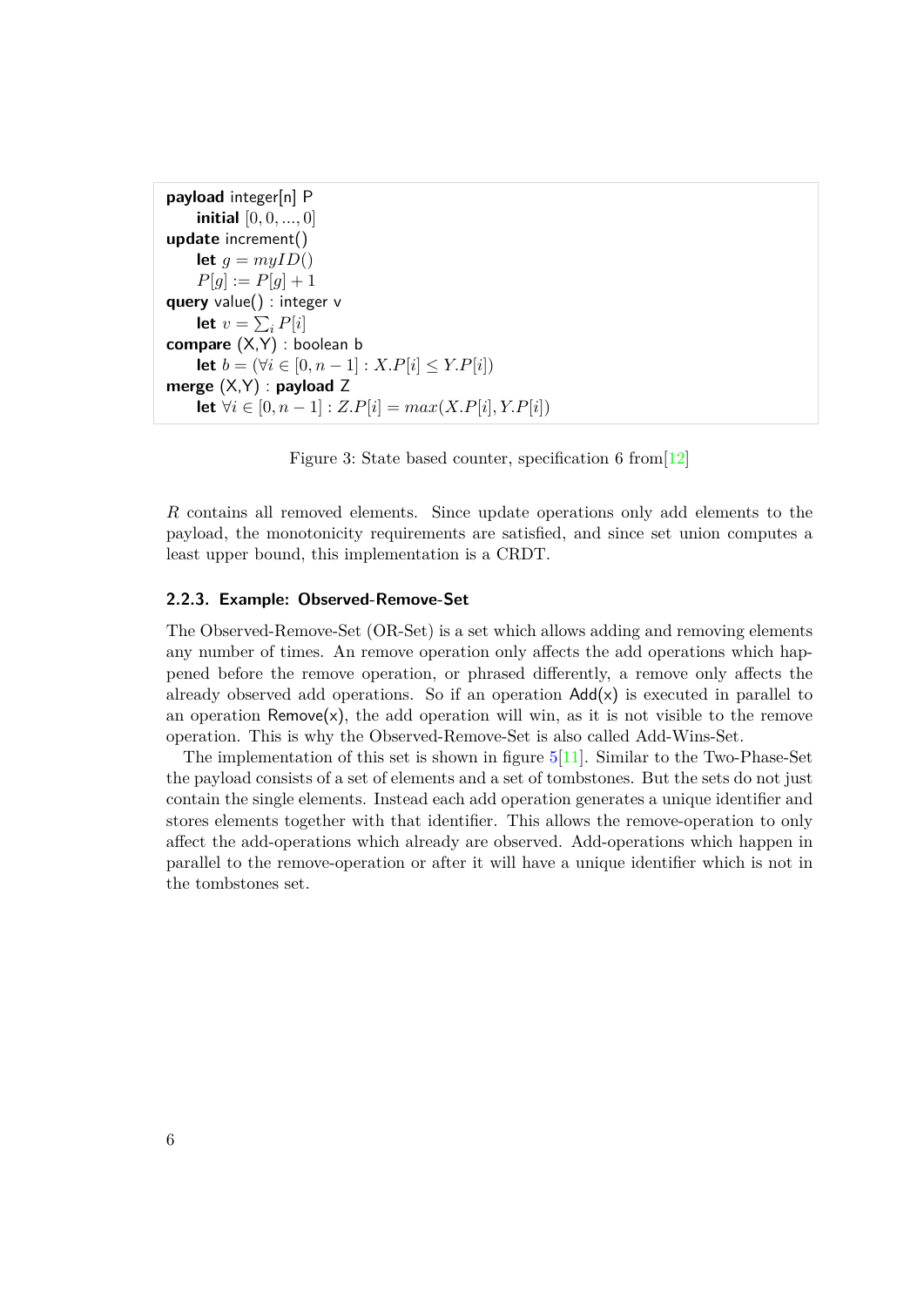```
payload set A, set R
    initial ∅, ∅
query lookup(element e) : boolean b
    let b = (e ∈ A ∧ e ∉ R)
update add(element e)
    A := A ∪ {e}update remove(element e)
    pre lookup(e)
    R := R \cup \{e\}compare (S,T) : boolean b
    let b = (S.A ⊆ T.A ∧ S.R ⊆ T.R)
merge (S,T) : payload U
    let U.A = S.A \cup T.Alet U.R = S.R ∪ T.R
```


```
payload set E, set T
    initial ∅, ∅
query contains(element e) : boolean b
    let b = (\exists n : (e, n) \in E)update add(element e)
    let n = unique()
    E := E \cup \{(e, n)\}\update remove(element e)
    let R = {(e, n) ∃n : (e, n) ∈ E}
    E := E \setminus RT := T \cup Rcompare (A,B) : boolean b
    let b = ((A.E ∪ A.T) ⊆ (B.E ∪ B.T)) ∧ (A.T ⊆ B.T)merge (B)
    E := (E \setminus B.T) \cup (B.E \setminus T)T := T \cup B.T
```
Figure 5: State-based OR-set, based on figure 2 from [\[1,](#page-84-3) [11\]](#page-84-2) but without the operation based elements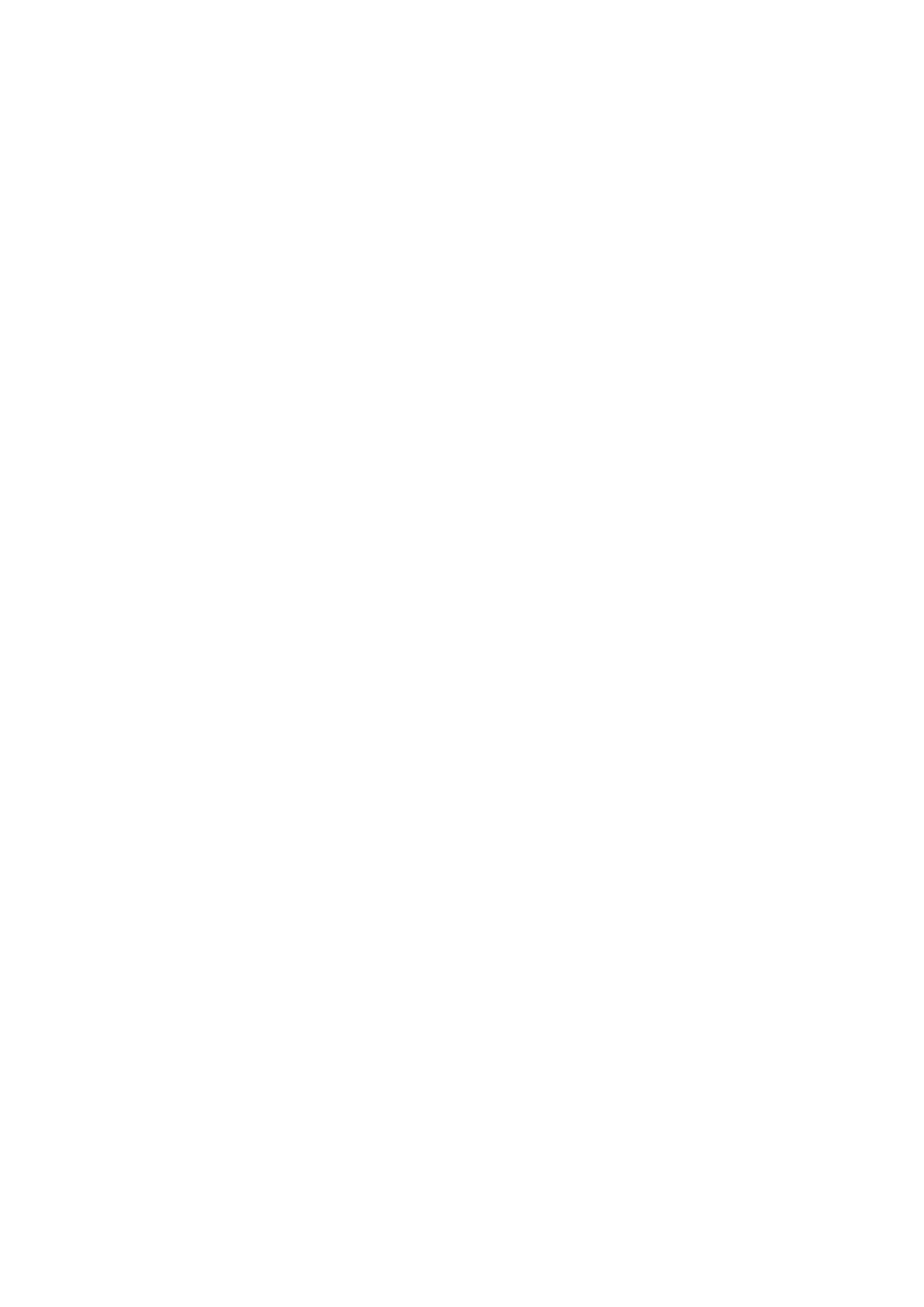## <span id="page-16-0"></span>**3. System Model for State Based Data Types**

To be able to formally reason about data types, a formal model of the system is needed. The formal model has to be suitable for the Isabelle proof assistant tool. It has to reflect the reality in a way, that the results proven with the model can be transferred to the real world. At the same time, the model must be simple and abstract from lower level details, so that the proofs can focus on the essential aspects without getting too technical.

When designing a formal model, there always is a trade-off between simplicity and generality. In this chapter a system model for reasoning about state based CRDTs is presented along with the design decisions taken.

#### <span id="page-16-1"></span>**3.1. Overview**

The model considers only one instance of a CRDT. For the purpose of this master's thesis this is sufficient as it is not a goal to study the interplay between several objects, which would have been important when considering transactions or programs interacting with several objects in an interweaved way. Instead this thesis focuses on the behavior of one object which interacts with its environment. The environment is not modeled explicitly, but instead the system model uses traces which capture the interactions between the environment and the different replicas of the data type instance. The trace also captures the interactions between the replicas, which are the merge operations. The merge operations happen independently from the update operations. The traces and execution semantics are explained in more detail later.

The number of replicas is arbitrary but fixed in the system model, which means adding and removing replicas at runtime is not part of the model. In practice this is a necessary feature, and it requires some additional work to implement this correctly. However, the basic mechanics of the CRDTs are not influenced by this and dynamically adding and removing replicas can in parts be represented by a model with a fixed number of replicas. Removing a replica can be represented by no longer sending any messages to a replica. Adding a replica can be represented by having a replica, which does not receive any messages until it is "added" to the system.

Updates are executed atomically. Immediately after every update, the new state of the replica is implicitly sent to all other replicas. The other replicas can receive this state at any time in the future and merge it with their own state. It is also possible that they never receive the state or receive the same state multiple times. The model does not restrict the order in which such merge messages are delivered. The only assumptions on message delivery are, that message contents are not corrupted, and the obvious assumption that messages cannot be received before they are sent. The assumption that messages are not corrupted is necessary in order prove any property about the behavior of the system. If messages could be corrupted in arbitrary ways, the system would be unpredictable.

An alternative approach to the implicit sending of messages, would be to have an explicit send-action. This is what has been done in *Replicated Data Types: Specification, Verification, Optimality*[\[3\]](#page-84-4), where send operations are explicit and are also allowed to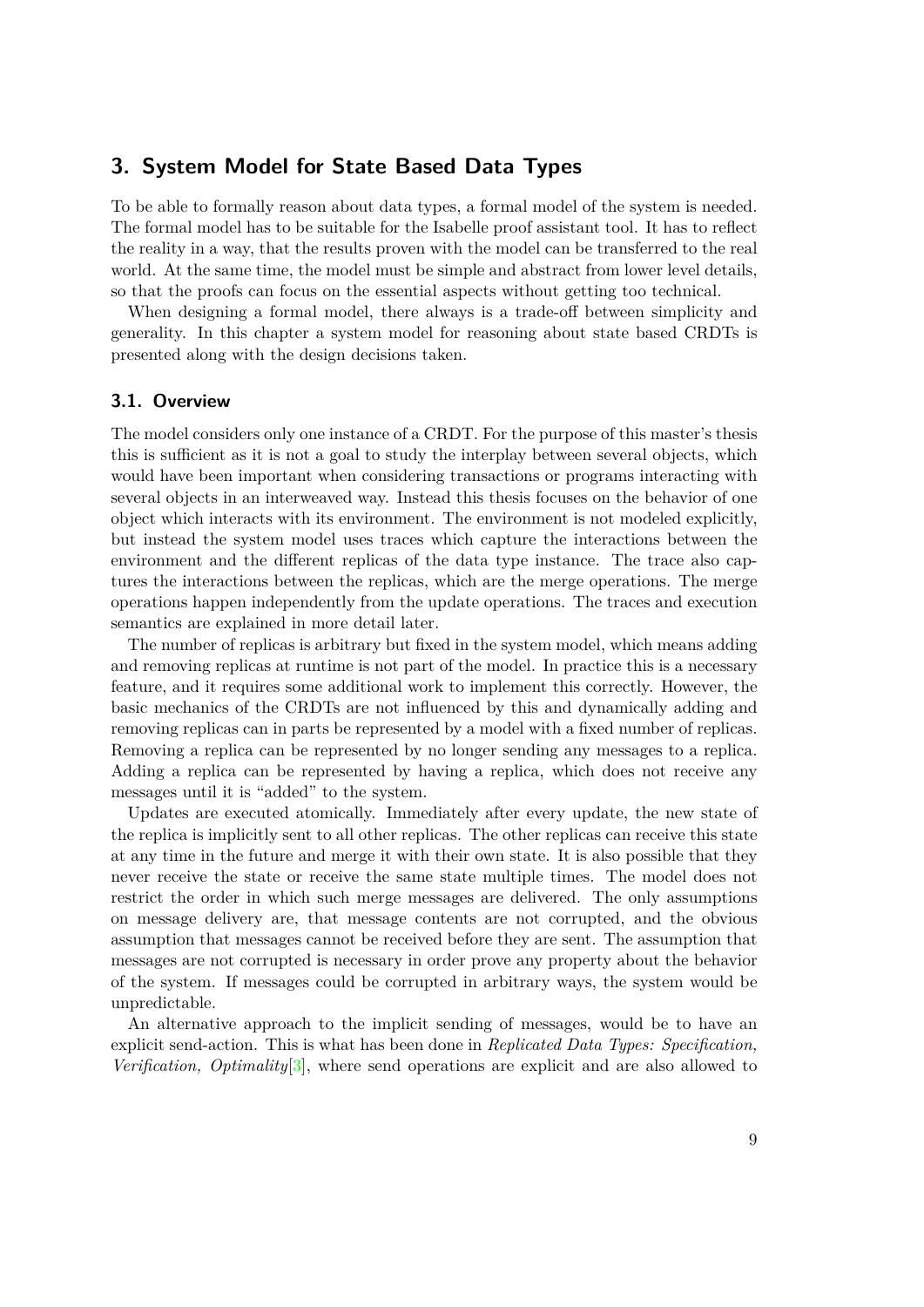<span id="page-17-1"></span>**definition** replicaCount :: nat **where** "replicaCount = (SOME i. i>0)"

**typedef** replicald = " $\{x:\text{nat. } x < \text{replicaCount}\}$ " **by** (rule\_tac x="0" **in** exI, auto)

Figure 6: Modeling of replicas in Isabelle

change the state. However this feature of the model is only relevant for operation based CRDTs, which are not considered in this thesis. The implicit send operation after every update makes the model simpler, as it ensures that the set of current payloads on the replicas is a subset of the set of payloads in the messages. Therefore proofs do not have to distinguish the two places where payloads can occur and can instead only work on the messages. Furthermore the sent messages present a history of all payloads including current and past payloads. This makes it easier to formulate properties which relate states from different points in time (see section [4,](#page-26-0) figure [13\)](#page-27-1).

In the following the realization of the above description in Isabelle/HOL is described.

#### <span id="page-17-0"></span>**3.2. Replicas and Version Vectors**

The basis for replicas in Isabelle is shown in figure [6.](#page-17-1) As already stated above, there is a fixed number of replicas. In Isabelle the number of replicas is defined as some integer greater zero. The use of the SOME function makes sure that proofs cannot assume anything about the number of replicas, except that there is at least one replica and that the number is finite. The type definition replicaId introduces a new type with one element for each replica. The type is represented by the numbers  $\{0, 1, 2, \ldots, replicaCount -1\}$ .

Another fundamental concept for the system model are version vectors. Version vectors (also known as vector clocks) $[6]$  are a technique to maintain a happens-before relation between events in a distributed system. Time stamps are not suitable for this task, because they define a total order on events, while the happens-before relation is a partial order. Events can happen in parallel.

Version vectors are implemented as a mapping from replica-Ids to natural numbers, where the number is the number of updates executed on the respective replica. The mapping can also be written as a vector where the nth component is the entry for the nth replica. For example the vector [3*,* 0*,* 2] denotes that there has been observed 3 updates from replica 0, 0 updates from replica 1 and 2 updates from replica 2.

A version vector is less or equal to an other version vector, if all entries of the version vector are less or equal. When two version vectors are incomparable (i.e  $v_1 \nleq v_2$  and  $v_1 \not\geq v_2$ , this is also written as  $v_1 \parallel v_2$ . The  $\leq$  order on version vector is exactly the happens-before relation. The least upper bound of two version vectors can be calculated by taking the component-wise maximum of the two vectors. The least upper bound is written as  $\sup x y$  or as  $x \sqcup y$ . Accessing the entry for a replica r of a version vector v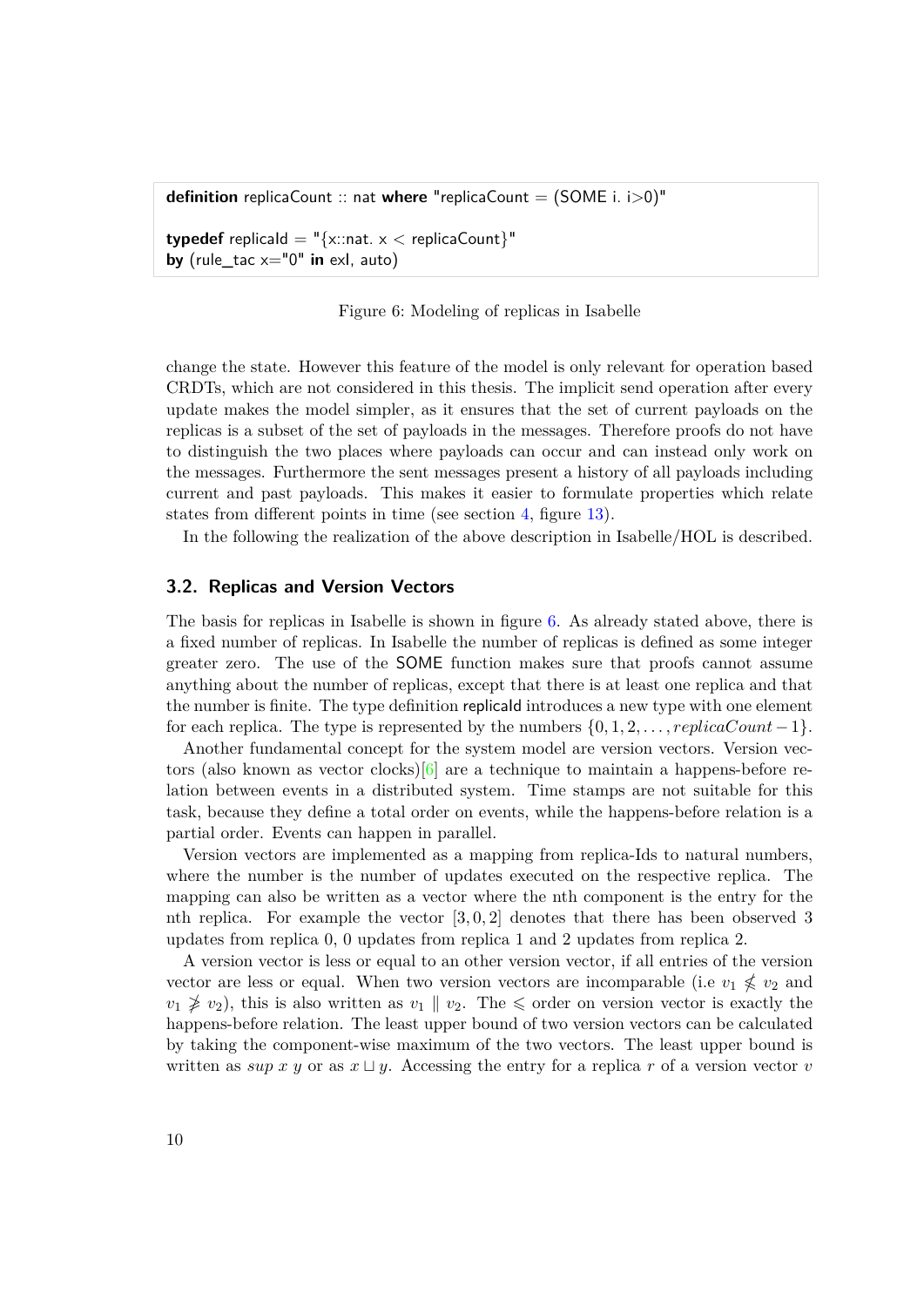```
record ('pl, 'ua, 'qa, 'r) stateBasedType =t_compare :: "'pl ⇒ 'pl ⇒bool"
       t_merge :: "'pl ⇒'pl ⇒ 'pl"
       t_initial :: "'pl"
       t_update ::"'ua ⇒ replicaId ⇒'pl ⇒ 'pl"
       t_query ::"'qa \Rightarrow'pl \Rightarrow'r"
```
Figure 7: General structure of state based types

is written as  $v_r$  or as v»r.

One limitation of version vectors is, that they can only work in a system where updates are observed transitively, so if an update x has been delivered to a replica and  $y$  is an update which happened before  $x$ , then  $y$  must also have been delivered. With statebased CRDTs this is the case, as merges always receive the whole payloads, and the payloads represent all observed updates.

Since the system model only supports state based data types, version vectors are a good way for representing the happens-before relation. In contrast to having an explicit relation, version vectors have the advantage that properties like transitivity are already in the structure of version vectors, and do not have to be stated explicitly.

#### <span id="page-18-0"></span>**3.3. Data type record**

The general structure of data types is defined by the record in figure [7.](#page-18-1) A concrete CRDT implementation is then just an instance of the record. A concrete example is given in figure [8](#page-19-0) where an implementation of a two phase set is shown.

The record is parametrized by four type parameters:

| 'pl The type of the payload                  |
|----------------------------------------------|
| 'ua Type for argument to the update function |
| 'qa Type for argument to the query function  |
| Return type of query function                |

The fields of the record are the same as used in  $[12]$ , except for the fact that there is only one update method and only one query method. But this limitation can easily be worked around by using a sum type for the argument.

The compare function **t\_compare** :: "'pl  $\Rightarrow$  'pl  $\Rightarrow$  bool" defines a partial order on the payload. It returns true if the the first argument is less than or equal to the second argument and false otherwise. To make this relation more readable the notation

 $x \leq$  [crdt] y is used instead of writing t\_compare crdt x y. The compare function is only required for proving the convergence property of the CRDT. It does not influence the behavior of the CRDT, so it could have been omitted at this place. It is included here mainly for the reason to be consistent with the CRDT notation in [\[12\]](#page-84-1), where the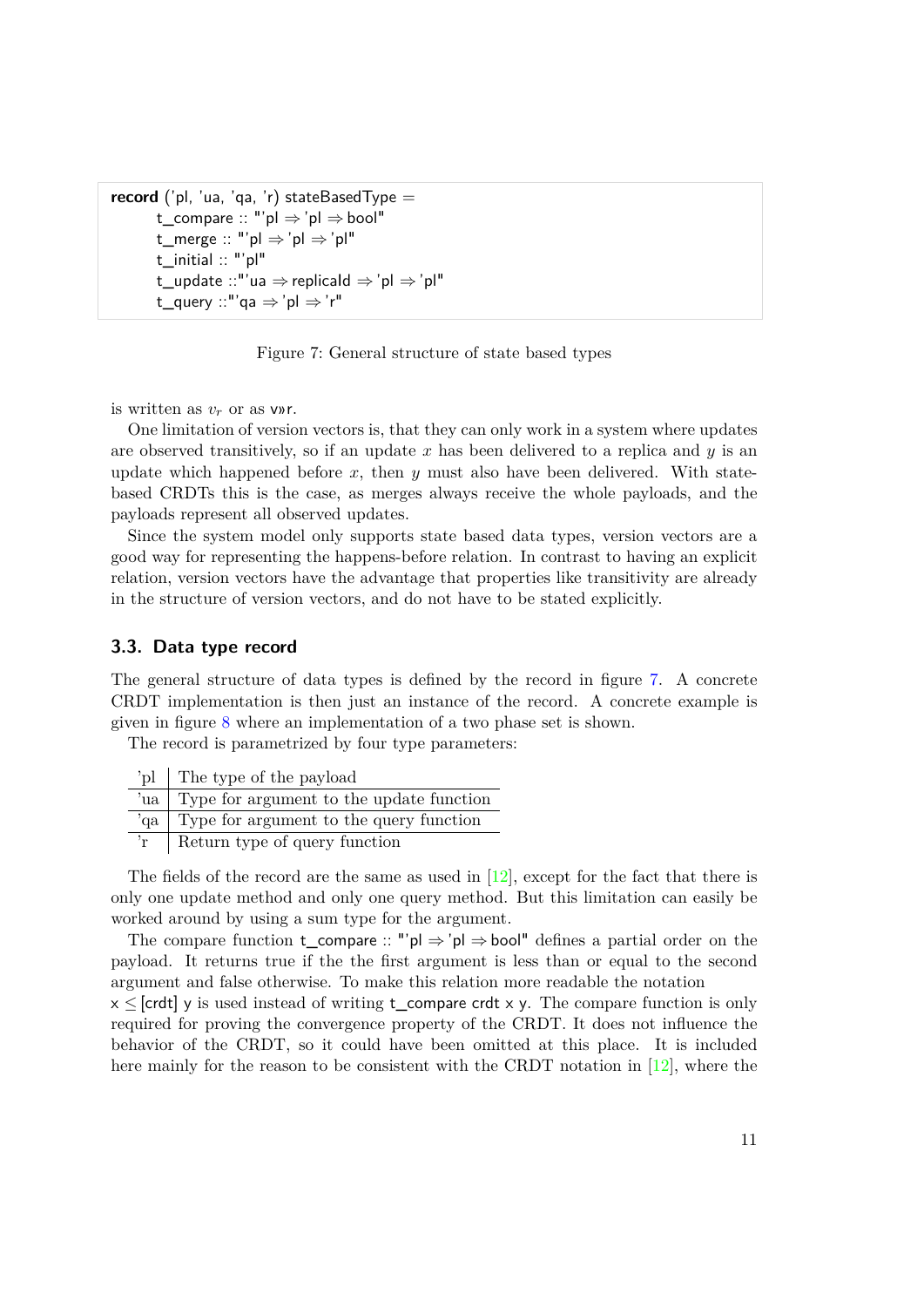```
type_synonym 'a payload = "'a set \times 'a set"
datatype 'a updateArgs = Add 'a | Remove 'a
fun update :: "'a updateArgs ⇒replicaId ⇒'a payload ⇒'a payload" where
  "update (Add x) r (E,T) = (insert x E, T)"
| "update (Remove x) r (E,T) = (E, insert x T)"
fun lookup :: "'a ⇒'a payload ⇒bool" where
"lookup x (E,T) = (x \in E \land x \notin T)^"definition twoPhaseSet :: "('a payload, 'a updateArgs, 'a, bool) stateBasedType" where
"twoPhaseSet = \parallelt_compare = (\lambda x \vee y). fst x \subseteq fst y \wedge snd x \subseteq snd y),
       t_merge = (\lambda x y. (fst x \cup fst y, snd x \cup snd y)),
       t_initial = ({},{{}}, {}),
       t_update = update,
       t_query = lookup
  \mathbb{R}^{\mathbb{N}}
```
Figure 8: A two phase set as represented in Isabelle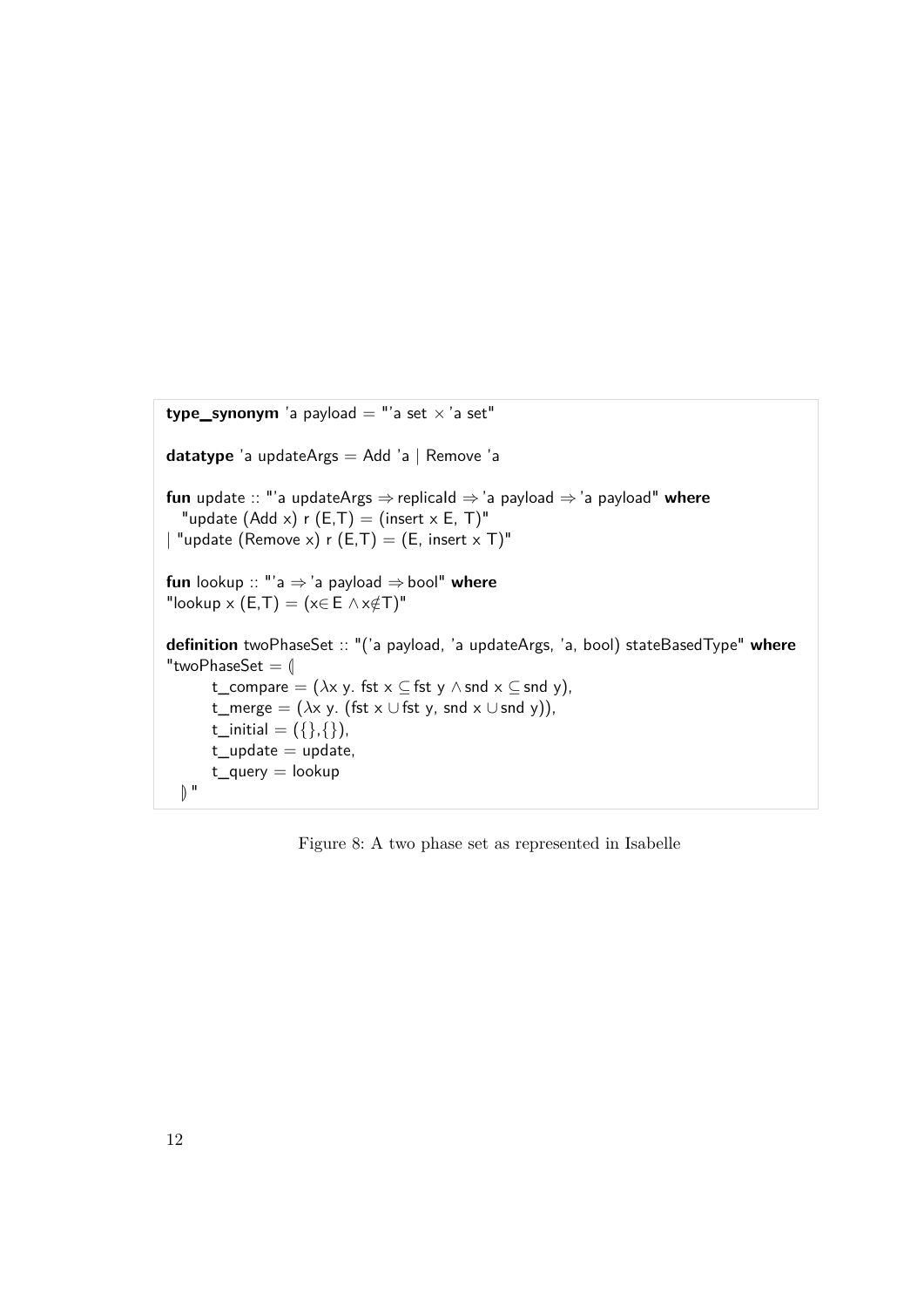compare function is also noted as part of the data type.

The merge function **t\_merge** :: "'pl  $\Rightarrow$  'pl  $\Rightarrow$  'pl" defines how two payloads are merged together. An alternative notation for **t\_merge crdt** x y is  $x \sqcup$  [crdt] y.

The initial payload is determined by the field t\_initial :: "'pl". Note that the initial payload does not depend on any parameters, so all replicas will start with the same payload. In [\[12\]](#page-84-1) this is handled the same way, but theoretically it would be possible to have different initial payloads on different replicas as long as the query functions hide this difference and returns the same result for all replicas. However allowing this would also have consequences on the semilattice conditions required for convergence and probably make the proofs more difficult.

The function **t\_update** ::"'ua  $\Rightarrow$  replicald  $\Rightarrow$ 'pl  $\Rightarrow$ 'pl" is responsible for update operations. The first parameter is generic and depends on the implemented data type. For example the two phase set in figure [8](#page-19-0) uses a data type with cases for adding and removing elements for this parameter. As shown by the example, one update operation is enough to model an arbitrary number of methods a data type might provide. The second parameter of the update function is the replicaId of the replica where the operation is performed. This parameter is essential for CRDTs like the counter, while other CRDTs can ignore this parameter. The last parameter and the return type are of the payload's type, which represents the fact, that an update operation will update the payload. The used parameters capture the essential aspects of CRDT updates, but it deliberately omits some possibilities.

For example some CRDTs like the last-writer-wins-register require a time stamp in the update operations. Such examples cannot be expressed in this model, but usually timestamps only have the purpose of extending the partial happens-before order on events to a unique total order. This can also be done by other means, for example by using the lexicographical ordering of vector clocks. Adding time stamps to the model would be difficult, because it is not clear what assumptions about time stamps are valid. One question would be, if time stamps increase monotonically. Most of the time this is the case but there are some corner cases like leap seconds[\[5\]](#page-84-6). An other question would be if the ordering induced by time stamps is consistent with the happens-before relation. As clocks on different nodes are probably not synchronized perfectly in every system, this is probably not true.

An other possible addition to the update function would have been the possibility to generate globally unique identifiers. For example the Observed-Remove-Set uses such identifiers to distinguish different updates. In practice one could use big enough random identifiers like UUIDs so that the probability of a collision is small enough, but for correctness proofs this would be infeasible. Besides that concern it is not possible to create random numbers out of thin air, so some kind of support would have to be added to the model. Luckily, globally unique identifiers can also be generated without adding a special mechanism to the model as seen in the case study of the observed remove set (see section [7.5\)](#page-59-0).

Finally there is the query function **t\_query** ::"' $qa \Rightarrow 'pl \Rightarrow 'r''$ . Like in the update function, the first parameter is generic and depends on the CRDT. The same holds true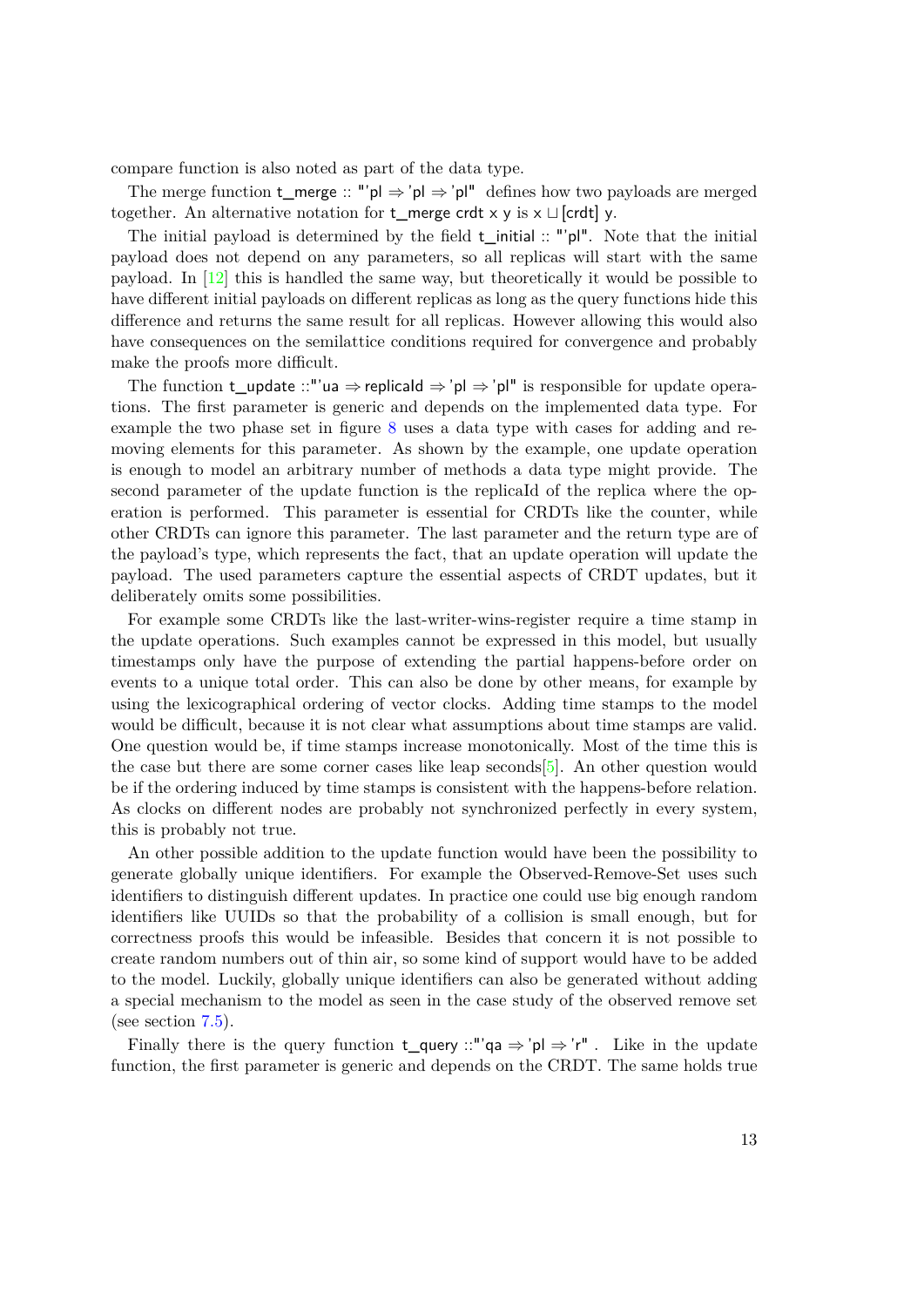for the return type. Besides the first parameter the result of a query only depends on the local payload of the queried replica.

Queries and updates could theoretically be combined into one function of type 'ua  $\Rightarrow$  replicald  $\Rightarrow$  'pl  $\Rightarrow$  ('pl  $\times$  'r). This would make the model more powerful, as it would allow operations which atomically modify the state and return a value. For example the Add operation on sets could return whether the element already was in the set. Instead the model requires to first evaluate a query and then execute an update. This is not a big restriction for the model, as queries can be evaluated on a specific state. So there is no problem of race conditions, as there would be when doing the same in a real system. An advantage of a separate query function is, that some statements are easier to express. For example specifications often use queries for describing pre- and post-conditions and side effects on the payload would be distractive there.

#### <span id="page-21-0"></span>**3.4. Traces and Actions**

The interactions of the system with its environment and the interactions between different nodes are captured in traces. In this model a trace is a finite list of actions. A trace describes the behavior of the whole system, which consists of many replicas, but a single action only affects a single replica.

The formal definition of actions and traces is given in figure [9.](#page-21-1) There are two kind of actions which can happen in the system. Both kind of actions take a replicaId as their first parameter, which determines the replica executing the action.

<span id="page-21-1"></span>**datatype** ('ua, 'pl) action  $=$ Update replicaId 'ua | MergePayload replicaId versionVector 'pl

**datatype** ('ua, 'pl) trace  $=$ **EmptyTrace** | Trace "('ua, 'pl) trace" "('ua, 'pl) action"

Figure 9: Traces and Actions

The first kind of action is an update. Updates have a second parameter for the update arguments ('ua). This is the generic parameter for updates as also used in the data type record.

The other kind of action is a merge. A merge takes a version vector and a payload ('pl). The idea is, that the replica receives the payload from an older version given by the version vector. The version vector alone would be sufficient to determine the payload, if it could be assumed that the CRDT converges. However this cannot be assumed a priori and has to be proven first. So to keep the model deterministic, the payload was included in the merge action. One disadvantage of including the payload in the traces is, that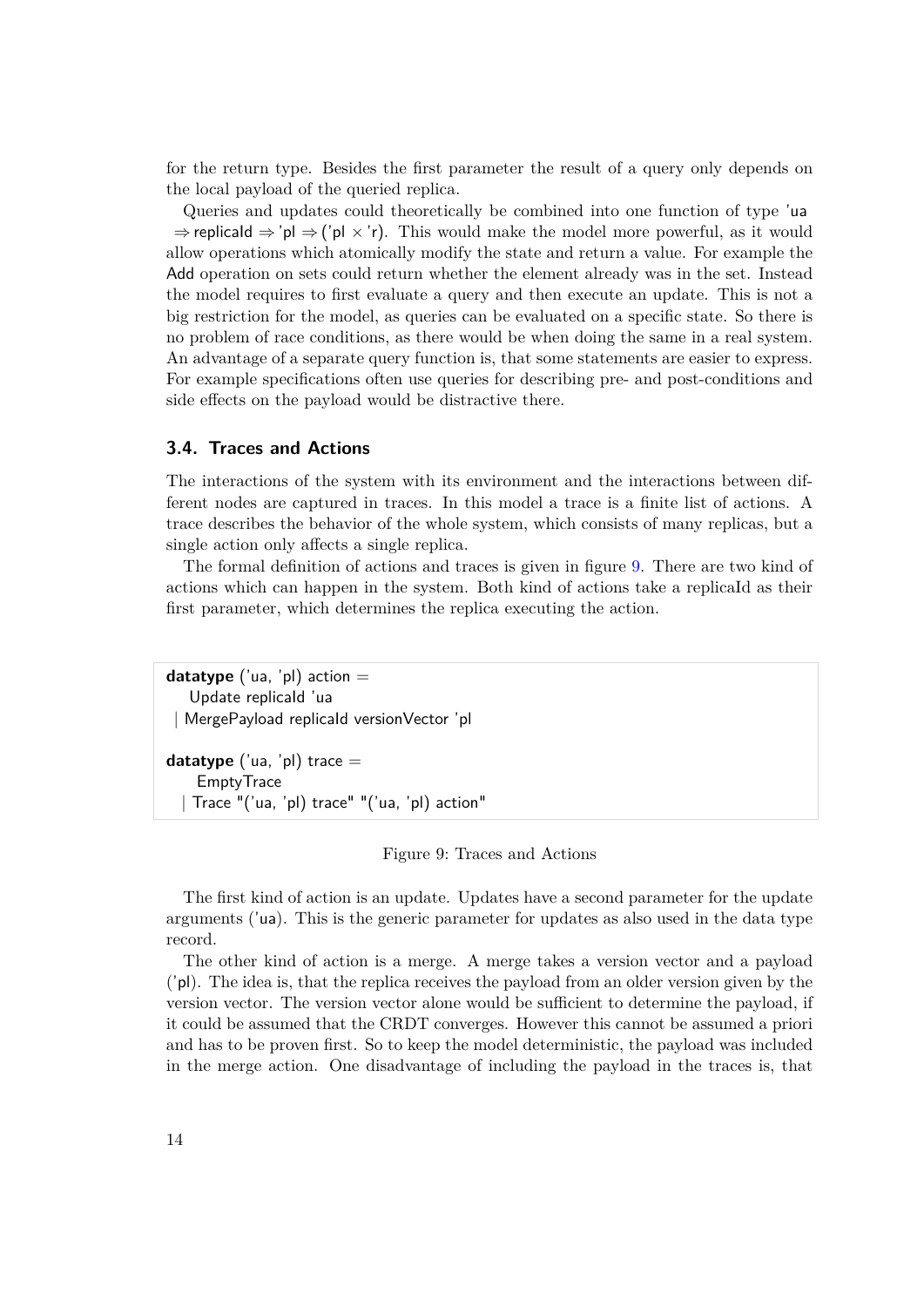it exposes implementation details in the traces, which makes it a bit more difficult to compare different implementations of the same abstract CRDT. An alternative approach would have been to use unique identifiers instead of the version vectors, so that there could be a unique mapping from identifiers to payloads.

As an example, consider the execution shown in figure [10.](#page-22-1) This execution can be described by the following trace, assuming the underlying implementation is a Two-Phase-Set as introduced in section [2.2.2,](#page-12-1) where the payload consists of an elements- and a tombstones-set:

 $[Update(r_1, add(x)),$  $Update(r_2, add(y)),$  $Merge Payload(r_3, [0, 1, 0], (\{y\}, \{\}))$  $MergePayload(r_2, [1, 0, 0], (\{x\}, \{\})),$  $Update(r_3, add(x)),$  $Update(r_2, remove(x)),$  $Update(r_3, remove(y)),$  $Merge Payload(r_2, [0, 1, 2], (\{x, y\}, \{y\})).$ 

<span id="page-22-1"></span>

Figure 10: Example Execution

Basing the semantics of the model on traces allows the semantics to be deterministic. For one given trace there is only one possible execution. This makes it easier to reason about the system. But from the perspective of a client, who cannot see the internal merge operations happening in the system, the semantics are still nondeterministic.

Furthermore traces have the advantage, that it is easy to do a proof by induction over traces, whereas an induction over a graph, for example the happens-before graph, is more difficult.

### <span id="page-22-0"></span>**3.5. System State**

The state of the system (see figure [11\)](#page-23-1) contains a history of all payloads with their version vector. This history represents messages sent between replicas. A replica can receive any payload which is in the history.

The two other fields of the system state are replicaPayload and replicaVV which store the current state and version vector for each replica.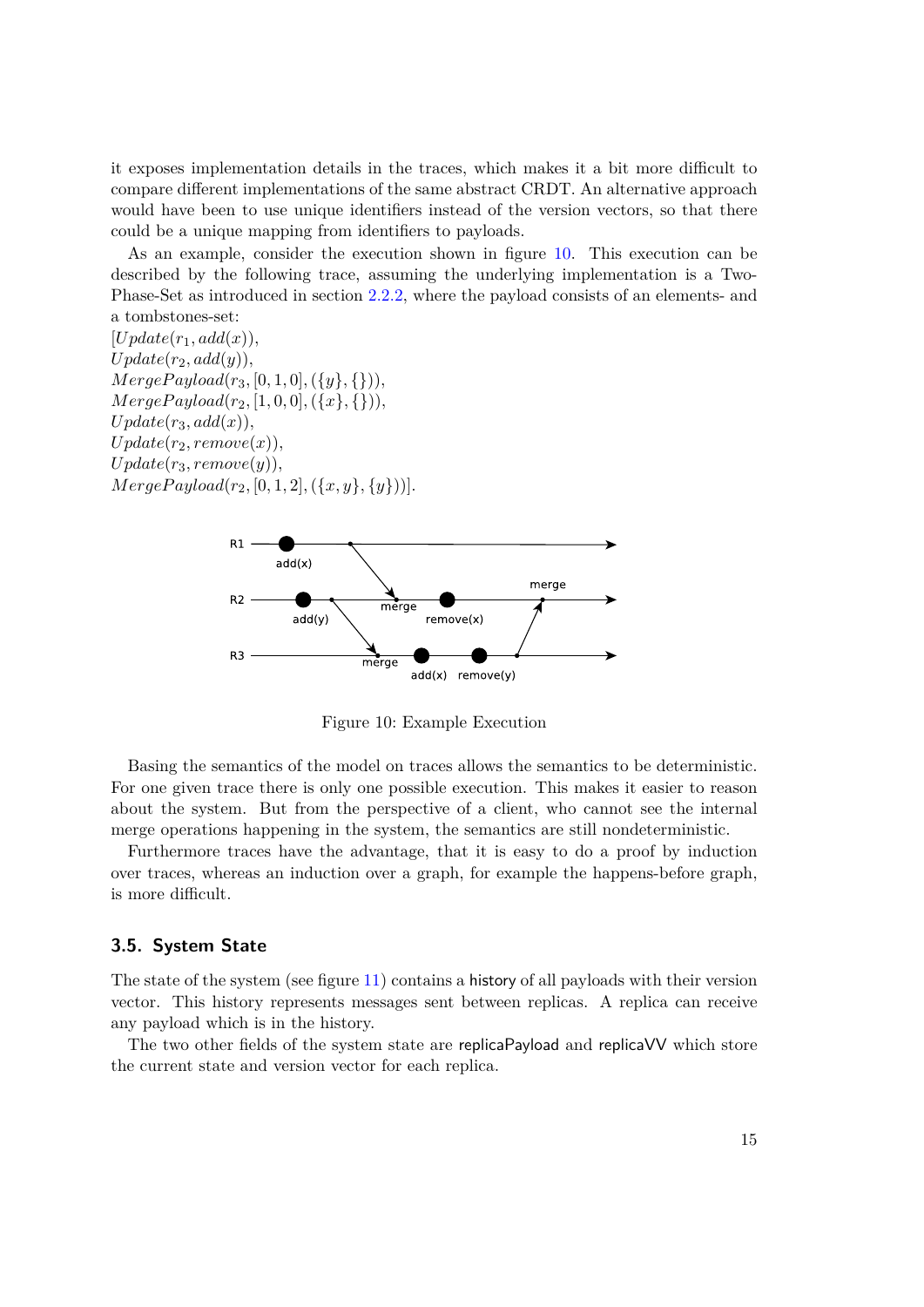```
type_synonym 'pl history = "(versionVector \times 'pl) set"
record 'pl systemState =
  replicaPayload :: "replicaId ⇒'pl"
  replicaVV :: "replicaId ⇒versionVector"
  history :: "'pl history"
```
Figure 11: System State

Note that (*replicaVV r, replicaPayload r*)  $\in$  *history* holds for every replica. Compared to having an explicit message channel and explicit sending this makes the analysis less technical in some cases. Nevertheless it is still clear that the results could easily be transferred to a model with explicit message sending.

#### <span id="page-23-0"></span>**3.6. Operational Semantics**

The operational semantics are defined by two relations step and steps and the initial state (see figure [12\)](#page-24-0).

Initially, each replica has the initial payload and the all-zero version vector (vvZero) and the history also contains only this entry.

The relation step defines the effect of a single action. An update action updates the payload of the replica based on the update function of the data type and it increases the version vector by one for the local replica (function incVV).

A merge action updates the payload of the replica by using the merge operation of the data type and the received payload. The new version vector is defined by taking the supremum of both version vectors. A merge operation can only be executed, when the merged state is in the history  $((vv,p))\in$  history s).

Both transitions (merges and updates) use the helper function updateState to update the state. This function not only updates the current state of the updated replica, but also adds the new version vector and payload to the history, so that it can be received by later merge operations. Putting the element in the history can also be seen as sending messages to all replicas.

The relation steps is just lifting the step relation to traces, which are finite sequences of steps.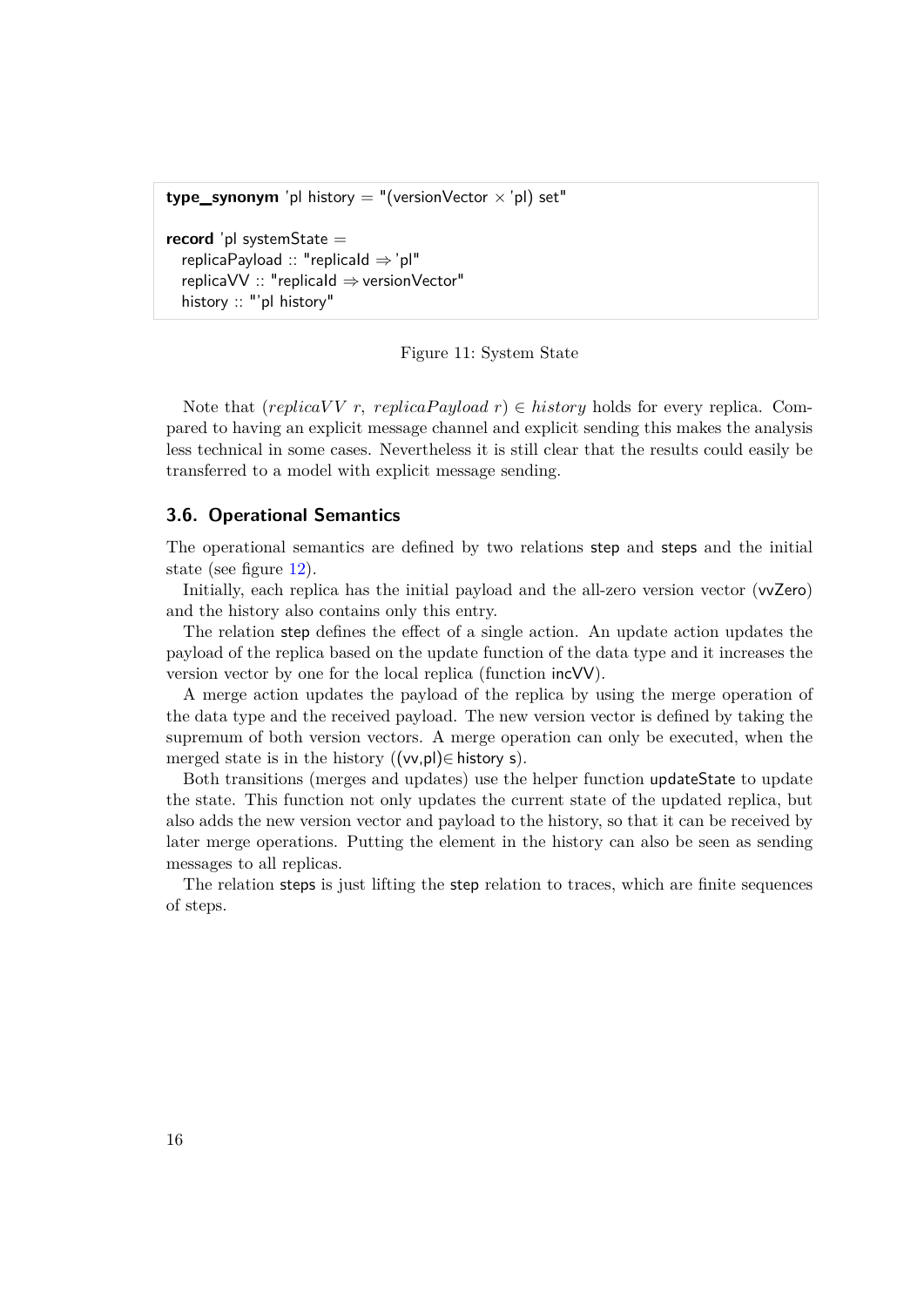```
definition initialState :: "('pl,'ua,'qa,'r) stateBasedType ⇒ ('pl) systemState" where
"initialState crdt = \parallelreplicaPayload= (λr. t_initial crdt),
  replicaVV=(λr. vvZero),
  history={(vvZero, t_initial crdt)}
\mathbb{R}^{\mathbb{N}}fun updateState :: "replicaId \Rightarrow (versionVector \Rightarrow versionVector) \Rightarrow ('pl \Rightarrow 'pl)
                             ⇒('pl) systemState ⇒('pl) systemState" where
"updateState rep updateVV updatePl state = (
  let newPl = updatePl (replicaPayload state rep);
       newVV = updateVV (replicaVV state rep) in
\left( \right|replicaPayload = (replicaPayload state)(rep: = newPl),
  replicaVV = (replicaVV state)(rep == newVV),history = (history state) \cup {(newVV, newPl)}
)"
inductive step :: "('pl, 'ua, 'qa, 'r) stateBasedType \Rightarrow ('ua, 'pl) action \Rightarrow ('pl)
  systemState ⇒('pl) systemState ⇒bool" where
 update:
  "step crdt (Update r args) s
             (updateState r (incVV r) (t_update crdt args r) s)"
| merge:
    "(vv, pl) \in history s \impliesstep crdt (MergePayload r vv pl) s
       (updateState r (sup vv) (t_merge crdt pl) s)"
inductive steps :: "('pl, 'ua, 'qa, 'r) stateBasedType \Rightarrow ('ua, 'pl) trace \Rightarrow ('pl)
  systemState ⇒('pl) systemState ⇒bool" where
  start: "steps crdt EmptyTrace s s"
| step: "\lceil steps crdt as s1 s2; step crdt a s2 s3 \lceil \Rightarrow steps crdt (Trace as a) s1 s3"
```
Figure 12: Operational Semantics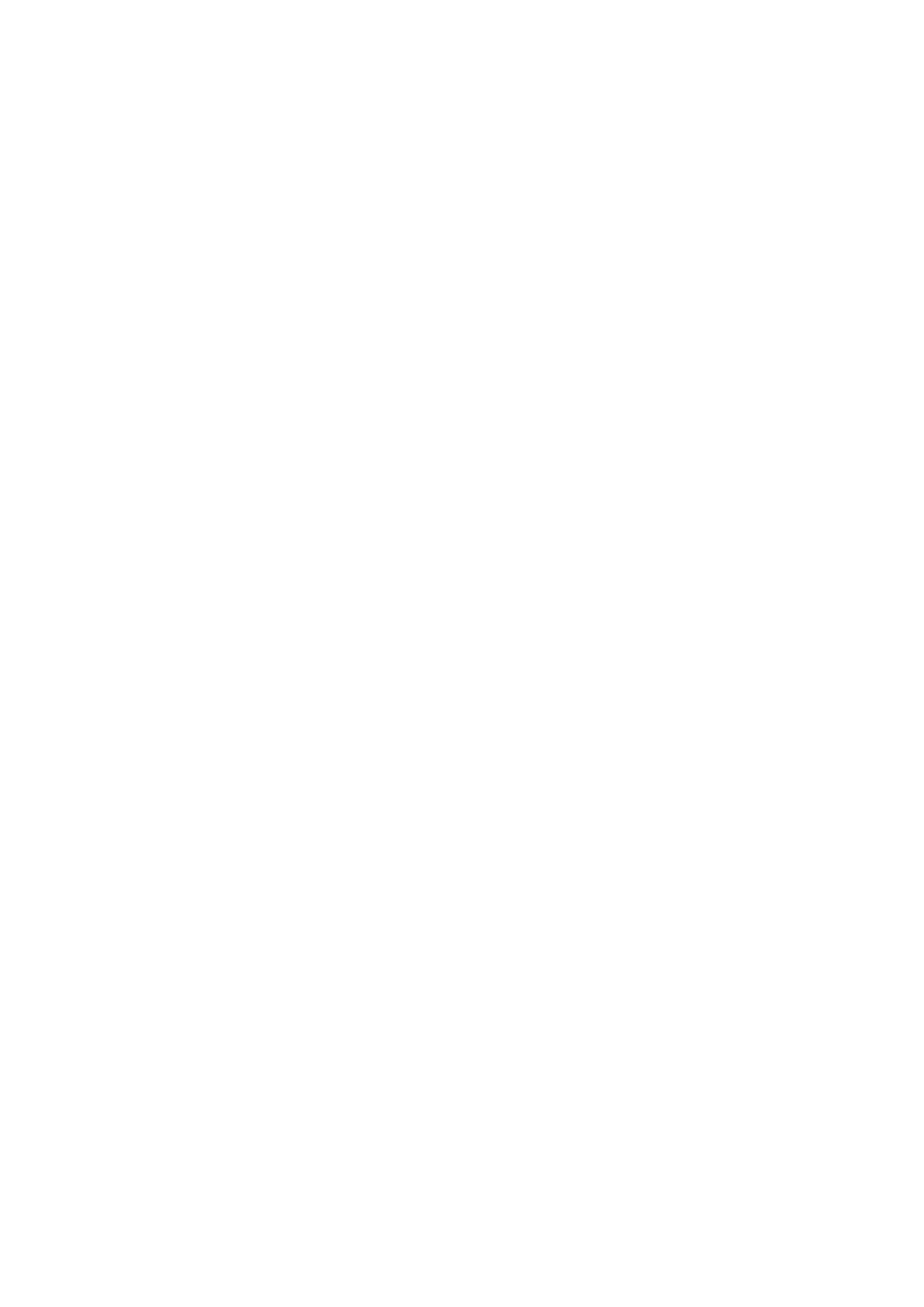# <span id="page-26-0"></span>**4. Consistency**

One of the most important properties of CRDTs is the provided consistency guarantee. As updates can be executed on a single replica, CRDTs cannot provide strong consistency guarantees, where it would be guaranteed that the system behaves like it was a centralized system with a single replica. Instead CRDTs only guarantee a form of eventual consistency.

#### <span id="page-26-1"></span>**4.1. Eventual Consistency**

There are different definitions of eventual consistency, but intuitively they all capture the idea, that not all replicas will necessarily provide the same answer to a query and only after some time the replicas will converge and eventually return the same answer to queries.

In [\[12\]](#page-84-1) the definition of eventual convergence consists of a safety property and a liveness property. The liveness property states that every update operation is eventually delivered to all replicas. The safety property states, that if two replicas have seen the same set of updates, then their abstract state has to be the same, where the abstract state is defined as the state which can be observed by queries.

In [\[2\]](#page-84-7) roughly the same liveness property is defined more formally as follows:

 $\forall a \in A$ .  $\neg(\exists \text{ infinitely many } b \in A \text{.} \text{ sameobj}(a, b) \land \neg(a \xrightarrow{vis} b))$ 

Here *A* is the set of actions and  $\frac{vis}{\longrightarrow}$  denotes the visibility relation between actions. So the definition states that for every action, there cannot be an infinite number of actions, which have not seen the former action.

The problem with these kind of liveness definition is that it can only be applied to infinite executions and the system model introduced in section [3](#page-16-0) only models finite executions. With such a model it is only possible to define the liveness property as the possibility to reach a desired state: In every reachable state of the system it should be possible to execute a number of steps, so that any update operation is visible on any replica. However this property trivially holds, as merge operations with previous states are always enabled in the model, so it is always possible to perform a merge operation in order to get visibility.

As the system model cannot make any nontrivial liveness guarantees, the safety property is the only remaining property with respect to consistency and convergence. The formalization of the property can be found in figure [13.](#page-27-1) The definition actually is a bit stronger, than the informal definition presented above, as it not only relates replicas at a fixed point in time, but can relate any elements from the history. As the current state is a part of the history is is a strictly stronger definition.

The definition states, that if two elements from the history of a reachable state *s* have the same version  $(v = v')$ , then they must also have the same payload  $(pl = pl')$ . Note that the version  $v$  captures exactly, which updates are visible at a that point, so an equal version implies that the same same set of updates is visible for both elements.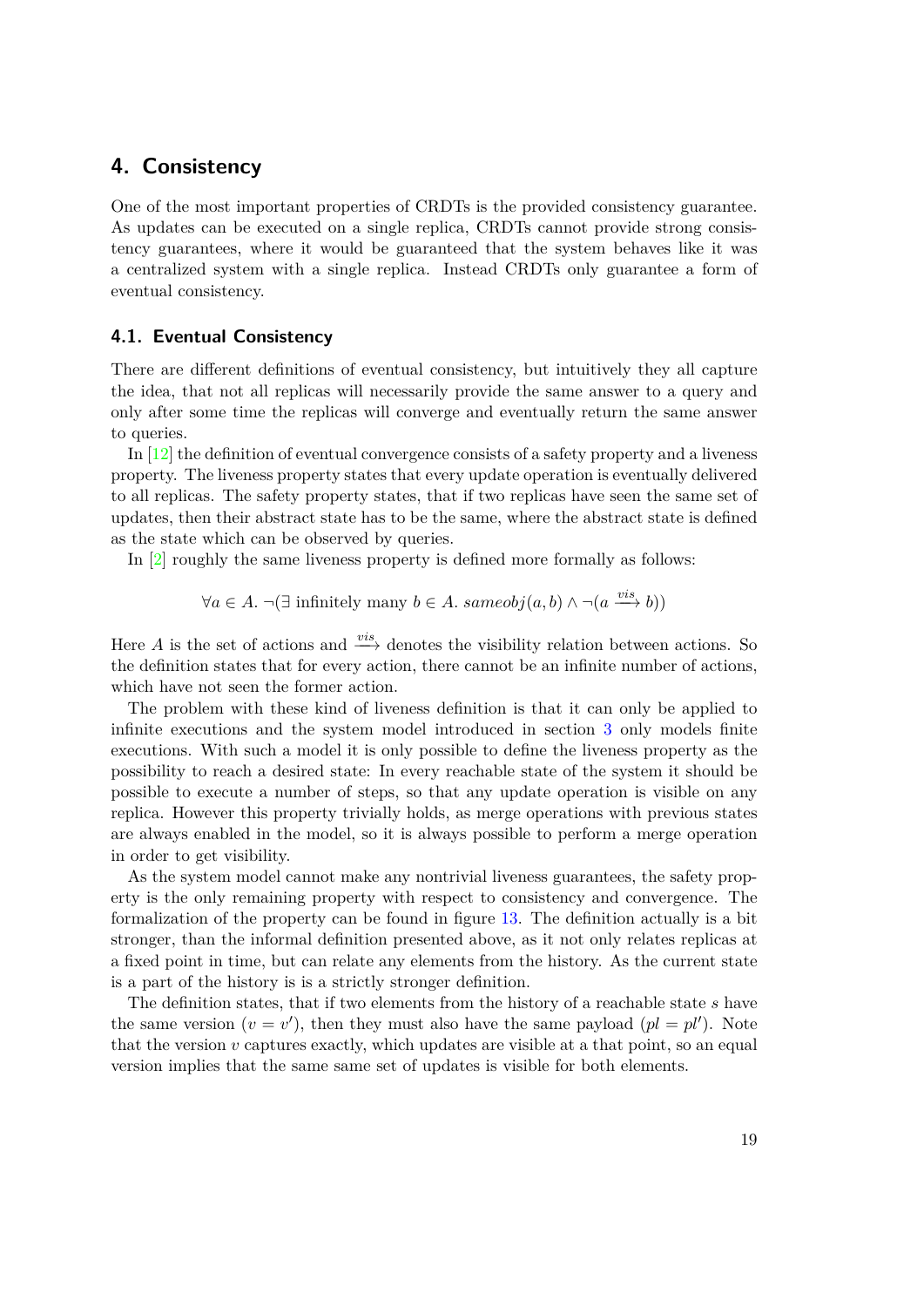<span id="page-27-1"></span>**definition** convergent\_crdt :: "('pl,'ua','qa,'r) stateBasedType ⇒bool" **where** "convergent\_crdt crdt =  $(\forall$ tr s v pl v' pl'. steps crdt tr (initialState crdt) s  $\wedge$  (v, pl)  $\in$  history s  $\wedge$  (v', pl')  $\in$  history s  $\wedge v=v' \longrightarrow pl=p'$ <sup>"</sup>

Figure 13: Convergence definition 1

```
definition convergent_crdt2 :: "('pl,'ua','qa,'r) stateBasedType ⇒bool" where
"convergent_crdt2 crdt = (\foralltr s v pl v' pl'.
  steps crdt tr (initialState crdt) s
\wedge (v, pl) \in history s
∧ (v', pl') ∈ history s
\wedge v\leq v' \longrightarrow pl \leq [crdt] pl')"
```
Figure 14: Convergence definition 2

When considering the partial order defined on the CRDT, it is possible to define the even stronger convergence property shown in figure [14.](#page-27-2) This definition states that one element in the history has seen a subset of the updates from the other element  $(v \leq v')$ , then the payload of the first element is also smaller than the payload of the second element with respect to the partial order defined for the CRDT. As a partial order is antisymmetric, this definition is stronger than the first definition.

#### <span id="page-27-0"></span>**4.2. A sufficient condition for Convergence**

There is a well known sufficient condition for CRDTs to converge: If the payload of a CRDT forms a semilattice where the merge operation computes a least upper bound with respect to a partial order and update operations monotonically increase a payload in the order, then the CRDT converges[\[12\]](#page-84-1).

My first approach was to use the semilattice typeclass provided by the Isabelle Main library as the basis for these conditions. But the case studies showed, that CRDTs are often not designed with one fixed semilattice in mind. The semilattice properties just hold for payloads which are actually reachable by the implementation. For example the original OR-Set, which will be presented in section [7.5.2,](#page-62-0) has two sets as the payload, but it can never reach a payload, where the same element is in both sets.

So the semilattice properties hold only with respect to a certain invariant. My first approach was to define a new data type for the payload, which only contains the elements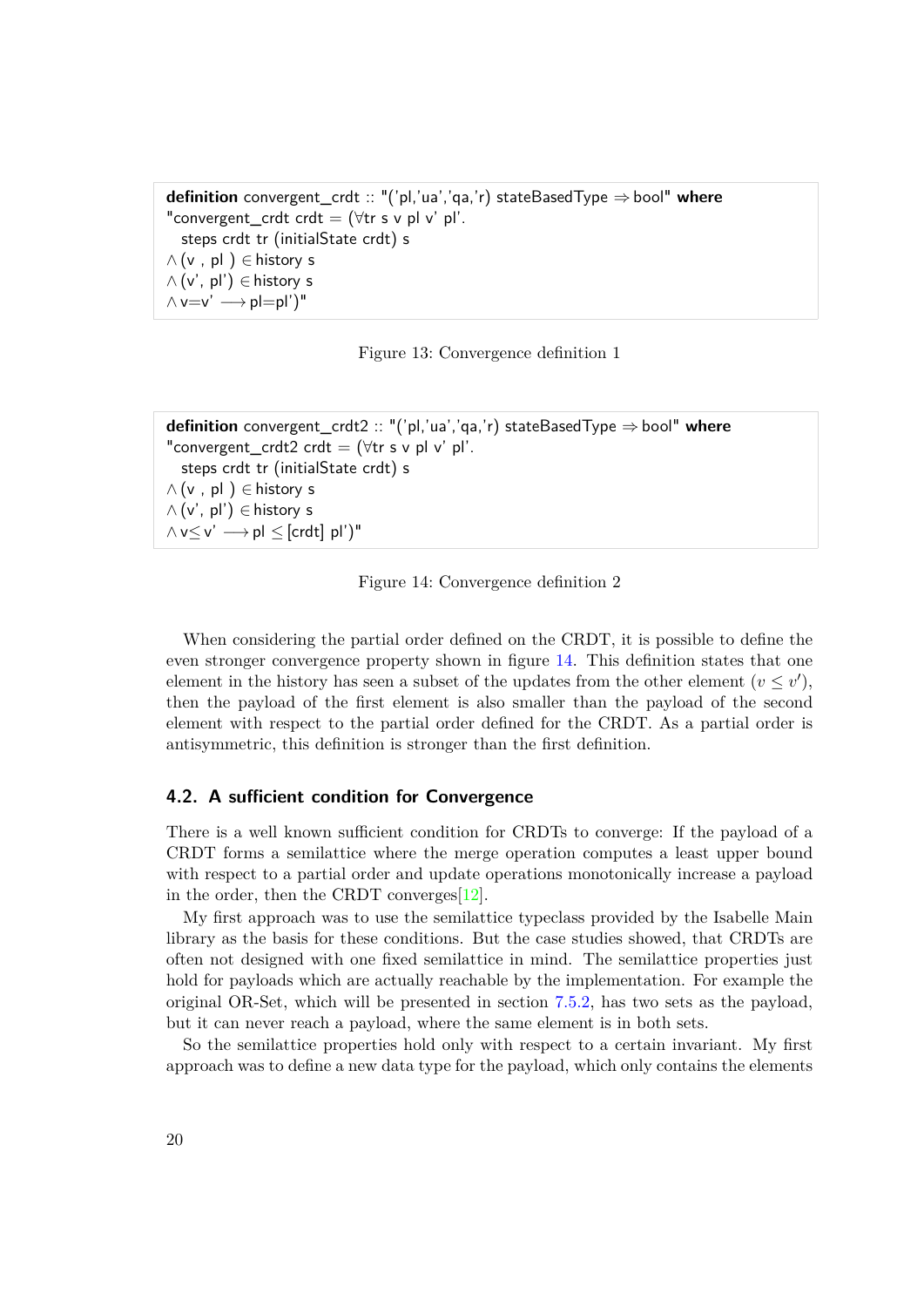satisfying the invariant. However this approach led to a lot of proof steps, which were just about conversions between the newly defined data types and standard data types. Therefore I decided to use standard data types instead and define a separate invariant, although this had the drawback, that it was no longer possible to use the semilattice typeclass. So a lot of semilattice related lemmas from the Main library had to be ported to the new approach.

The invariant used has the following type:

#### **type\_synonym** ('pl, 'ua) crdtInvariant = "'ua updateHistory  $\Rightarrow$  'pl  $\Rightarrow$  bool"

It does not only depend on the payload, but also on the update history (UH). The update history contains all updates happened in the system and the happens-before relation between updates. It will be introduced in more detail in section [5.3.](#page-40-0) The purpose of adding this parameter to the invariant is to have more flexibility in defining the invariant. When the invariant depends only on the payload, it can only describe local properties. When the update history is included, it can also reference the global set of updates which happened so far. It turned out, that for the CRDTs in the case studies this feature was not required, but it was left in the framework, in case it is required in future work.

#### **Definition 4.2.1** (Invariant Preserving)

A CRDT is invariant preserving if the following conditions hold:

- 1. The invariant has to hold for the initial update history and initial payload.
- 2. A merge must preserve the invariant.
- 3. An update must preserve the invariant.
- 4. An update must not invalidate the invariant of older payloads (this could be the case because the update history changes).

A formal definition of these properties is shown in figure [15.](#page-29-0) It would be possible to make the invariant more precise by describing the update history in more detail, similar to what is done in section [6.1.](#page-47-0) But as this was not required for verifying the case study, this was not done.

#### **Definition 4.2.2** (Monotonic Updates)

A CRDT has monotonic updates, when the payload after an update is at least as big as before in the partial order defined by the CRDT (figure [16\)](#page-29-1).

#### **Definition 4.2.3** (Semilattice Properties)

A CRDT has the required semilattice properties, when the compare operations defines a partial order and the merge operation computes a least upper bound with respect to the partial order.

To be a partial order, the order must be reflexive, transitive and antisymmetric.

To show that merge computes a least upper bound, it suffices to show that: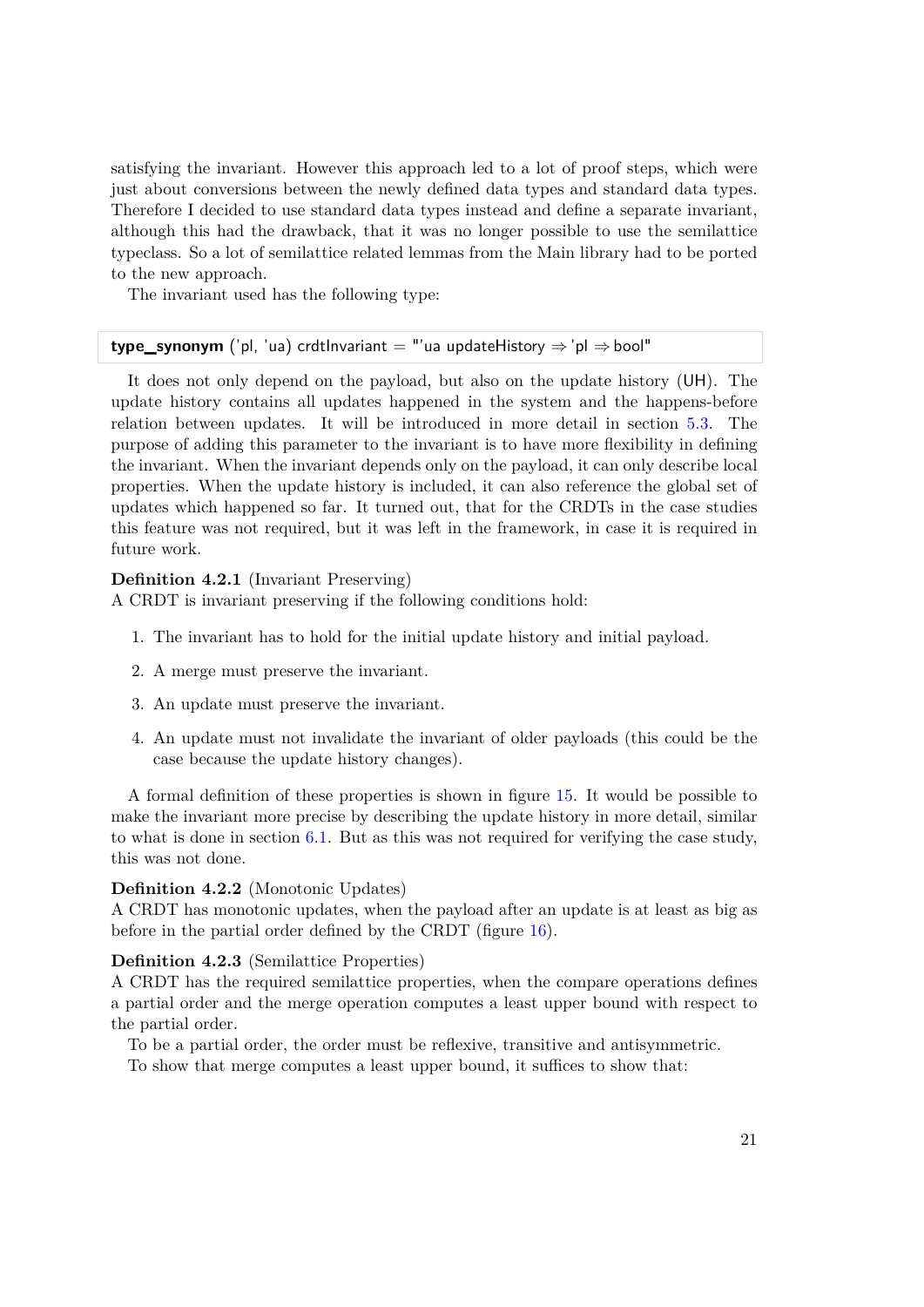```
definition "invariantInitial crdt Inv ≡
  (Inv initialUpdateHistory (t_initial crdt))"
definition "invariantMerge crdt Inv ≡
  (\forall UH \times y. Inv UH \times \land Inv UH y \rightarrow Inv UH (t merge crdt \times y)<sup>"</sup>
definition "invariantUpdate crdt Inv \equiv (\forallargs UH x rx v. Inv UH x \rightarrowInv (UH(rx:=UH rx@[(v,args)])) (t_update crdt args rxx))"
definition "invariantUpdateOther crdt Inv ≡ (∀args UH ry x v. Inv UH x →
  Inv (UH(ry:=UH ry@[(v,args)])) x)''
```
Figure 15: Properties for preserving invariant

<span id="page-29-1"></span>**definition** monotonicUpdates ::"('pl, 'ua, 'qa, 'r) stateBasedType ⇒('pl,'ua) crdtInvariant ⇒bool" **where** "monotonicUpdates crdt  $Inv =$ ( $\forall$ UH args pl r. Inv UH pl  $\longrightarrow$  pl  $\leq$  [crdt] t\_update crdt args r pl)"

Figure 16: Monotonic updates property

- 1. The merge operation is commutative.
- 2. The merge operation computes an upper bound, so merging x and y yields a value which is greater than x and greater than y.
- 3. The merge operation computes a minimal value. If there is a value z which is an upper bound, then it must at least be as big as the result of merging x and y.

A formalization of the semilattice properties with invariants taken into account, can be found in figure [17.](#page-30-0)

Assuming all the above properties hold, it is now possible to prove the desired convergence properties:

#### <span id="page-29-2"></span>**Lemma 4.2.4**

Let *s* be the state after executing some steps in the system. Let  $H_1$  and  $H_2$  be subsets of the history  $H$  of  $s$  so that the supremum of all version vectors from  $H_1$  is less than or equal to the supremum of all version vectors from  $H_2$ . Then merging all payloads from *H*<sup>1</sup> yields a payload which is less than or equal to the payload yielded by merging all payloads from *H*2. See figure [18](#page-30-1) for the statement of the lemma in Isabelle.

For a shorter notation we use  $\bigsqcup_v S$  for the supremum of the versions in *S* and similarly  $\bigsqcup_{pl} S$  for the supremum of the payloads in *S*. Then the main statement of the lemma can be expressed as follows:

 $\forall$ <sub>*H*1</sub>, *H*<sub>2</sub>  $\subseteq$  *H*  $\land$   $\sqcup$ <sub>*u*</sub>  $H$ <sub>1</sub>  $\leq$   $\sqcup$ <sub>*u*</sub>  $H$ <sub>2</sub>  $\rightarrow$   $\sqcup$ <sub>*pl</sub>*  $H$ <sub>1</sub>  $\leq$   $\sqcup$ <sub>*pl*</sub>  $H$ <sub>2</sub></sub>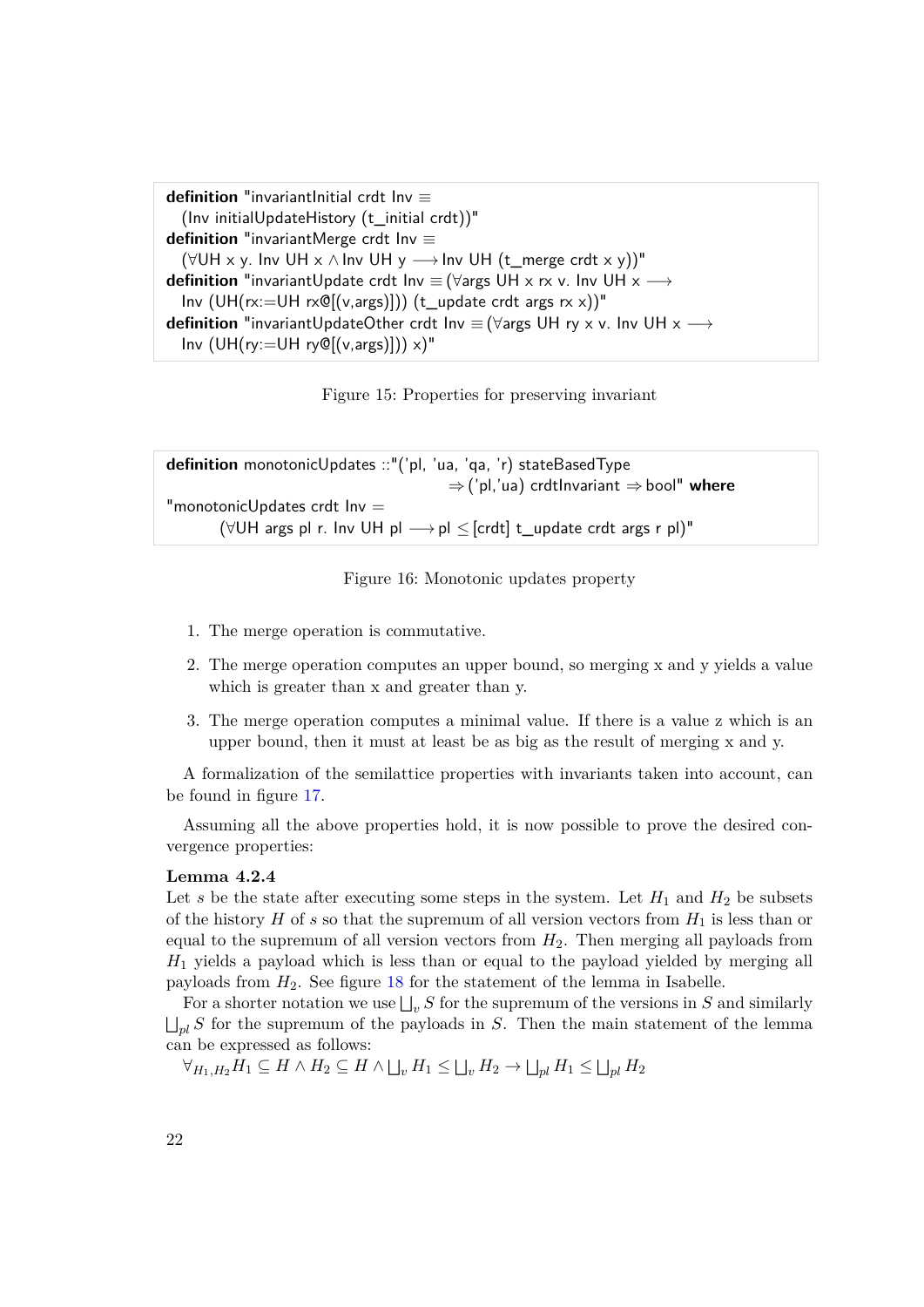```
definition "compareReflexive crdt Inv ≡ (∀UH x. Inv UH x →
  x \leq [crdt] x]"
definition "compareTransitive crdt Inv \equiv (\forallUH x y z. Inv UH x \land Inv UH y \land Inv UH z \landx \leq [crdt] y \wedge y \leq [crdt] z \longrightarrow x \leq [crdt] z]"
definition "compareAntisym crdt Inv≡ (∀UH x y. Inv UH x ∧ Inv UH y ∧
  x \leq [crdt]y \land y\leq [crdt]x \longrightarrow x=y)"
definition "mergeCommute crdt Inv = (∀UH x y. Inv UH x ∧ Inv UH y →
  x \sqcup [crdt] y = y \sqcup [crdt] x)"
definition "mergeUpperBound crdt Inv \equiv (\forallUH x y. Inv UH x \land Inv UH y \longrightarrowx \leq [crdt] x \sqcup [crdt] v]"
definition "mergeLeastUpperBound crdt Inv ≡
  (∀UH x y z. Inv UH x ∧ Inv UH y ∧ Inv UH z ∧
       x \leq [crdt]z \wedge y\leq [crdt]z \longrightarrow x \sqcup [crdt] y \leq [crdt] z)"
```


```
definition historyInvariant :: "('pl, 'ua, 'qa, 'r, 'g) stateBasedType ⇒ 'pl history ⇒bool"
  where
"historyInvariant crdt H = (∀H1 H2. H1 ⊆ H ∧ H2 ⊆ H
   ∧ supSet (fst ' H1) ≤ supSet (fst ' H2)
   \rightarrow mergeAll crdt (snd 'H1) < [crdt] mergeAll crdt (snd 'H2))"
lemma stepsToHistory: "[
steps crdt tr (initialState crdt) s;
crdtProperties crdt
\mathbb{R} \Longrightarrow historyInvariant crdt (history s)"
```
Figure 18: Convergence Lemma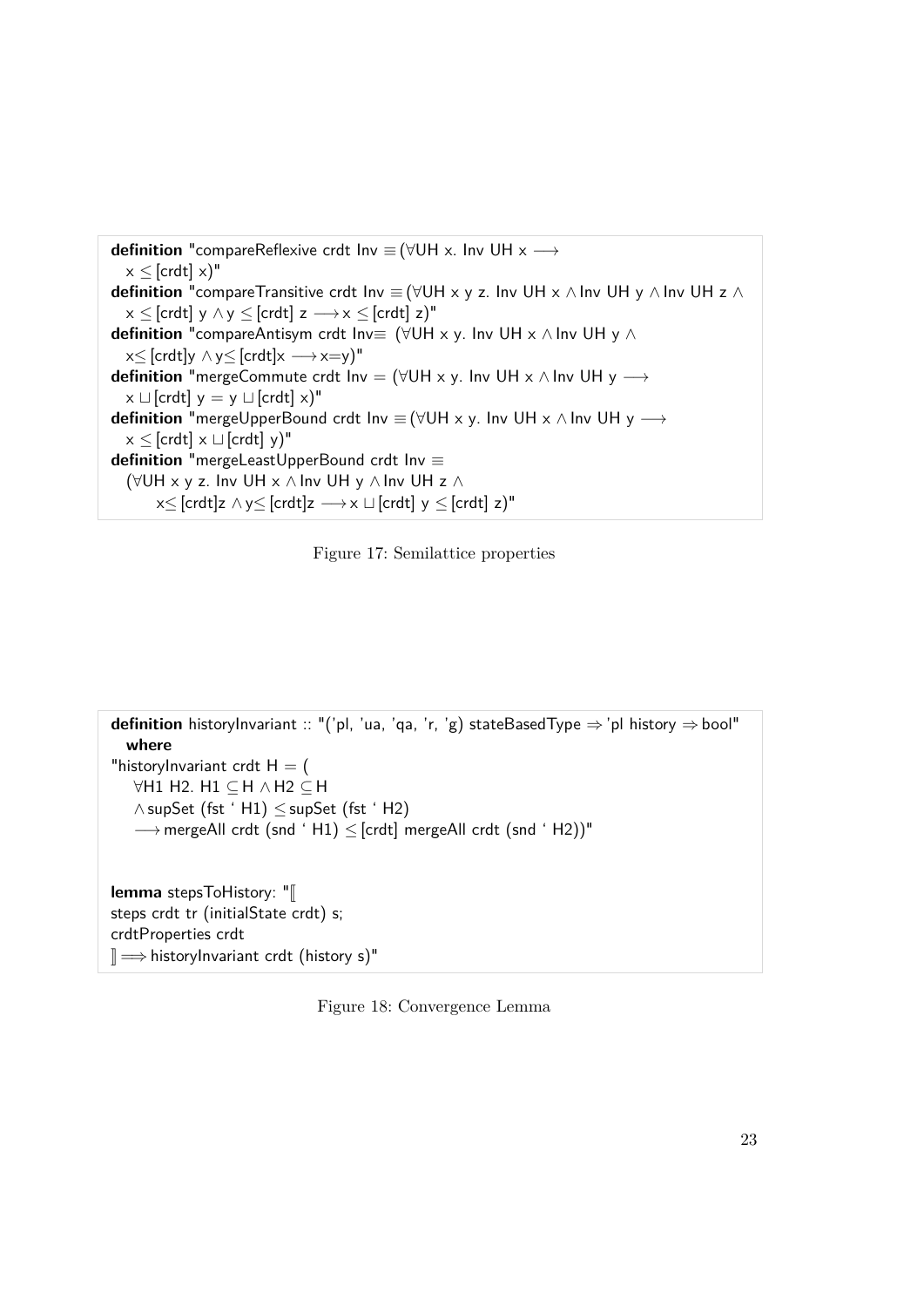*Proof.* By induction over the steps.

**Initial state** In the initial state the history contains only one element:  $([0, \ldots, 0], t_{initial}(crdt))$ . So the claim follows by the reflexivity of the partial order.

**Update** After an update operation, one new element is in the history.

Let  $e_{new}$  be the new element in the history and  $e_{old}$  the element before the update.

Let  $H_1$  and  $H_2$  be two subsets of the new history with  $\bigsqcup_v H_1 \leq \bigsqcup_v H_2$ . There are four cases to be considered:

**Case 1:** The new element is neither in  $H_1$  nor  $H_2$ . In this case the claim follows directly from the induction hypothesis.

**Case 2:** The new element is only in *H*1.

Then we must have  $\bigsqcup_v H_1 > \bigsqcup_v H_2$ , because the versions in  $H_1$  include  $e_{new}$ . The version vector of the new element is higher than all other version vectors in the history. This is a contradiction to the assumption that  $\bigsqcup_v H_1 \leq \bigsqcup_v H_2$ .

**Case 3:** The new element is only in  $H_2$ .

Consider the two sets  $H'_1 = H_1$  and  $H'_2 = H_2 \setminus \{e_{new}\} \cup \{e_{old}\}.$ 

Then  $\bigcup_v H'_1 \leq \bigcup_v H'_2$ , because the version vector is only decreased in the local component, where the old version vector was already maximal.

So by the induction hypothesis, we get that  $\bigsqcup_{pl} H_1' \leq \bigsqcup_{pl} H_2'$ . Because updates are monotonically increasing we also have  $\bigsqcup_{pl} H_2' \leq \bigsqcup_{pl} H_2$ . The claim follows by transitivity.

**Case 4:** The new element is in  $H_1$  and  $H_2$ . Similar to case 3, consider the two sets

$$
H'_1 = H_1 \setminus \{e_{new}\} \cup \{e_{old}\}
$$
  

$$
H'_2 = H_2 \setminus \{e_{new}\} \cup \{e_{old}\}
$$

Again, we have  $\bigsqcup_v H'_1 \le \bigsqcup_v H'_2$  and thus  $\bigsqcup_{pl} H'_1 \le \bigsqcup_{pl} H'_2$ .

Because the merge operation is associative, the element *eold* can be extracted from the set:

$$
\bigsqcup_{pl} H'_1 = e_{old} \sqcup \bigsqcup_{pl} (H_1 \backslash \{e_{new}\}) \leq e_{old} \sqcup \bigsqcup_{pl} (H_2 \backslash \{e_{new}\}) = \bigsqcup_{pl} H'_2
$$

By the monotonicity of merges we can replace *eold* by the bigger *enew* and preserve the order:

$$
e_{new} \sqcup \bigsqcup_{pl} (H_1 \setminus \{e_{new}\}) \le e_{new} \sqcup \bigsqcup_{pl} (H_2 \setminus \{e_{new}\})
$$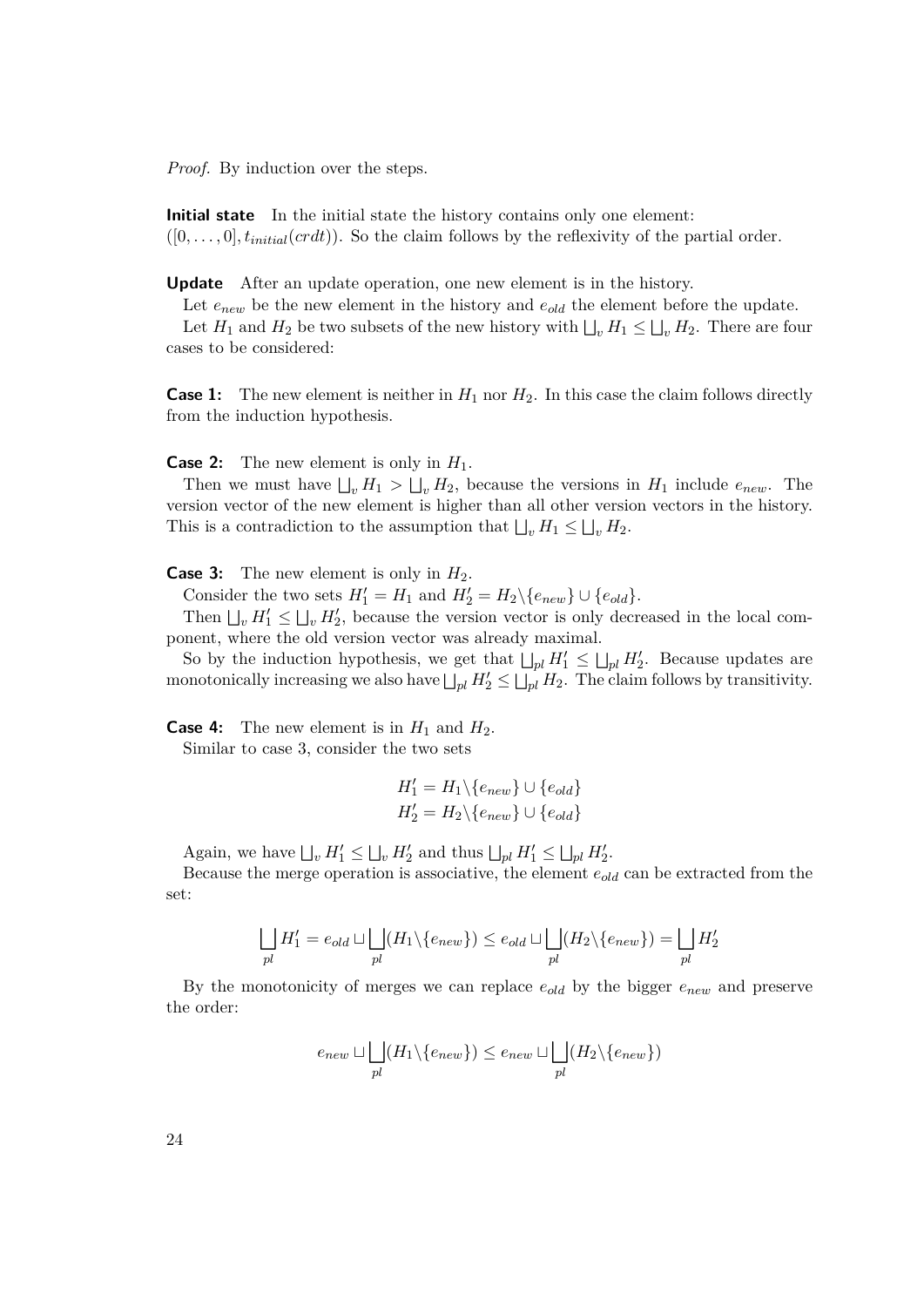By using associativity of merges we can move the element *enew* inside the overall supremum:

$$
\bigsqcup_{pl} H_1 \le \bigsqcup_{pl} H_2
$$

This finishes the case for updates.

**Merge** After a merge operation there is one new element *enew* in the history, which is the supremum or merge of two elements *e<sup>a</sup>* and *e<sup>b</sup>* from the old history.

If  $e_{new}$  is in  $H_1$ , we can take  $H'_1 = H_1 \setminus \{e_{new}\} \cup \{e_a, e_b\}$ . Then  $\bigsqcup_v H'_1 = \bigsqcup_v H_1$  and  $\bigsqcup_{pl} H_1' = \bigsqcup_{pl} H_1$  by associativity. If  $e_{new}$  is not in  $H_1$ , let  $H_1' = H_1$ .

The same can be done for  $H_2$ .

Because we have found equivalent sets to  $H_1$  and  $H_2$  without the new element, the claim holds by the induction hypothesis.

#### **Theorem 4.2.5** (Convergence of CRDTs)

If a CRDT is invariant preserving, has monotonic updates and satisfies the semilattice properties, then it converges (as defined in figure [13\)](#page-27-1).

*Proof.* Let  $e_1$  and  $e_2$  be elements from the history with  $version(e_1) \leq version(e_2)$ .

Lemma [4.2.4](#page-29-2) can be instantiated with  $H_1 = \{e_1\}$  and  $H_2 = \{e_2\}$ . This yields  $payload(e_1) \leq payload(e_2)$ .

Thus, if  $version(e_1) = version(e_2)$ , we get  $payload(e_1) = payload(e_2)$  by the antisymmetry of the ordering.  $\Box$ 

 $\Box$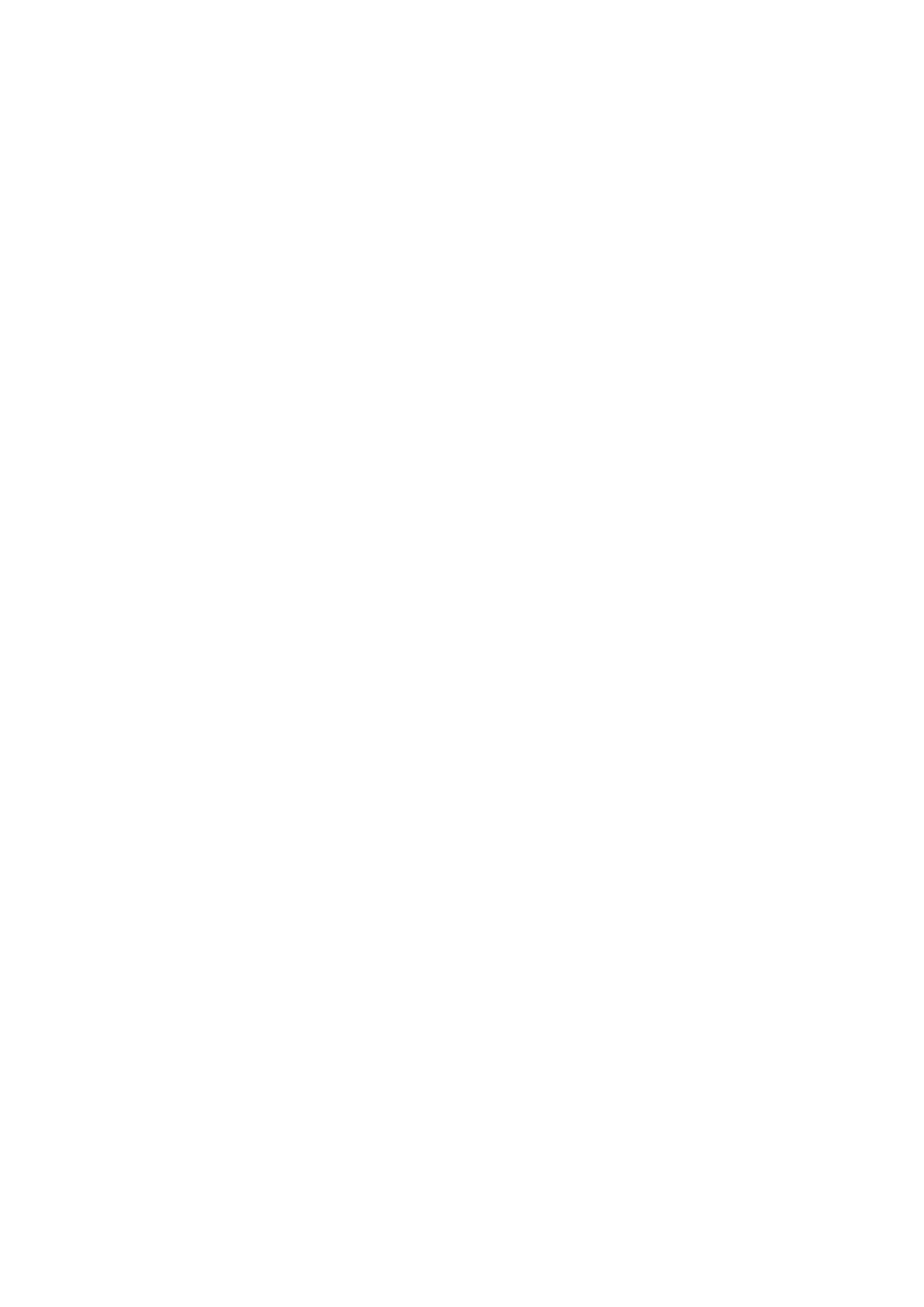# <span id="page-34-0"></span>**5. Specification of CRDTs**

While the specification of sequential data types is relatively straight forward, it is debatable what the best way to specify parallel, distributed data types is. Operations on sequential data types are usually described by pre- and post-conditions[\[4\]](#page-84-8). When a sequence of operations is given, the pre- and post-conditions can be chained together and pre- and post-conditions for the whole sequence can be obtained. This approach cannot be directly transferred to parallel, distributed data types:

- 1. In general there is no sequence of operations but instead a directed acyclic graph (DAG) of operations, where some operations can happen in parallel.
- 2. Pre- and post-conditions could be defined with respect to local states or the global state.
- 3. Distributed data types have mechanisms for synchronization. Specifications can choose to explicitly specify those mechanisms or to keep it implicit.

The remainder of this chapter presents different approaches to specify CRDTs using the examples of the counter and the observed-removed set, which were introduced in section [2.2.](#page-11-1)

**Notations.** The following notations and conventions are used to describe the different specification techniques: The variable *s* always refers to a state of the whole system. When *s* is indexed this refers to the state on a single replica. For example  $s_{r_1}$  refers to the state of replica  $r_1$ . An squiggled arrow with operations written on top denotes, that the system changes from the left state to the right state by executing the operations on top of the arrow. For example  $s \xrightarrow{add(x)} s'$  means that the system goes from state *s* to state *s*<sup>'</sup> by executing a add-operation. A capital *S* denotes the set of all states reachable from the initial state and  $S_l$  is the set of all reachable local states. Operations are ordered by a happens-before relation which is denoted by  $\prec$ .

#### <span id="page-34-1"></span>**5.1. Separated sequential and concurrent specifications**

In [\[11\]](#page-84-2) specifications consist of two parts: a sequential specification and a concurrent specification. Both parts use a notation with pre- and post-conditions to specify the outcome of operations. The sequential part of the specification is equivalent to specifications of sequential data types. The parallel part then specifies how the data type behaves when several operations are executed in parallel.

A sequential specification is given as a set of Hoare-triples. The Hoare-triple  $\{P\}op\{Q\}$ requires that *Q* should hold after operation *op* whenever *P* was true before executing the operation. This definition can be written as follows:

$$
\forall s, s' \in S_l \bullet (P(s) \land s \xrightarrow{op} s') \rightarrow Q(s')
$$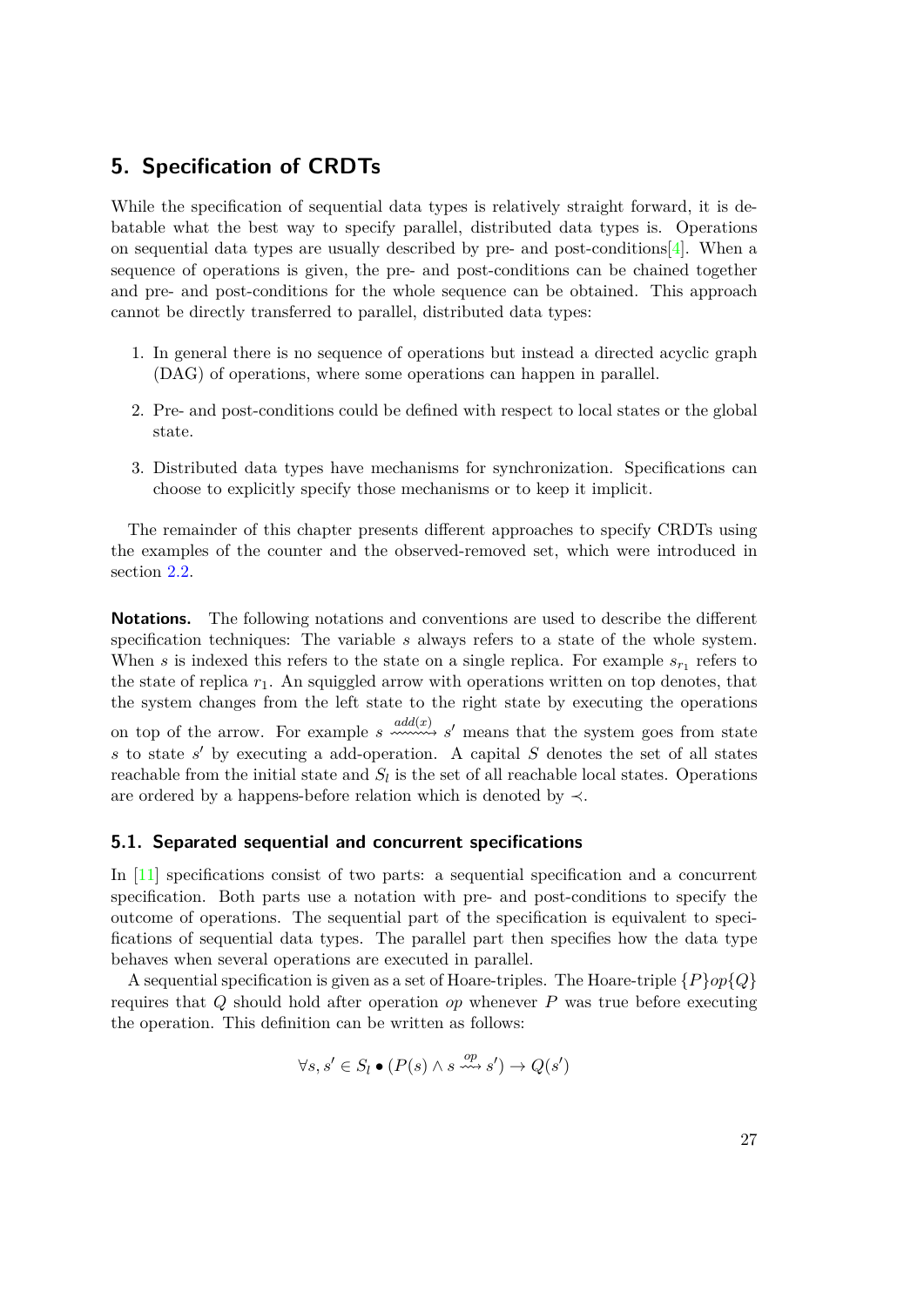The parallel specification is also written in a similar style, but instead of just one operation it considers several operations executed in parallel. The general form is  ${P}$ *op*<sub>1</sub> | *op*<sub>2</sub> ||  $\cdots$  || *op*<sub>n</sub> ${Q}$ . The rough idea is that if *P* holds in a state *s*, then executing all operations on *s* independently and then merging the resulting states should yield a state where *Q* holds.

When formalizing the idea of parallel specifications, it has to be refined on which states the pre- and post-condition should hold. For the pre-condition there are some possibilities:

- 1. The pre-condition refers to a local state of one replica, which also is the state on which all operations are performed.
- 2. The pre-condition refers to each local states of every affected replicas.
- 3. The pre-condition refers to the merged state of all affected replicas.

For the post-condition the only reasonable state is the merged state of all the local states after executing the parallel operations.

In the following definition of the semantics for  ${P}{op_1 \parallel op_2 \parallel \cdots \parallel op_n}{Q}$ , the precondition has to hold for a local state *s*. Then starting from this state *s*, all operations  $op_1, op_2, \ldots, op_n$  are executed in parallel, resulting in states  $s_1, \ldots, s_n$ . Then, when all these states are merged into a state  $s'$ , the post-condition  $Q$  has to hold for  $s'$ :

$$
\forall s, s_1, \ldots, s_n, s' \in S_l \bullet (P(s) \land (\forall_i \ s \xrightarrow{op_i} s_i) \land (s \xrightarrow{merge(s_1), \ldots;merge(s_n)} s')) \rightarrow Q(s')
$$

#### <span id="page-35-0"></span>**5.1.1. Principle of permutation equivalence**

The principle of permutation equivalence restricts the choices which can be taken by concurrent operations. It is not necessary for a CRDT to adhere to this principle, but it is considered good practice. The principle states that if all possible sequential executions of a set of operations yields a common post-condition, then that post-condition should also hold when the operations are executed in parallel.[\[11\]](#page-84-2)

For two operations the principle can be expressed as:

$$
\{P\}op_1; op_2\{Q\} \wedge \{P\}op_2; op_1\{Q\} \longrightarrow \{P\}op_1 \parallel op_2\{Q\}
$$

#### <span id="page-35-1"></span>**5.1.2. Example: Counter**

Sequential specification:

$$
\{val() = i\} \quad add(x) \quad \{val() = i + x\}
$$

Concurrent specification: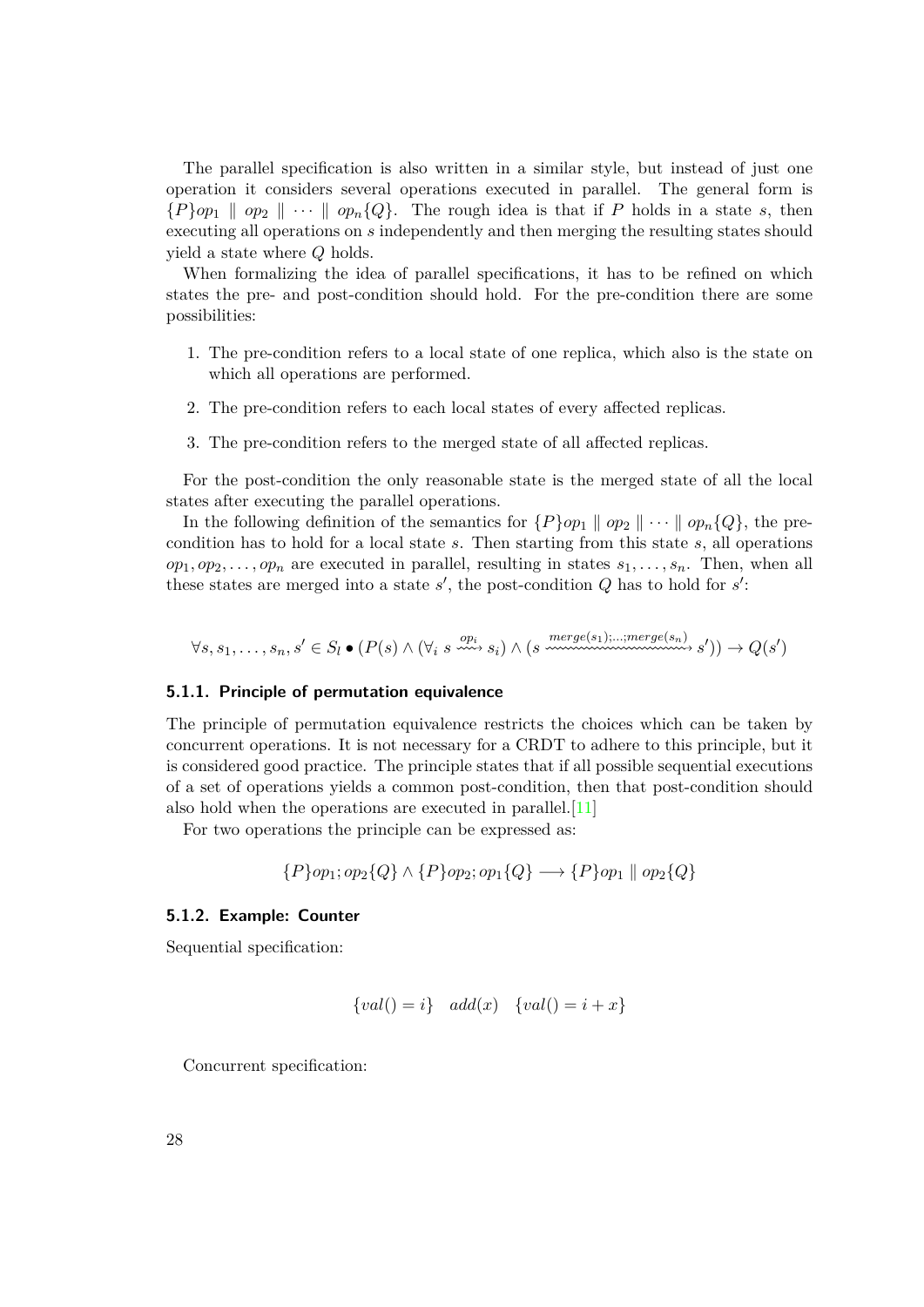$$
\{val() = i\} \quad add(x_1) \parallel \cdots \parallel add(x_n) \quad \{val() = i + x_1 + \cdots + x_n\}
$$

The concurrent specification of the counter is already determined by the principle of permutation equivalence. Because all operations commute, the post-condition in the concurrent specification cannot be chosen differently. Therefore the sequential specification alone would be sufficient to specify the Counter.

## **5.1.3. Example: Observed-Remove Set**

Sequential specification:

$$
\{true\} \qquad add(e) \qquad \{e \in S\} \n\{e \in S\} \qquad add(f) \qquad \{e \in S\} \n\{e \notin S \land e \neq f\} \qquad add(f) \qquad \{e \notin S\} \n\{true\} \qquad remove(e) \qquad \{e \notin S\} \n\{e \in S \land e \neq f\} \qquad remove(f) \qquad \{e \in S\} \n\{e \notin S\} \qquad remove(f) \qquad \{e \notin S\}
$$

The principle of permutation equivalence already fixes the semantics for parallel operations which are independent from each other. For example we have:

$$
{true} \quad add(e) \parallel add(f) \quad \{e \in S \land f \in S\}
$$

$$
\{e \neq f\} \quad add(e) \parallel remove(f) \quad \{e \in S \land f \notin S\}
$$

$$
\dots
$$

The only interesting case is when two operations are conflicting, which only is the case if an element is added and removed in parallel. In this case the OR-set will let the add operation win, so the element will be in the set.

$$
{true} \quad add(e) \parallel remove(e) \quad \{e \in S\}
$$

This can also be generalized to more than two parallel operations:

$$
\{S = S_{pre}\} \quad op_1 \parallel \cdots \parallel op_n \quad \{e \in S \; \leftrightarrow \left((\exists_i \bullet op_i = add(e))\right) \newline \lor \left(e \in S_{pre} \land \forall_i \bullet op_i \neq remove(e)\right)\}\
$$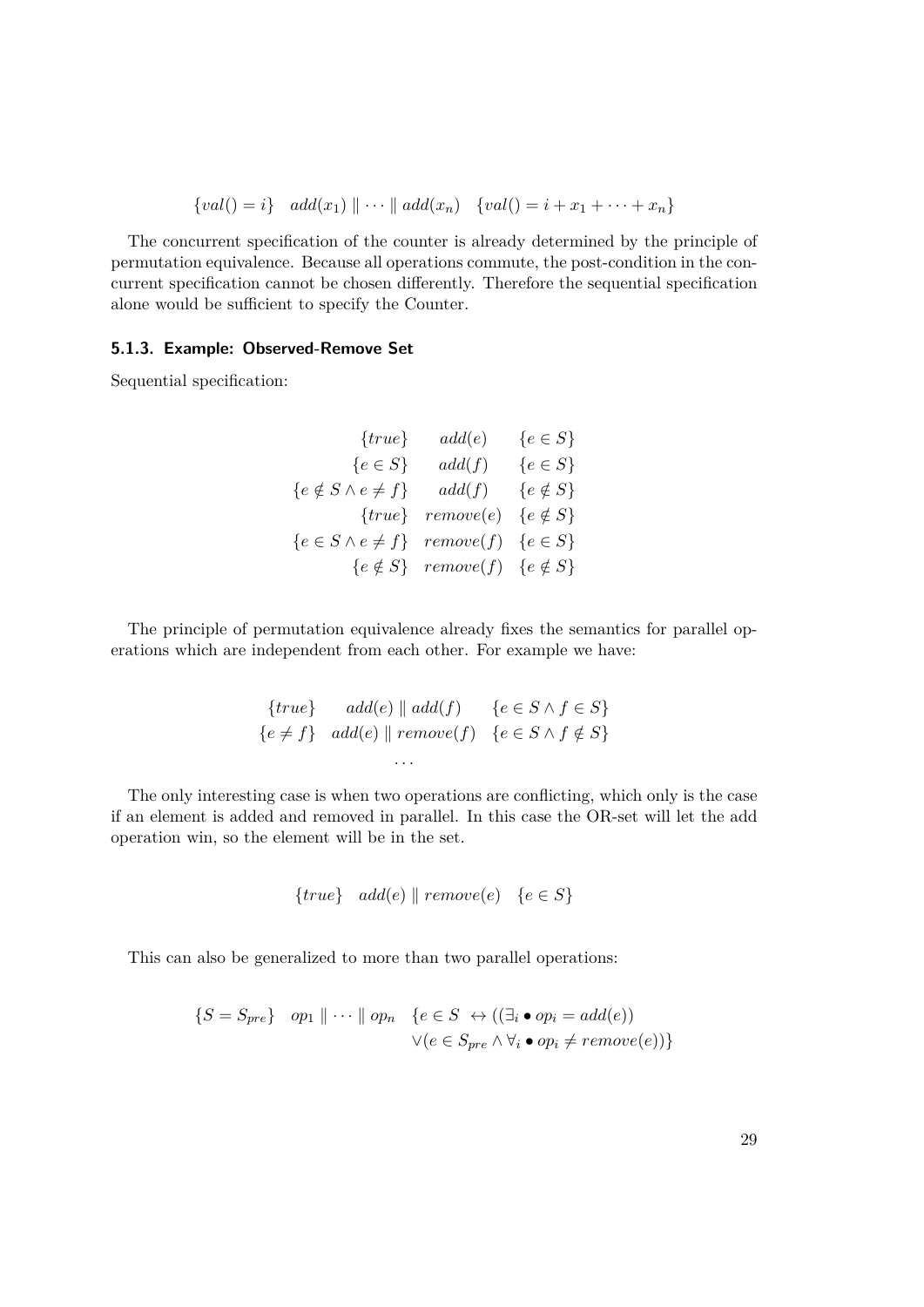<span id="page-37-0"></span>

Figure 19: Example Execution

#### **5.1.4. Discussion**

As can be seen in the examples, this specification technique is relatively easy to understand. The sequential semantics is similar to specifications of sequential data types. When the principle of permutation equivalence is used, the concurrent specification only has to be given for some of the cases. For those cases it is then very easy to see how conflicts are resolved. For example in the OR-set it is very easy to see that an add operation wins, when it conflicts with a remove operation. However, writing down the concurrent specification for the general case of more than two parallel operations is not so easy.

A major drawback of this specification approach is, that the specification structure does not reflect the actual structure of executions. In the specifications there are only sequences of operations and sets of parallel operations. But in general the happens-before relation on operations is a directed acyclic graph. Such a graph cannot be described as just a combination of parallel operations and sequences.

For example the execution in figure [19](#page-37-0) cannot be expressed using such a combination. When just looking at the operations  $a, b$  and  $d$  it can still be expressed as  $a$ ;  $(b \parallel d)$ . But it is not possible to add operation *c* to this expression because it would have to be parallel to *a* and *b* and still be before *d*.

It is possible to specify a data type which just records the operations:

{
$$
val()
$$
 = x}  $op(y)$  { $val()$  = x; y}  
{ $val()$  = x}  $op(y_1) \| \cdots \| op(y_n)$  { $val()$  = x; (y1  $\| \cdots \| y_n)$ }

However such a data type cannot exist because of executions as in figure [19.](#page-37-0) As shown by this example, it is in general not possible to determine the outcome of an execution by just using the specification given in the form of sequential and concurrent specifications.

#### **5.2. Explicit Specification of Merge**

Another approach is to consider a merge as an explicit operation and replace the concurrent specification in the previous approach with a specification of the merge operation. When trying to specify the merge operation for the examples it becomes clear, that pre-conditions on the local states alone are insufficient for precisely determining the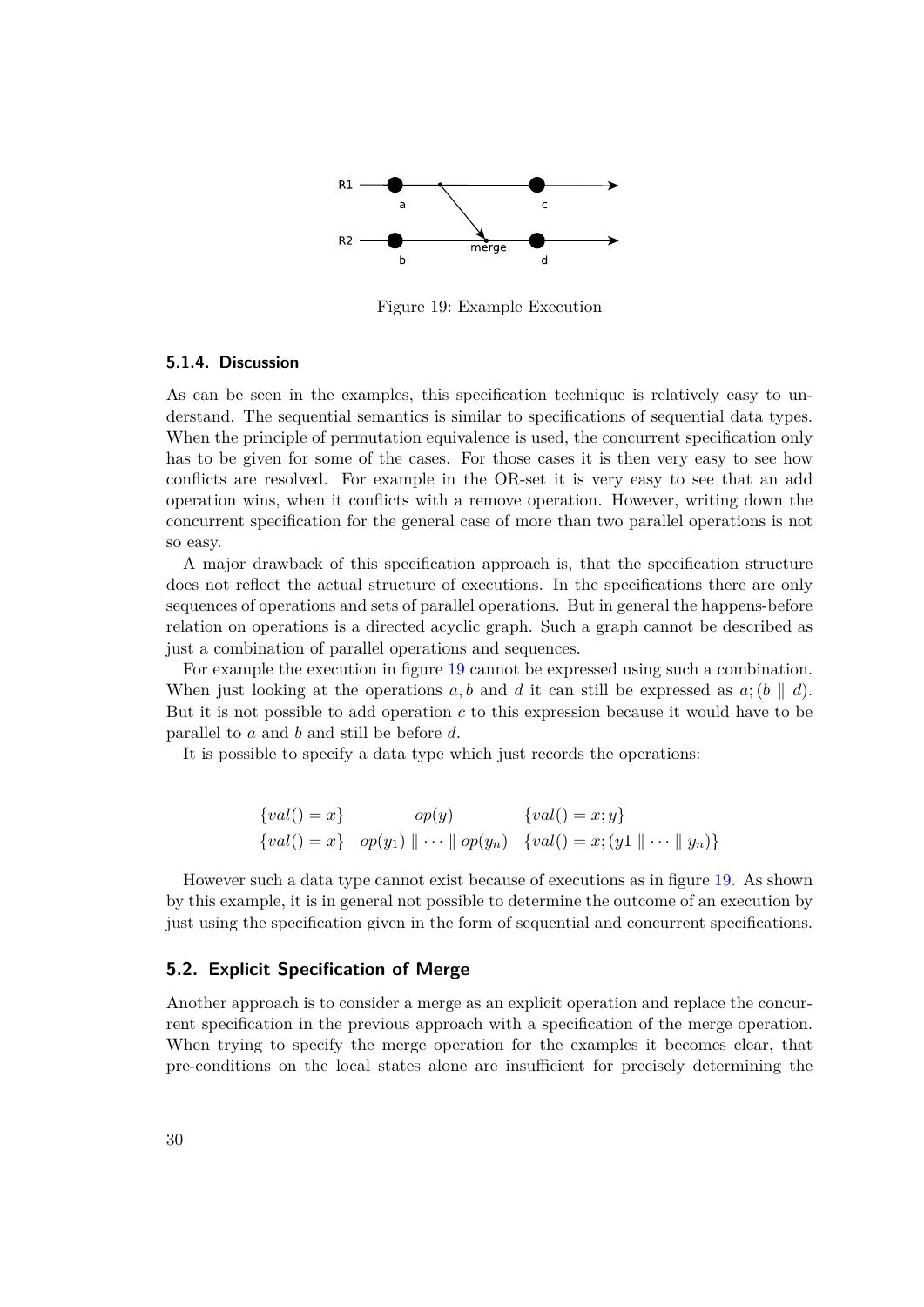<span id="page-38-0"></span>

Figure 20: Before the last merge operation *a* is in both sets. After the merge *a* is gone.

post-condition. For example in the case of an increase-only counter the postcondition can only specify a range of possible values:

$$
{c_1.val() = x \land c_2.val() = y} \quad c = merge(c_1, c_2) \quad {max(x, y) \leq c.val() \leq x + y}
$$

In the case of a counter, which can also decrease the value, no meaningful postcondition can be given. For the OR-set the situation is similar. For example it does not even hold that if an element is in both sets before the merge, it is still in the set after the merge (see execution in figure [20\)](#page-38-0).

The examples show, that more information is needed in the pre-condition. One possible extension would be to base the pre-condition not only on the state observable via the normal queries of the data type, but also by queries which expose more details. For example the increment-only counter could be specified if there was a query which returned the number of increments on each replica. This would have the disadvantage of making the specification less abstract and closer to an implementation.

An other possible extension would be to add a third local state  $s_{1}$ <sub>1 $\alpha$ 2</sub> to the precondition. The state  $s_{1\Box 2}$  is the state a replica would have, if it had seen exactly all the operations which the states  $s_1$  and  $s_2$  have both seen. This idea is visualized in figure [21,](#page-39-0) which can be seen as an other visualization of the execution in figure [19.](#page-37-0) The event *a* has been observed in both states *s*<sup>1</sup> and *s*2. The other events have only be observed in one of the states. The state  $s_{1\vert 1}$  would then be a state which has only observed operation *a*.

With this addition, it is possible to specify the merge of two counter states like this:

$$
\begin{cases}\nc_1.val() = x \\
c_2.val() = y \\
c_{1\sqcap 2}.val() = z\n\end{cases}\nc = merge(c_1, c_2) \quad \{c.val() = x + y - z\}
$$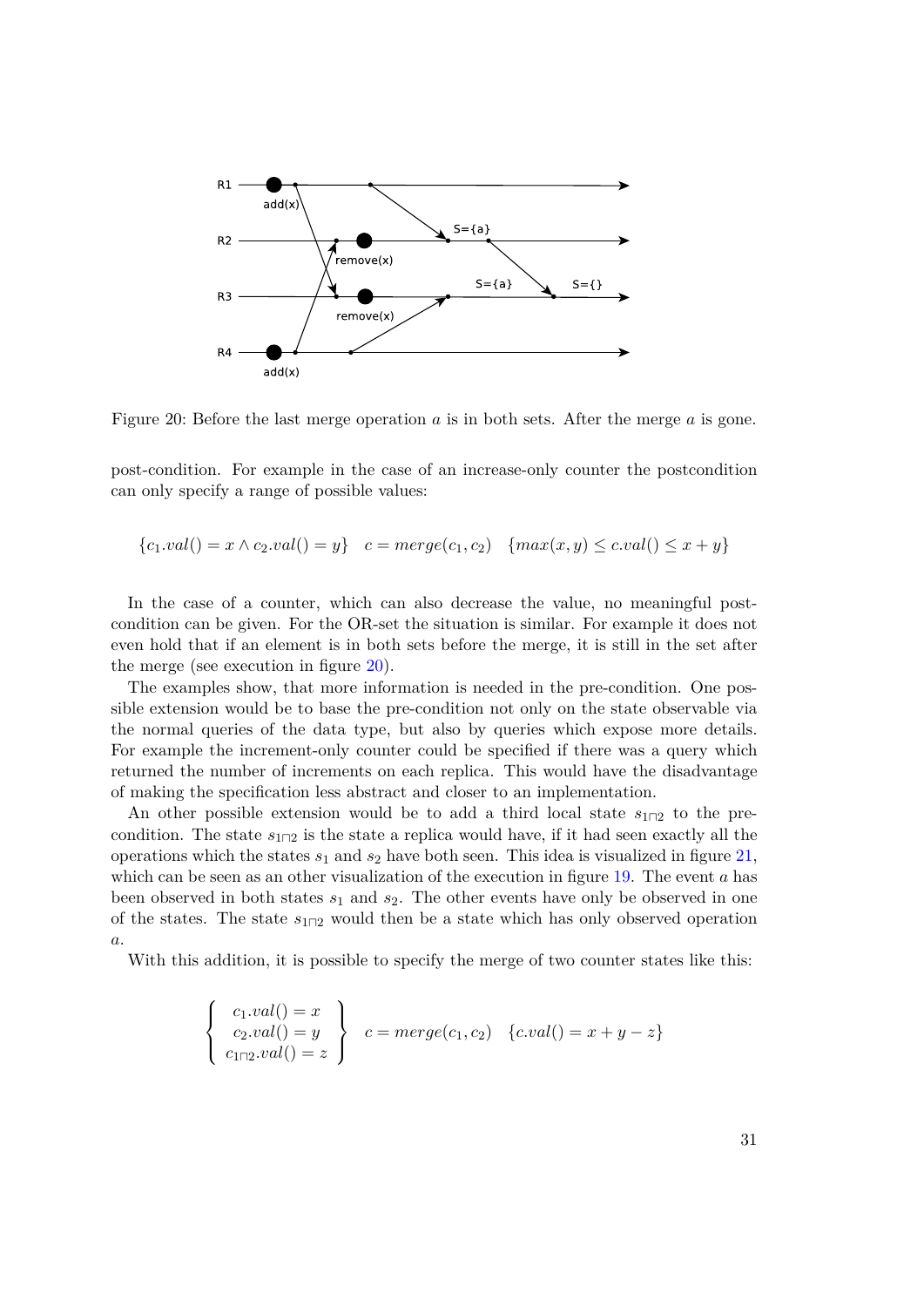<span id="page-39-0"></span>

Figure 21: Meet State

For specifying the OR-set, it is necessary to extend the interface of the set. It must be possible to distinguish two different add-operations. Assuming every add-operation assigns a unique id *i* to the added element, and it can be tested if such an element is in the set with " $x_i \in S$ ", the merge operation can be specified as follows:

$$
\{x_i \in S_1 \land x_i \in S_2 \land x_i \in S_{1\sqcap2}\} \quad S = merge(S_1, S_2) \quad \{x_i \in S\}
$$
  

$$
\{(x_i \notin S_1 \lor x_i \notin S_2) \land x_i \in S_{1\sqcap2}\} \quad S = merge(S_1, S_2) \quad \{x_i \notin S\}
$$
  

$$
\{(x_i \in S_1 \lor x_i \in S_2) \land x_i \notin S_{1\sqcap2}\} \quad S = merge(S_1, S_2) \quad \{x_i \in S\}
$$
  

$$
\{x_i \notin S_1 \land x_i \notin S_2 \land x_i \notin S_{1\sqcap2}\} \quad S = merge(S_1, S_2) \quad \{x_i \notin S\}
$$

#### **5.2.1. Discussion**

In both examples the specification is based on the changes made with respect to the state  $S_{1\Box 2}$ . The state  $S_{1\Box 2}$  can be calculated from a given execution but it is not necessarily a state which as actually reached. For example the last merge in the execution shown in figure [22,](#page-39-1) merges payloads with version [2*,* 1] and [1*,* 2]. So the version vector representing the common pre-state would be [1*,* 1]. There is no point, where the execution reaches this version vector. However, it would still be possible to compute the conditions, which would hold at this version, by recursively applying the specification.

<span id="page-39-1"></span>

Figure 22: Example execution

But this is still one point which makes this specification technique less intuitive than the previous one. Another point is, that the focus is on the merge-operation instead of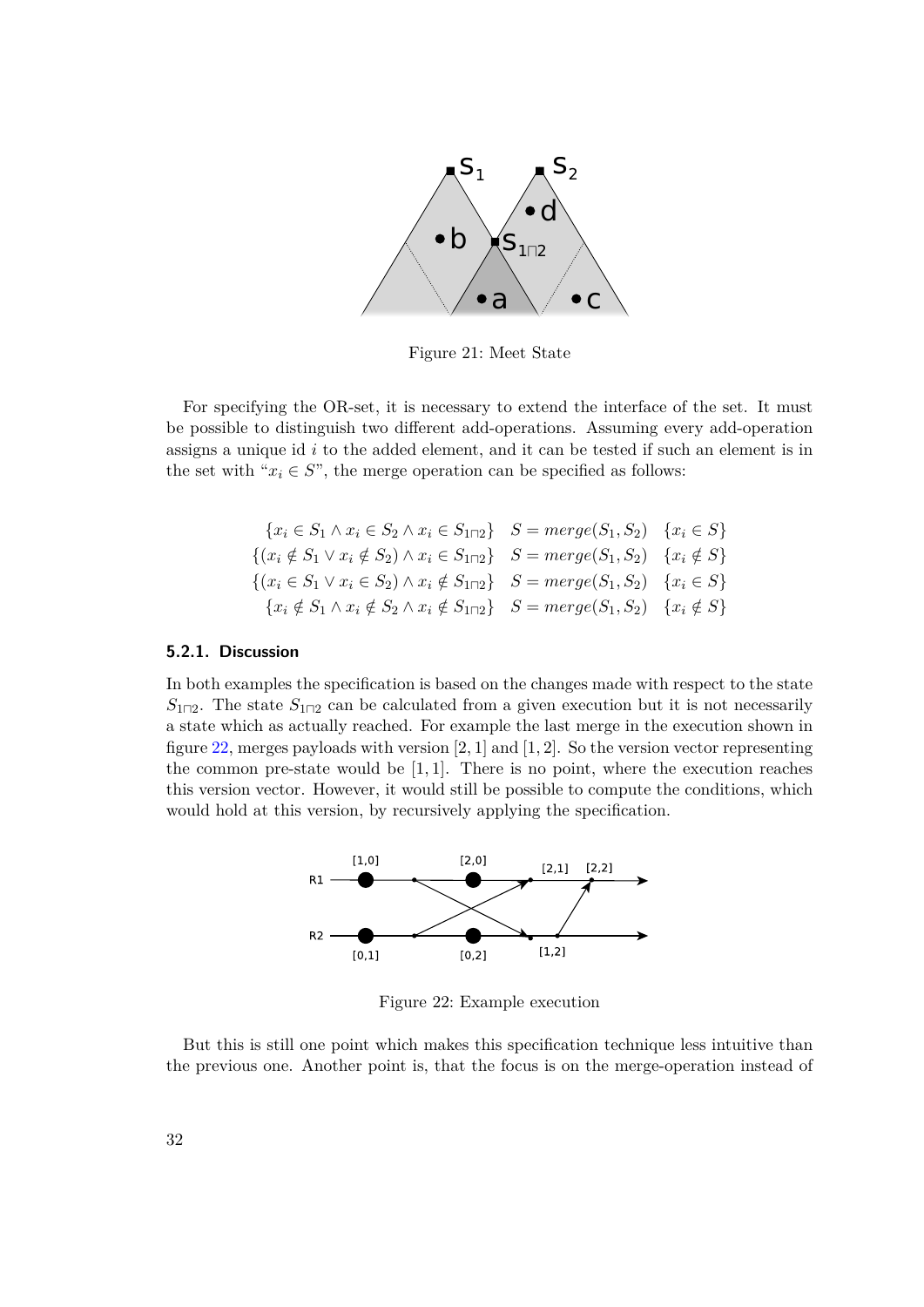the actual data type operations.

The advantage of this approach is, that it allows to specify the behavior completely. There are no executions where a specification of this kind cannot be applied.

## <span id="page-40-1"></span>**5.3. Specification based on Update History**

The update history of an execution is a tuple  $(E, \prec)$ , where E is the set of events in the execution and ≺ is the happens-before relation between operations. An event has a replica on which it occurred and an update-operation. Merges are not an explicit part of the update history, but they influence the happens-before relation.

The happens-before relation is a partial order. All events on the same replica are ordered by time. A merge introduces a happens-before ordering between different replicas. In the system model the happens-before relation is described by version vectors.

Note that there can be several executions which have the same update history. For example the two executions shown in figure [23](#page-40-0) both have the same update history but different merge events. The first merge has no effect on the happens-before relation between updates. When the merge operation is associative, commutative and idempotent the different merge events will still yield the same result, for the same reason version vectors are the same.

<span id="page-40-0"></span>

Figure 23: Same update history but different merge actions

Now the specification can be expressed based on the visible update history. For example the counter can be specified as just the sum of all add-events.

$$
c.val() = \sum_{e \in E, op(e) = add(x)} x
$$

Here *E* refers to all events visible to the counter *c* and  $op(e)$  is the operation executed in event *e*.

The OR-set can be specified by stating that an element is in the set when there is an add operation for that element and no remove operation comes after the add operation:

$$
x \in S \leftrightarrow (\exists_{e_a \in E} \bullet op(e_a) = add(x) \land (\nexists_{e_r \in E} \bullet e_a \prec e_r \land op(e_r) = remove(x)))
$$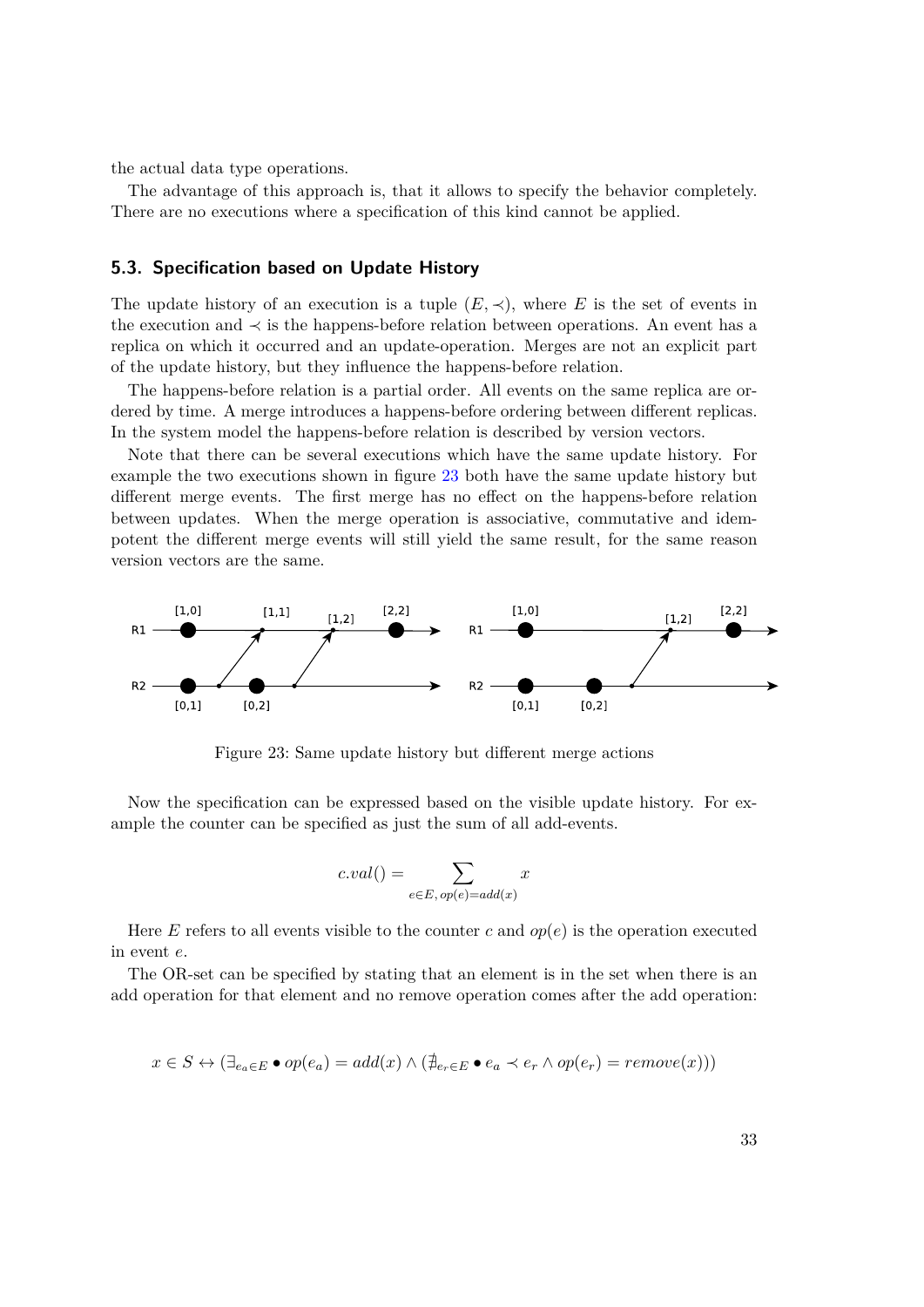#### **5.3.1. Discussion**

This specification technique has a very straight-forward semantics. One can take an execution, compute the events and happens-before relation and then apply the specification. It would even be possible to generate a data type implementation from the specification. The data type would store all the events and maintain a happens-before relation and the query functions would be equivalent to the specification.

A disadvantage of this technique is, that it is based on the entire execution, whereas the other techniques are better suited for reasoning about the effect of a single operation or a part of an execution when knowing the pre-state of the system. This might be relevant when using a CRDT specification to verify the behavior of an application using CRDTs. For example an application could execute an update only after checking some conditions, so while the application code is not aware of the entire histories of the used CRDT objects, it can know something about the state of the objects before executing the updates.

But while specifications based on pre-conditions might be better suited for verifying applications, a specification which is based on the complete update history is a complete specification and so it should be possible to derive the validity of other specifications from the validity of the former specification.

For this reason I decided to use this kind of specification as the basis for describing and verifying the behavior of CRDTs.

#### **5.3.2. Realization in Isabelle**

This section describes how the specification technique was formalized in Isabelle/HOL. First of all a type for the update history is required. As seen in the previous section, the update history has to capture all update operations and the happens-before relation between those operations. In a mathematical model this would usually be modeled as a tuple  $(E, \prec)$ , where *E* is the set of events (update-operations) and  $\prec$  is the happensbefore relation between events. And an event is then just a tuple  $(v, r, \text{args})$ , where v is the version vector describing the time of the event, *r* is the replica-ID of the replica on which the operation was executed, and *args* are the arguments to the update function. The version *v* is a unique identifier for an event. If the event was just a tuple  $(r, \text{arg}s)$ , then it would not be possible to distinguish two update operations with the same arguments on the same replica. The version vector also captures the happens-before relation between events, so it is only necessary to explicitly have a set *E* instead of the tuple  $(E, \prec).$ 

When the events are stored in a set, hardly any properties of the update history are reflected in the data structure and have to be expressed as additional constraints. For example the uniqueness of version vectors would be clear if the data structure for events was a map from versions to (*r, args*) tuples. When using a set this property has to be captured elsewhere. So my first approach was to use a map for storing the events. However some other properties like the compatibility of update histories was not so nice with this structure, as it does not reflect the concept of replicas very well. In many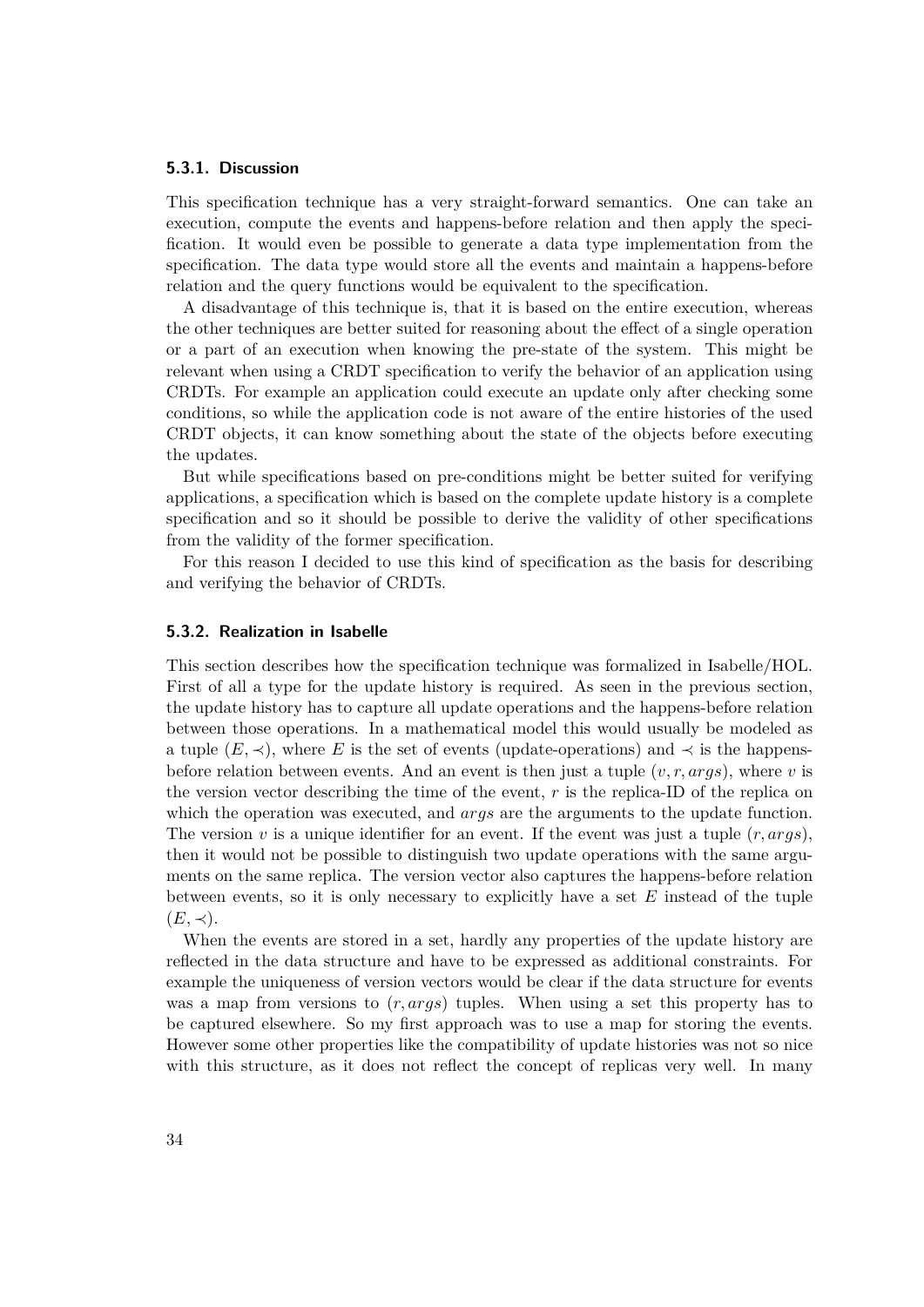Figure 24: Update History Type

<span id="page-42-0"></span>properties it was necessary to separate the events by replica. Therefore I have chosen the structure shown in figure [24](#page-42-0) for the update history. It is a mapping from replicas to a list of operations, which are represented by (*v, args*) pairs. The list is sorted so that the earliest operations are at the beginning of the list. Lists have the advantage, that it is easier to determine if one sequence of operations is a prefix of an other. There also is a nice relation between the position of an operation in the list and the local component of its version vector, which also is a property required later: For the nth operation in the list it holds, that  $v_r = n$ .

As stated earlier, the update history can be computed from the trace of an execution. The functions for doing this are shown in figure [25.](#page-43-0) First there is a function replicaVersion, which calculates the version vector at each replica for a given trace. The rules are equivalent to the rules used in the operational semantics of the system model. The function updateHistoryH then uses this function to compute the update history. The function just appends each operation in the trace to the list for the respective replica, using the version as calculated by the replicaVersion function. There is also a function visibleUpdateHistory, which returns only the part of the update history visible at a certain version. This is what the specifications are based on.

A specification is a function which determines the result for given query arguments ('qa) and a given update History containing the visible updates. The type of the function is shown in figure [26.](#page-43-1) It would have been possible to use a relation or a partial function instead of the total function. This would have allowed specifications to describe the behavior only partially, whereas a function always has to describe the full behavior. This could be useful to describe a data type in a more abstract way. For example it would be possible to have a specification which holds for different kind of sets. Most sets satisfy the property, that an element is in the set if it has been added to the set and there is no remove operation which happens after the add operation or in parallel to it.

However, it is usually easy to go from a total specification to a partial specification and therefore only the total specifications were considered in this thesis.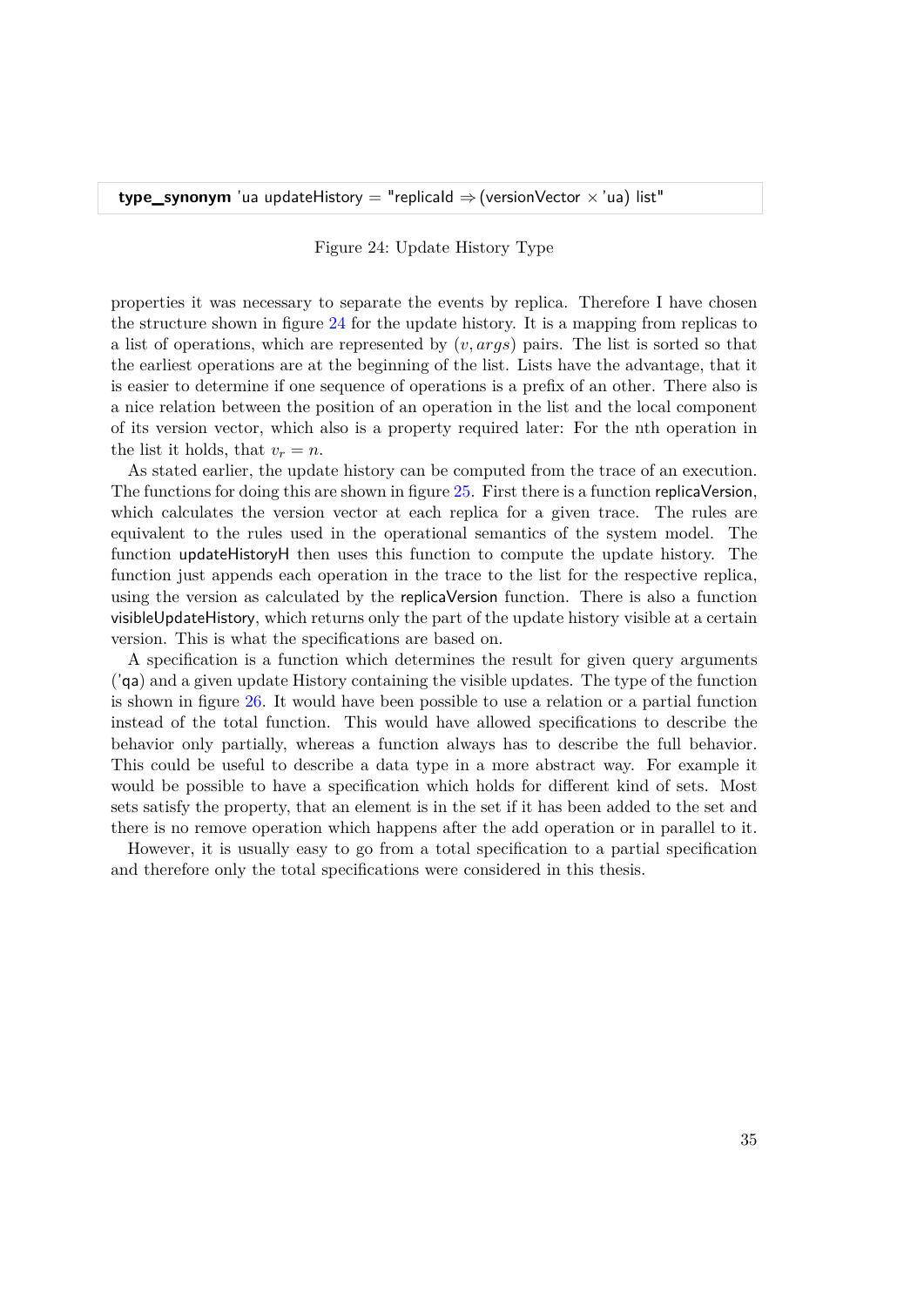```
fun replicaVersion :: "('ua, 'pl) trace ⇒replicaId ⇒versionVector" where
  "replicaVersion EmptyTrace r = vvZero""replicaVersion (Trace tr (Update r args)) ra = (
      if r=ra then incVV r (replicaVersion tr r)
      else replicaVersion tr ra)"
| "replicaVersion (Trace tr (MergePayload r vv pl)) ra = (
      if r=ra then sup vv (replicaVersion tr r)
      else replicaVersion tr ra)"
definition initialUpdateHistory :: "'ua updateHistory" where
"initialUpdateHistory = (λr. [])"
fun updateHistoryH :: "('ua, 'pl) trace ⇒'ua updateHistory" where
"updateHistoryH tr = (case tr of
    EmptyTrace ⇒ initialUpdateHistory
  | (Trace tra (Update r args)) \Rightarrow (updateHistoryH tra)(
                        r := updateHistoryH tra r \Theta [(replicaVersion tr r, args)])
  | (Trace tra (MergePayload r vv pl)) ⇒updateHistoryH tra
)"
definition "updateHistory tr = (updateHistoryH tr)"definition updateHistoryFilterInvisible :: "'ua updateHistory ⇒versionVector ⇒'ua
  updateHistory" where
"updateHistoryFilterInvisible H v = (λr. filter (λ(vv,args). vv≤ v) (H r))"
definition visibleUpdateHistory :: "('ua, 'pl) trace ⇒versionVector ⇒ 'ua updateHistory"
  where
"visibleUpdateHistory tr v = updateHistoryFilterInvisible (updateHistory tr) v''
```
Figure 25: Update History Calculation

<span id="page-43-1"></span>**type\_synonym** ('ua,'qa,'r) crdtSpecification = "'ua updateHistory  $\Rightarrow$ 'qa  $\Rightarrow$ 'r"

Figure 26: Specification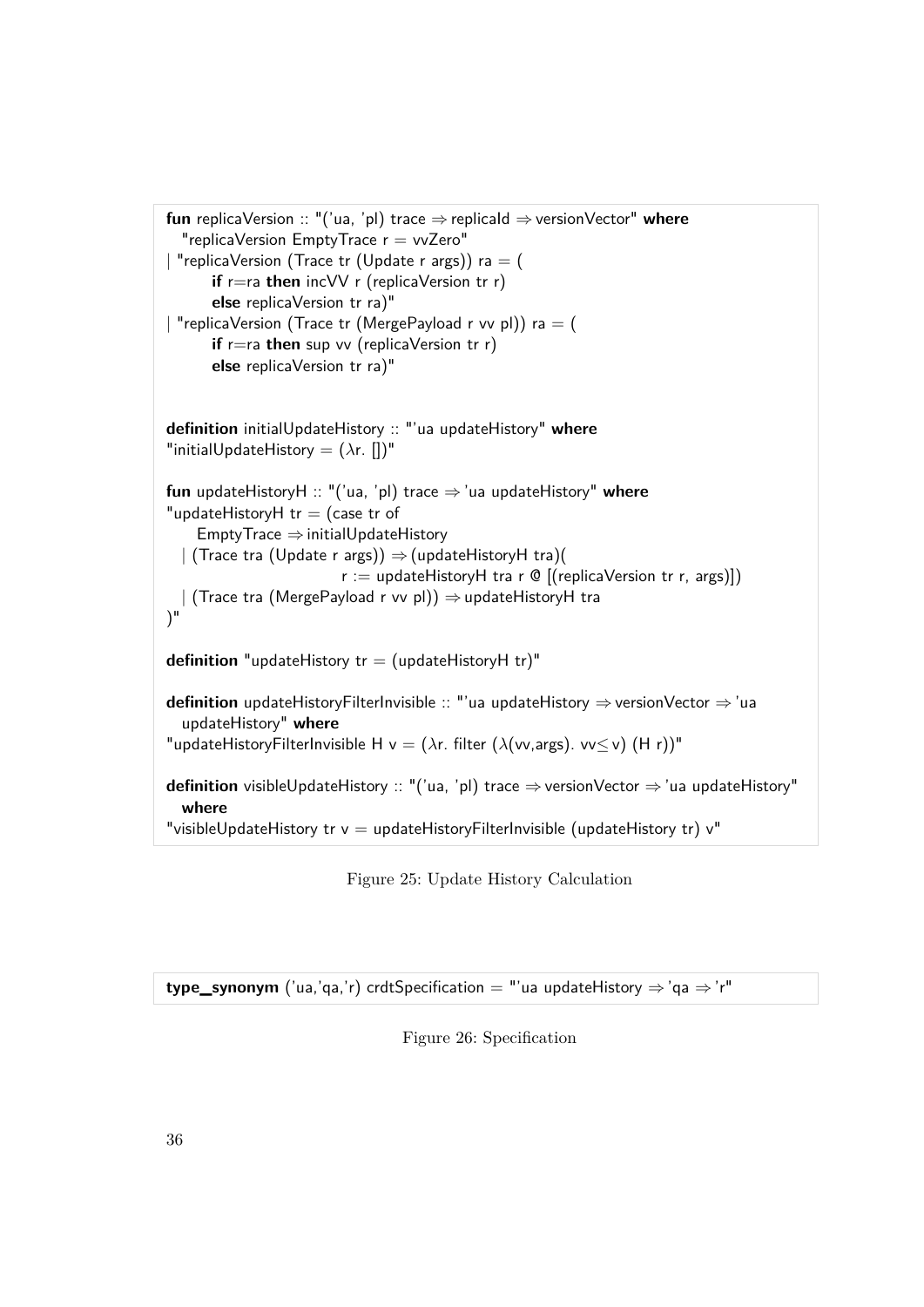## **6. Verifying CRDT behavior**

In order to verify that a given CRDT implementation is a valid implementation of a specification, where the specification is given in the form introduced in [5.3,](#page-40-1) the property defined in figure [27](#page-44-0) has to be shown.

When a CRDT object reaches state *s* from the initial state, then all possible queries on all replicas should return the result given by the specification, where the specification function is based on the visible update history of the replica and the arguments to the query.

Proving this property could be done by an induction over the traces. The induction start would handle the case of an empty trace and in the induction step one would have to handle the cases for updates and merge operations. However when using this induction scheme, there are some steps which occur for every data type:

In the case of update operations it is always a single replica which is affected by the update. For the other replicas it has to be explicitly shown, that the visible update history does not change and that the payload of the replica is not changed. Also it is tedious to work with the filter function, which filters out invisible events from the update history in every step.

In the case of a merge a current payload and a payload from the past are merged together. This means that the induction hypothesis must also hold for the old payloads and in every step it has to be shown that the step does not break the invariant. This is trivial to show, as a step cannot change older payloads or the visible update history for that past time, but nevertheless it has to be proven when using a tool like Isabelle. Another point is that when merging update histories, there are some properties of the update history which are used in the verification proofs of more than one data type. Therefore it makes sense to extract properties like this in a theory which can be used for every CRDT.

The theorem showCrdtSpecificationValid shown in figure [28](#page-46-0) shows an induction scheme which is more specialized to the situation. The theorem uses an invariant  $\ln v$ , which relates payloads with the part of the update history relevant for that payload, the visible update history. After finding such an invariant, there are then four basic properties which have to be proven to show that the CRDT implementation satisfies the specification:

```
definition crdtSpecificationValid :: "('pl, 'ua, 'qa, 'r) stateBasedType ⇒('ua,'qa,'r)
   crdtSpecification ⇒bool" where
"crdtSpecificationValid crdt spec = (∀tr s r qa.
  steps crdt tr (initialState crdt) s \longrightarrowt_query crdt qa (replicaPayload s r) =spec (visibleUpdateHistory tr (replicaVV s r)) qa)"
```
Figure 27: Update History Calculation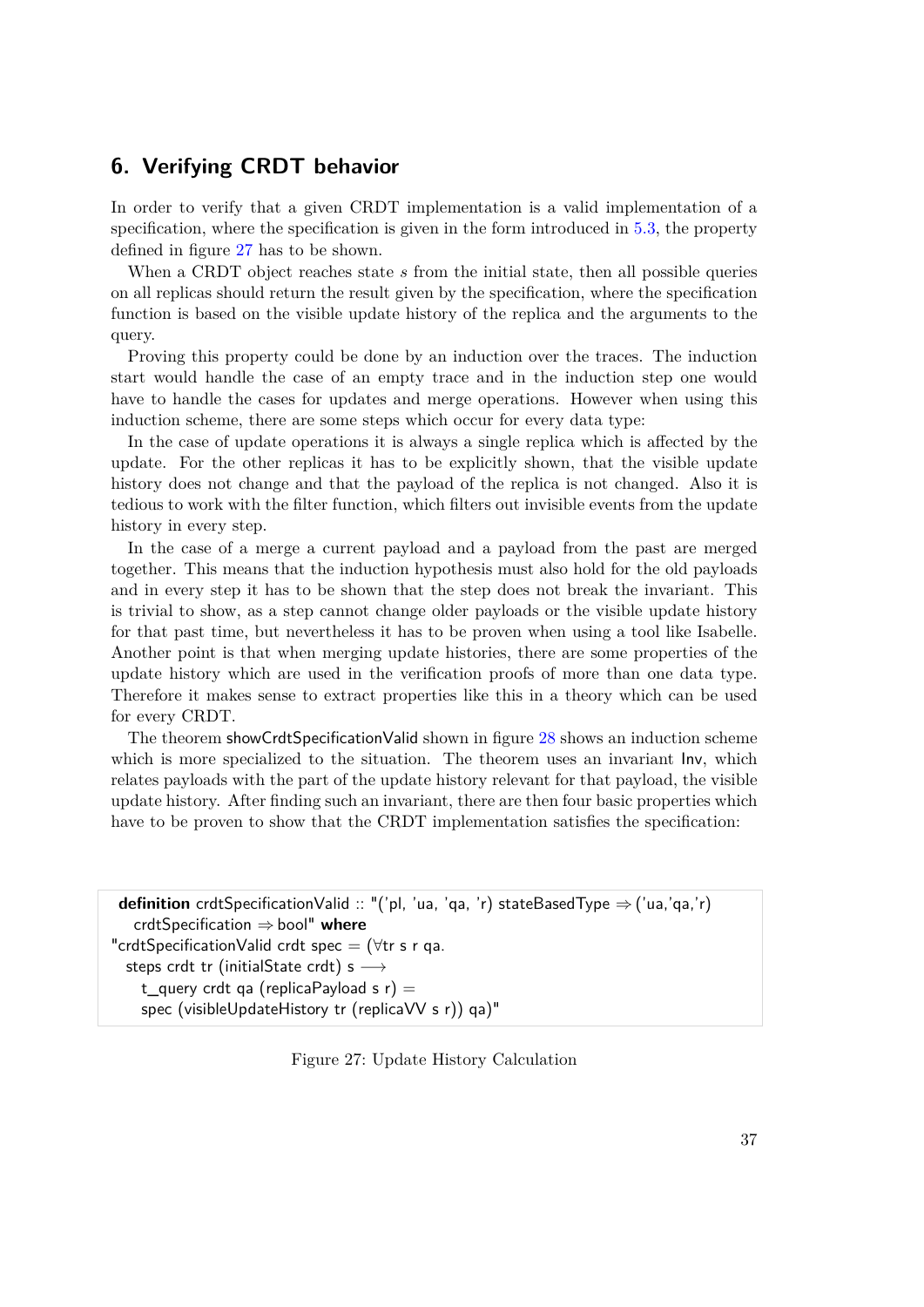#### 1. invariantImpliesSpec:

The invariant must imply the specification. When the invariant holds for a valid update history H and a payload pl, then performing a query on that payload should return the result as given by the specification, where the specification does only depend on the update history H and not on the payload pl.

A detailed definition of when an update history is considered valid is given in section [6.1.](#page-47-0)

#### 2. updateHistoryInvariant\_initial:

The invariant has to hold for the empty update history and the initial payload.

#### 3. updateHistoryInvariant\_update:

After an update operation, the invariant has to hold for the new update history and the new payload. The new payload is a successor of the old payoad pl, which has a version v.

The update history is changed by appending the new update event to the local replica r. The version of the event is calculated by increasing the version v by one for the local replica (incVV  $r v$ ). The new payload is calculated by applying the update function of the CRDT to the old payload pl.

The important difference to the induction over traces is, that only the relevant part of the update history is considered. The version *v* of the old payload is the supremum of all versions in the history (version $\text{Fop}$ ). The version *v* does not necessarily occur in the update history, because the payload might not be generated by an update operation, but by one or more merge operations. So it is only possible to say, that it is the supremum of all the other versions before. From this it also follows, that the version of the new update is strictly greater in the component of the local replica, than all other updates.

#### 4. updateHistoryInvariant merge:

After a merge operation, the invariant has to hold for the merged update history and the merged payloads. The merged payload is simply calculated by the merge function of the CRDT. The merged update history is calculated by a function historyUnion, which just takes the longer list of updates for each replica. One assumption for the merge is, that the two histories are consistent. This means that on every replica, one of the local update histories is a prefix of the other. Because of this, the historyUnion function preserves the contents of both lists and the history only grows.

Like in the case for updates, the assumption of valid update histories is also included in the merge case.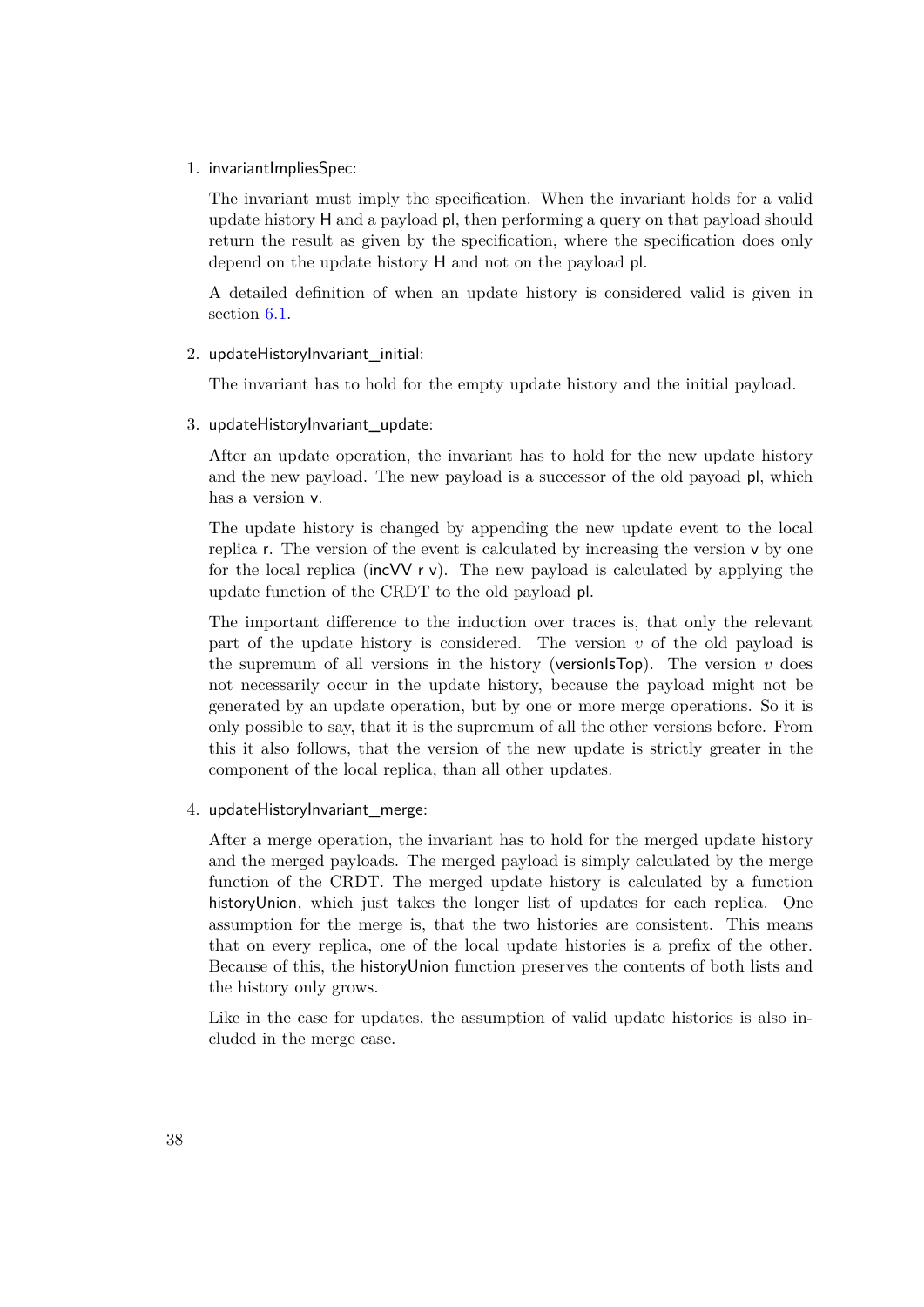<span id="page-46-0"></span>

| "updateHistoryInvariant_initial crdt Inv = (Inv ( $\lambda$ r. []) (t_initial crdt))"<br>definition updateHistoryInvariant_merge where<br>"updateHistoryInvariant_merge crdt Inv = $(\forall H1$ pl1 H2 pl2.<br>validUpdateHistory H1<br>∧ validUpdateHistory H2<br>$\wedge$ Inv H1 pl1<br>$\wedge$ Inv H <sub>2</sub> pl <sub>2</sub><br>$\wedge$ consistent Histories H1 H2<br>$\longrightarrow$ Inv (historyUnion H1 H2) (t_merge crdt pl1 pl2))"<br>definition updateHistoryInvariant_update where<br>"updateHistoryInvariant_update crdt $Inv = (\forall H \text{ pl } r \text{ v } \text{args.})$<br>validUpdateHistory H<br>$\wedge$ Inv H pl<br>$\wedge$ versionls Top v H<br>$\longrightarrow$ lnv (H(r := (H r)@[(incVV r v, args)])) (t_update crdt args r pl))"<br>definition updateHistoryInvariant_all where<br>"updateHistoryInvariant_all crdt Inv $=$ (<br>updateHistoryInvariant_initial crdt Inv<br>∧updateHistoryInvariant_merge crdt Inv<br>∧updateHistoryInvariant_update crdt Inv)"<br>definition invariant ImpliesSpec where<br>"invariant Implies Spec crdt Inv spec = $(\forall H \text{ pl} \text{ qa.})$<br>validUpdateHistory H ∧ Inv H pl<br>$\longrightarrow$ t_query crdt qa pl = spec H qa)"<br>theorem showCrdtSpecificationValid: "[<br>invariantImpliesSpec crdt Inv spec;<br>updateHistoryInvariant_all crdt Inv<br>$\mathbb{I} \Longrightarrow$ crdtSpecificationValid crdt spec" | definition updateHistoryInvariant_initial where |
|-------------------------------------------------------------------------------------------------------------------------------------------------------------------------------------------------------------------------------------------------------------------------------------------------------------------------------------------------------------------------------------------------------------------------------------------------------------------------------------------------------------------------------------------------------------------------------------------------------------------------------------------------------------------------------------------------------------------------------------------------------------------------------------------------------------------------------------------------------------------------------------------------------------------------------------------------------------------------------------------------------------------------------------------------------------------------------------------------------------------------------------------------------------------------------------------------------------------------------------------------------------------------------------------------------------------------------------------------------------------------------------------------------------------------|-------------------------------------------------|
|                                                                                                                                                                                                                                                                                                                                                                                                                                                                                                                                                                                                                                                                                                                                                                                                                                                                                                                                                                                                                                                                                                                                                                                                                                                                                                                                                                                                                         |                                                 |
|                                                                                                                                                                                                                                                                                                                                                                                                                                                                                                                                                                                                                                                                                                                                                                                                                                                                                                                                                                                                                                                                                                                                                                                                                                                                                                                                                                                                                         |                                                 |
|                                                                                                                                                                                                                                                                                                                                                                                                                                                                                                                                                                                                                                                                                                                                                                                                                                                                                                                                                                                                                                                                                                                                                                                                                                                                                                                                                                                                                         |                                                 |
|                                                                                                                                                                                                                                                                                                                                                                                                                                                                                                                                                                                                                                                                                                                                                                                                                                                                                                                                                                                                                                                                                                                                                                                                                                                                                                                                                                                                                         |                                                 |
|                                                                                                                                                                                                                                                                                                                                                                                                                                                                                                                                                                                                                                                                                                                                                                                                                                                                                                                                                                                                                                                                                                                                                                                                                                                                                                                                                                                                                         |                                                 |
|                                                                                                                                                                                                                                                                                                                                                                                                                                                                                                                                                                                                                                                                                                                                                                                                                                                                                                                                                                                                                                                                                                                                                                                                                                                                                                                                                                                                                         |                                                 |
|                                                                                                                                                                                                                                                                                                                                                                                                                                                                                                                                                                                                                                                                                                                                                                                                                                                                                                                                                                                                                                                                                                                                                                                                                                                                                                                                                                                                                         |                                                 |
|                                                                                                                                                                                                                                                                                                                                                                                                                                                                                                                                                                                                                                                                                                                                                                                                                                                                                                                                                                                                                                                                                                                                                                                                                                                                                                                                                                                                                         |                                                 |
|                                                                                                                                                                                                                                                                                                                                                                                                                                                                                                                                                                                                                                                                                                                                                                                                                                                                                                                                                                                                                                                                                                                                                                                                                                                                                                                                                                                                                         |                                                 |
|                                                                                                                                                                                                                                                                                                                                                                                                                                                                                                                                                                                                                                                                                                                                                                                                                                                                                                                                                                                                                                                                                                                                                                                                                                                                                                                                                                                                                         |                                                 |
|                                                                                                                                                                                                                                                                                                                                                                                                                                                                                                                                                                                                                                                                                                                                                                                                                                                                                                                                                                                                                                                                                                                                                                                                                                                                                                                                                                                                                         |                                                 |
|                                                                                                                                                                                                                                                                                                                                                                                                                                                                                                                                                                                                                                                                                                                                                                                                                                                                                                                                                                                                                                                                                                                                                                                                                                                                                                                                                                                                                         |                                                 |
|                                                                                                                                                                                                                                                                                                                                                                                                                                                                                                                                                                                                                                                                                                                                                                                                                                                                                                                                                                                                                                                                                                                                                                                                                                                                                                                                                                                                                         |                                                 |
|                                                                                                                                                                                                                                                                                                                                                                                                                                                                                                                                                                                                                                                                                                                                                                                                                                                                                                                                                                                                                                                                                                                                                                                                                                                                                                                                                                                                                         |                                                 |
|                                                                                                                                                                                                                                                                                                                                                                                                                                                                                                                                                                                                                                                                                                                                                                                                                                                                                                                                                                                                                                                                                                                                                                                                                                                                                                                                                                                                                         |                                                 |
|                                                                                                                                                                                                                                                                                                                                                                                                                                                                                                                                                                                                                                                                                                                                                                                                                                                                                                                                                                                                                                                                                                                                                                                                                                                                                                                                                                                                                         |                                                 |
|                                                                                                                                                                                                                                                                                                                                                                                                                                                                                                                                                                                                                                                                                                                                                                                                                                                                                                                                                                                                                                                                                                                                                                                                                                                                                                                                                                                                                         |                                                 |

Figure 28: Induction over histories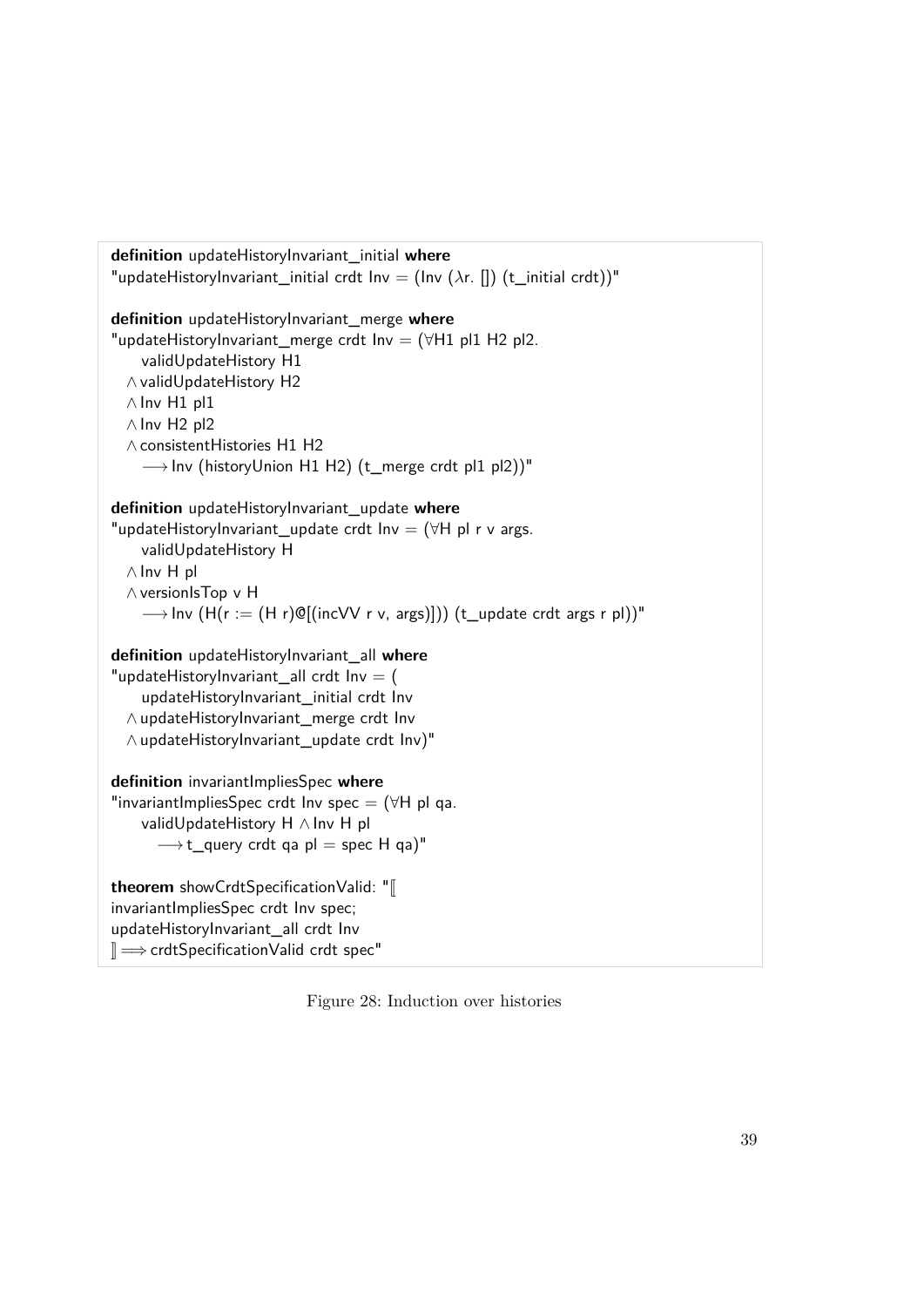#### <span id="page-47-0"></span>**6.1. Valid update histories**

For the proofs it is important to have a good characterization of valid update histories, so that it is easy to work with them. The defined properties for a valid update history are listed in figure [29.](#page-48-0) These properties hold for every update history which can be generated by a valid trace, where a trace tr is considered valid if there is a state s, such that s can be reached from the initial state by executing the trace tr. The converse does probably not hold, so there might be cases where the defined properties are too weak for verifying a CRDT. However, these properties were sufficient for verifying the CRDTs considered in the case studies.

The first property validUpdateHistory versionVectorR describes the relation between the position of an update operation in the update operation list of a replica and the component of the version vector of that update for the same replica: The first update operation on replica r has  $v \rightarrow r=1$ , the second update has  $v \rightarrow r=2$ , and so on. If (v,args) is at position i (positions are zero based) in the list of update operations on replica r (H r ! i = (v,args)), then the component r of the version v will be one higher than i  $(v)$ r=i+1).

The second property validUpdateHistory\_localMax describes the fact, that there cannot be any update in the update history with a version v, where v»r is higher than the number of updates on replica r.

The third property validUpdateHistory\_monotonicSame describes the fact, that version vectors of updates on the same replica increase monotonically. So if v1 and v2 are versions of updates on the same replica and  $v1w < v2w$ r, then also  $v1 < v2$ .

The fourth property validUpdateHistory\_monotonicOther is similar to the third property, but describes the relation to versions of updates on other replicas. If  $v1$  is the version of an update on replica r1 and v2 the version of an update on some other replica and  $v1$ » $r1$ < $v2$ » $r1$ , then  $v1$ < $v2$ .

#### **6.2. Consistent update histories**

Two update histories are consistent, when they can be unified to one update history. This is the case when for each replica the list of updates from one update history is a prefix of the list of updates from the other. If this is the case, then the historyUnion can just take the longer list for each replica and thus the result grows monotonically. If at one replica the prefix relation would not hold, this would mean that there is an element in the list, where the two histories have seen different updates at the same position. But this cannot happen if the two update history are derived from the same trace.

The Isabelle definitions of the historyUnion and consistentHistories are shown in figure [30.](#page-48-1)

#### **6.3. Verification by showing equivalence**

Another approach to verifying the correctness of an implementation is to show that it behaves equivalent to an other CRDT. This approach can be used when an easier version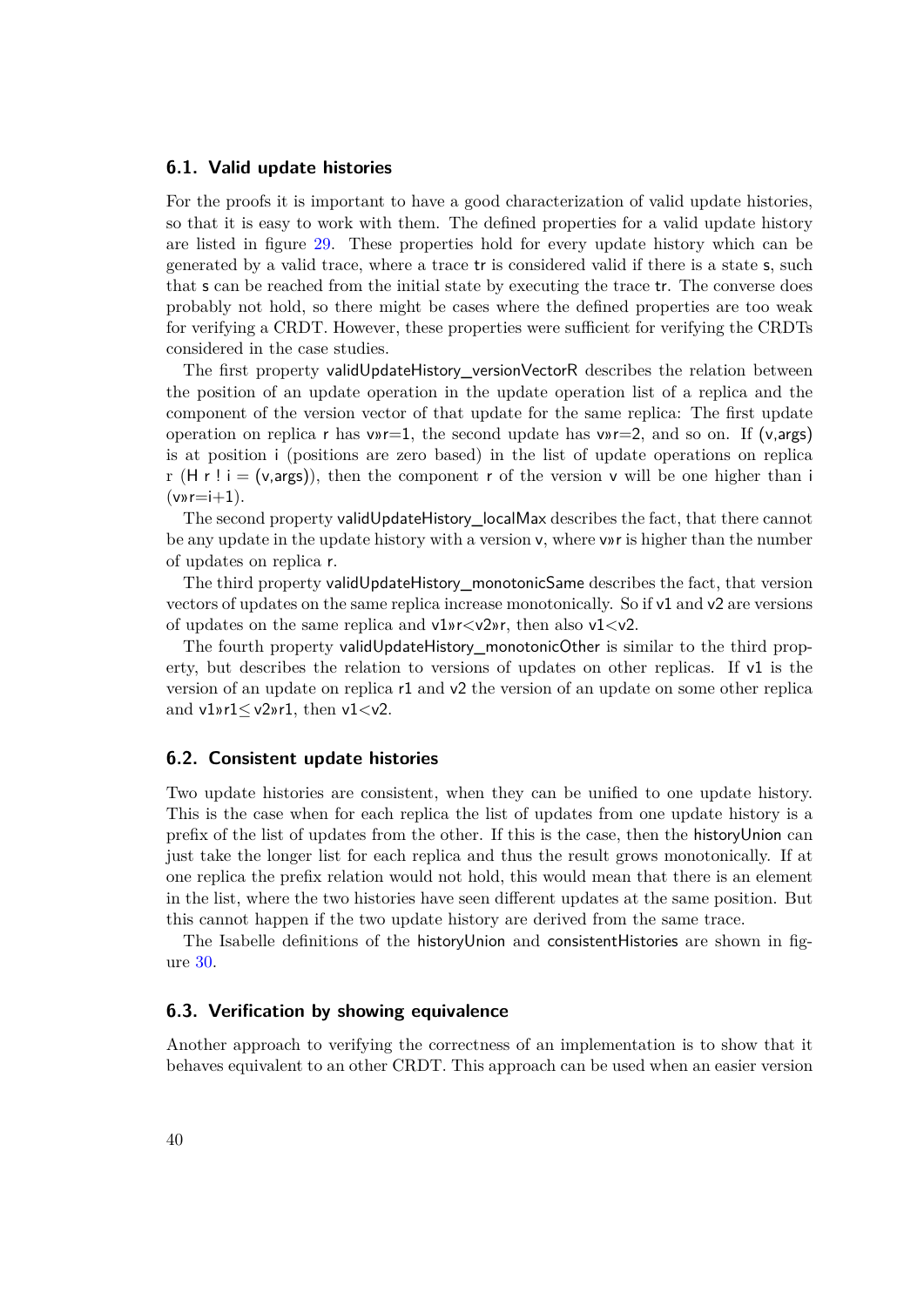```
definition validUpdateHistory_versionVectorR :: "'ua updateHistory ⇒bool" where
"validUpdateHistory_versionVectorR H = (\forall v \ r \text{ args } i.i < length(H r) \land H r ! i = (v, \text{args}) \rightarrow v \text{wr} = Suc i)"
definition validUpdateHistory_localMax :: "'ua updateHistory ⇒bool" where
"validUpdateHistory_localMax H = (\forall r \, v.v∈ allVersions H → (length (H r) ≥ v»r))"
definition validUpdateHistory_monotonicSame :: "'ua updateHistory ⇒bool" where
"validUpdateHistory_monotonicSame H = (\forall r \text{ v1 v2 y1 y2}).(v1,y1) \in set (H r) \wedge (v2,y2) \in set (H r) \wedge v1wr \langle v2w \rangle \rightarrow v1 \langle v2w \rangle"
definition validUpdateHistory_monotonicOther :: "'ua updateHistory ⇒bool" where
"validUpdateHistory_monotonicOther H = (\forall r1 r2 v1 v2 y1 y2.
      r1\neqr2 ∧ (v1,y1) ∈ set (H r1) ∧ (v2,y2) ∈ set (H r2) ∧ v1»r1 ≤ v2»r1
          \longrightarrow v1 \ltv2)"
definition validUpdateHistory :: "'ua updateHistory ⇒ bool" where
"validUpdateHistory H = (validUpdateHistory_versionVectorR H
  ∧ validUpdateHistory_localMax H
  ∧ validUpdateHistory_monotonicSame H
  ∧ validUpdateHistory_monotonicOther H
)"
```
Figure 29: Properties of a valid update history

<span id="page-48-1"></span>**definition** historyUnion :: "'ua updateHistory ⇒'ua updateHistory ⇒ 'ua updateHistory" **where** "historyUnion H1 H2 = (*λ*r. **if** length  $(H1 r) \leq$  length  $(H2 r)$  **then**  $H2 r$  **else**  $H1 r$ <sup>"</sup> **definition** consistentHistories :: "'ua updateHistory ⇒ 'ua updateHistory ⇒bool" **where** "consistentHistories H1 H2 =  $(\forall r.$ isPrefix  $(H1 r)$   $(H2 r)$ ∨ isPrefix (H2 r) (H1 r))"

Figure 30: Consistent update histories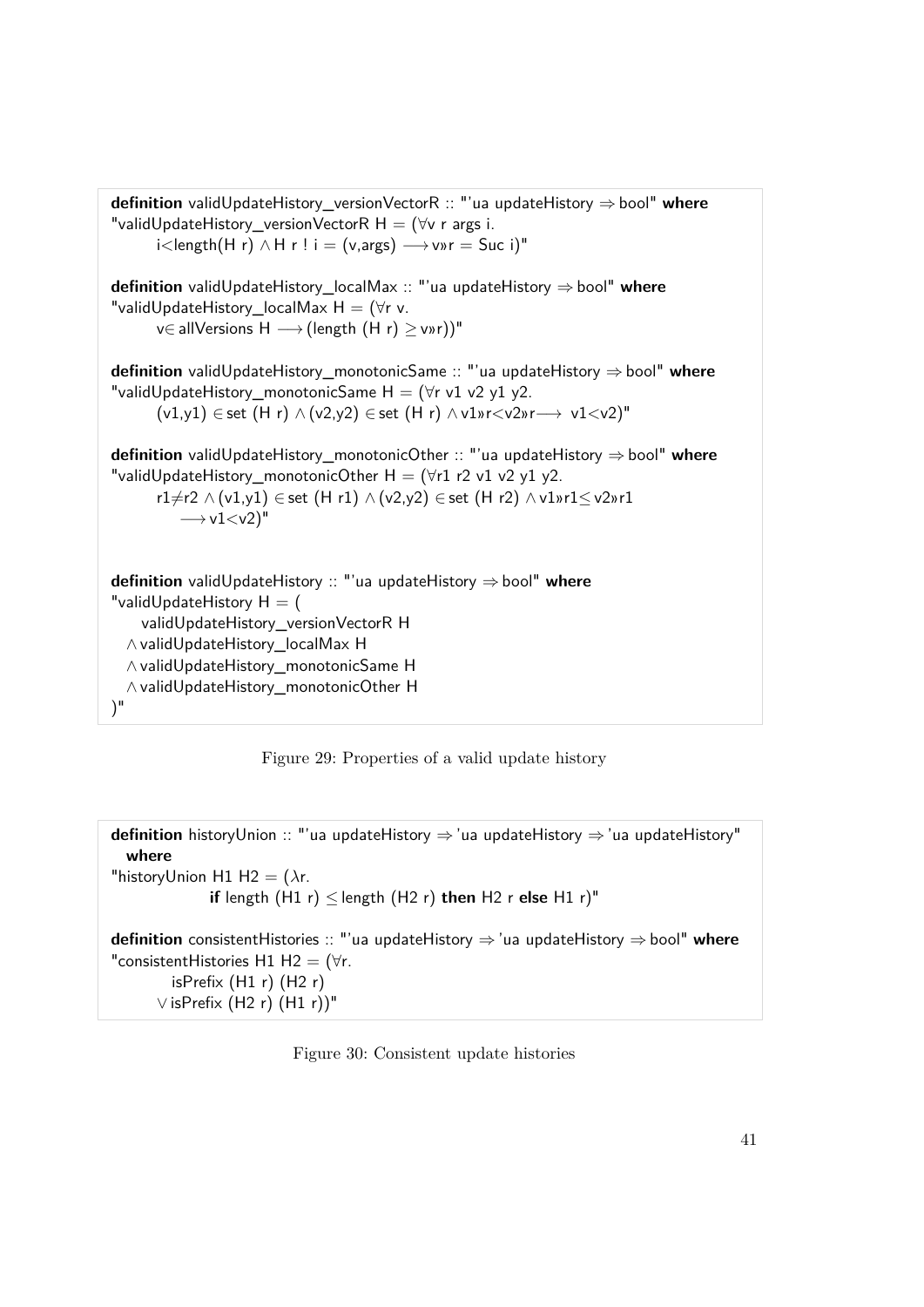of a CRDT is already verified and an optimized version of the CRDT behaves in a similar way. Behaving in a similar way means, that it is possible to define a coupling between the payloads of the two CRDTs. The properties of this coupling are shown in figure [31.](#page-50-0) The coupling must hold in the initial state and it must be preserved by update and merge operations, and for two coupled payloads, the same query must return the same result.

The theorem simulation in figure [31](#page-50-0) states that when an crdtA fulfills a specification spec and there is a coupling between crdtA and crdtB, then crdtB also fulfills the same specification. This theorem can be proven by an induction over the traces for crdtA. Because the traces include the payloads in the merge actions, traces for crdtA are not applicable for crdtB, but there always exists an equivalent trace where the payloads in the trace are replaced with coupled payloads.

The idea of simulation could probably be expanded to more than one CRDT. For example a PN-counter could be simulated by two increase-only-counters. This could make it easier to verify CRDTs which are compositions of other CRDTs. Because of time constraints this approach was not examined further.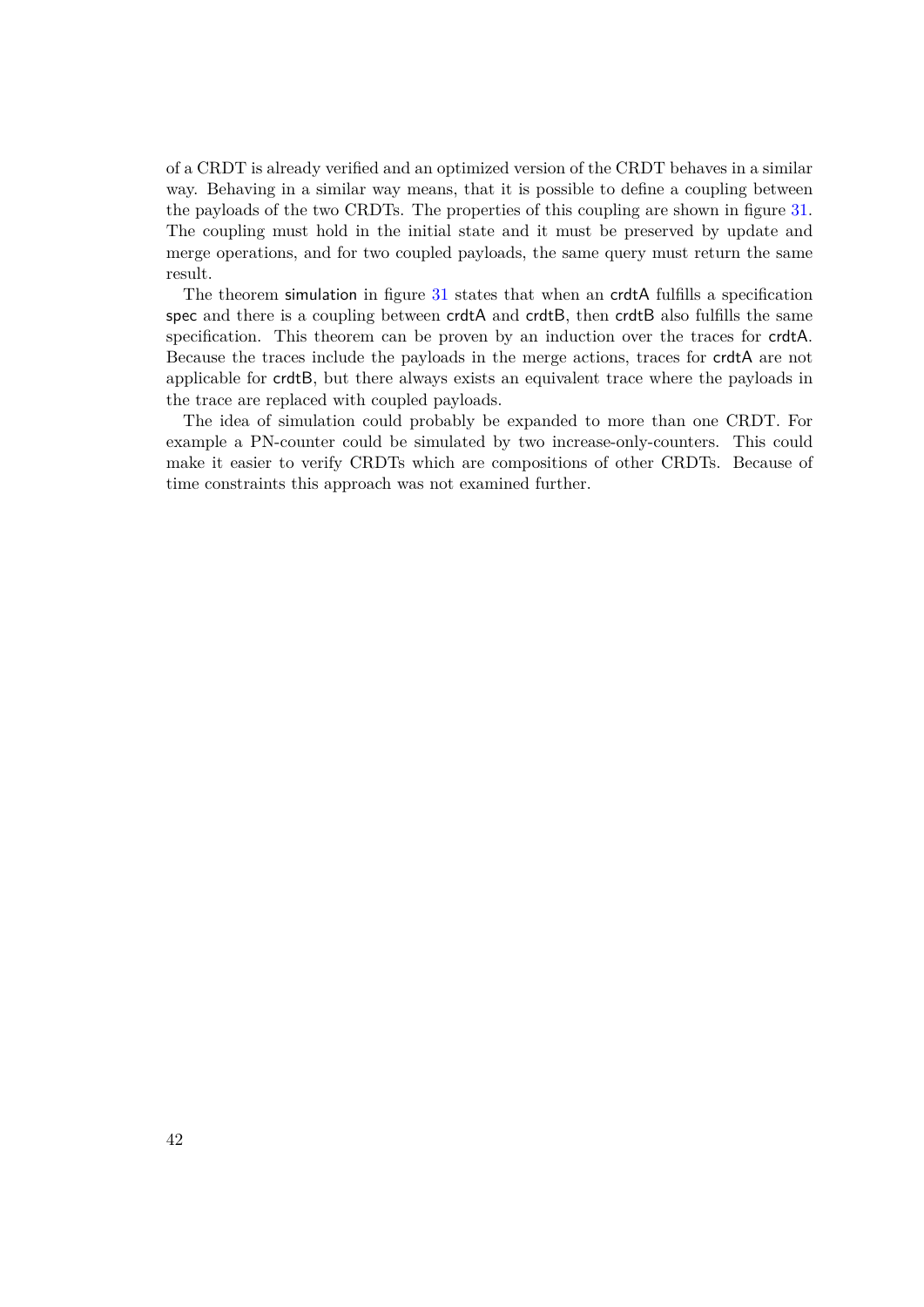<span id="page-50-0"></span>

| definition couplinglnitial where<br>"coupling Initial Inv crdtA crdtB = Inv (t_initial crdtA) (t_initial crdtB)"                                                                                                          |
|---------------------------------------------------------------------------------------------------------------------------------------------------------------------------------------------------------------------------|
| definition couplingUpdate where<br>"couplingUpdate Inv crdtA crdtB = $(\forall p   A p   B \text{ args } r$ .<br>Inv plA plB $\longrightarrow$<br>Inv (t_update crdtA args r plA) (t_update crdtB args r plB))"           |
| definition couplingMerge where<br>"couplingMerge Inv crdtA crdtB = $(\forall p$ IA1 pIB1 pIA2 pIB2.<br>Inv pIA1 pIB1 $\land$ Inv pIA2 pIB2 $\longrightarrow$<br>Inv (t_merge crdtA pIA1 pIA2) (t_merge crdtB pIB1 pIB2))" |
| definition couplingQuery where<br>"couplingQuery Inv crdtA crdtB = $(\forall p$ IA pIB args.<br>Inv pIA pIB $\longrightarrow$ t_query crdtA args pIA = t_query crdtB args pIB)"                                           |
| definition coupling where<br>"coupling Inv crdtA crdtB $=$ (<br>coupling Initial Inv crdtA crdtB<br>∧ couplingUpdate Inv crdtA crdtB<br>∧ couplingMerge Inv crdtA crdtB<br>$)^{n}$                                        |
| theorem simulation: $\mathbb{I}$<br>crdtSpecificationValid crdtA spec;<br>couplingQuery Inv crdtB crdtA;<br>coupling Inv crdtB crdtA<br>$\mathbb{I} \Longrightarrow$ crdtSpecificationValid crdtB spec"                   |

Figure 31: Showing validity by simulation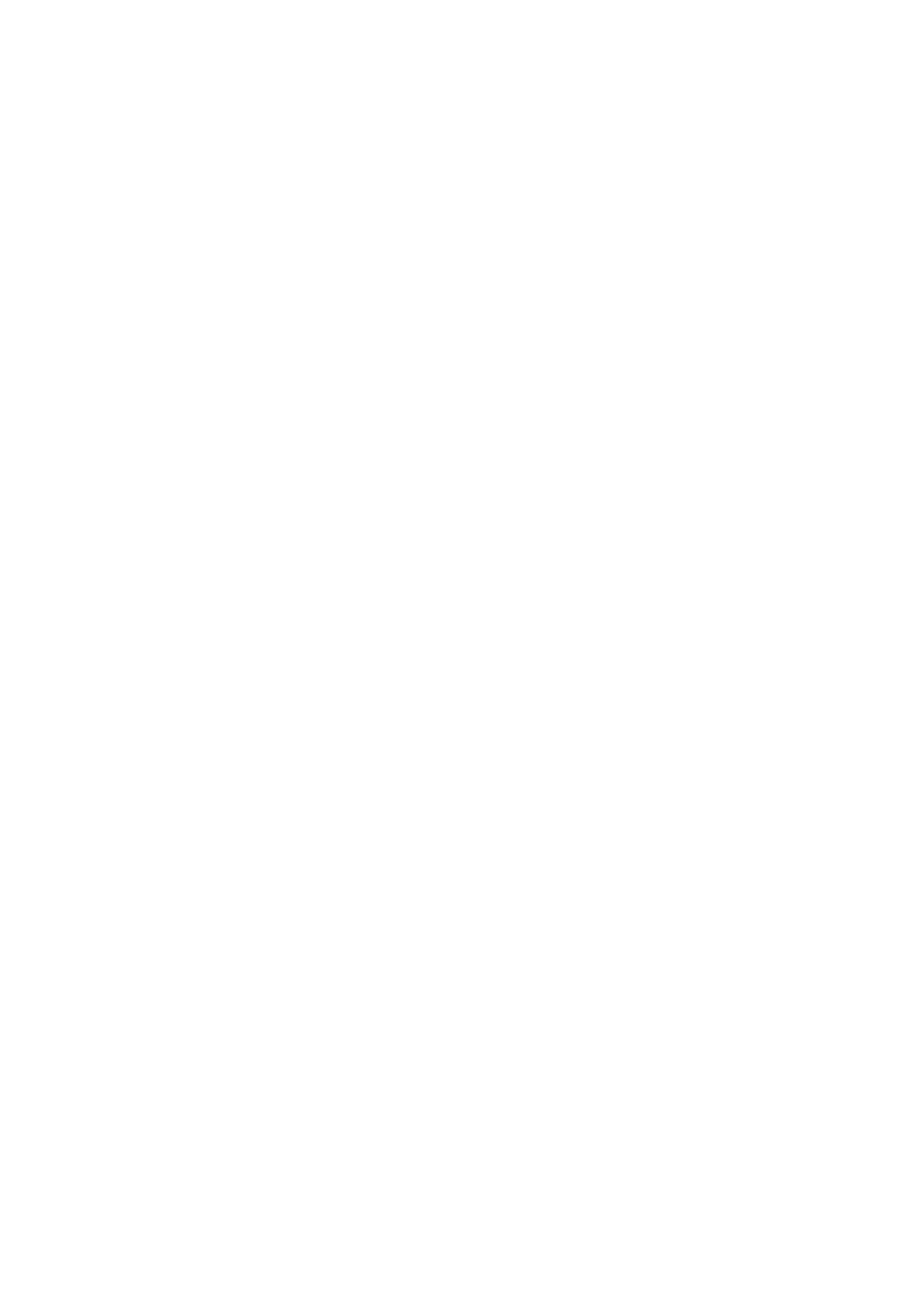# **7. Case Studies**

In the case studies the verification approaches from the previous chapters are applied to several examples from the literature. For each CRDT the semilattice properties are verified first, and then the behavioral specifications are verified. Those two verification tasks are handled independently, to see what the difference in effort is for the two. It would have been sufficient to show that the implementations satisfy the behavioral specifications, as this also implies that the CRDT converges. Since the specifications are total functions of the update history, and version vectors are equal if and only if visible update histories are equal, this implies that two replicas with the same version vector will return the same results for queries.

## **7.1. Increment-Only Counter**

The implementation of the Increment-Only Counter is given in figure [32.](#page-53-0) This implementation is a translation of specification 6 from [\[12\]](#page-84-0) to Isabelle.

The payload of the counter is just a version vector which stores the number of increments on each replica. The increment operation increases the version vector at the local replica. The compare and merge functions are just taken from the version vector which already form a semilattice. Therefore showing the convergence of this CRDT is trivial.

The counter provides one query function which should return the total number of increments seen by the replica. Since all updates are increments, this is captured in the following specification:

```
definition counterSpec :: "(unit,unit,nat) crdtSpecification" where
"counterSpec H q = \text{card}(\text{allUpdate H})"
```
- allUpdates H is the set of all updates
- card is the cardinality of the set

This specification can be proven by using the following invariant:

**definition** counterInvariant **where** "counterInvariant H pl =  $(\forall r. \text{ pl} \nu r = \text{length } (H r))$ "

- H r is a list containing all updates on replica r
- pl»r is the value of component r in the version vector pl

It is straight forward to show that the invariant is preserved, but proving that the invariant implies the specification cannot be done automatically by Isabelle.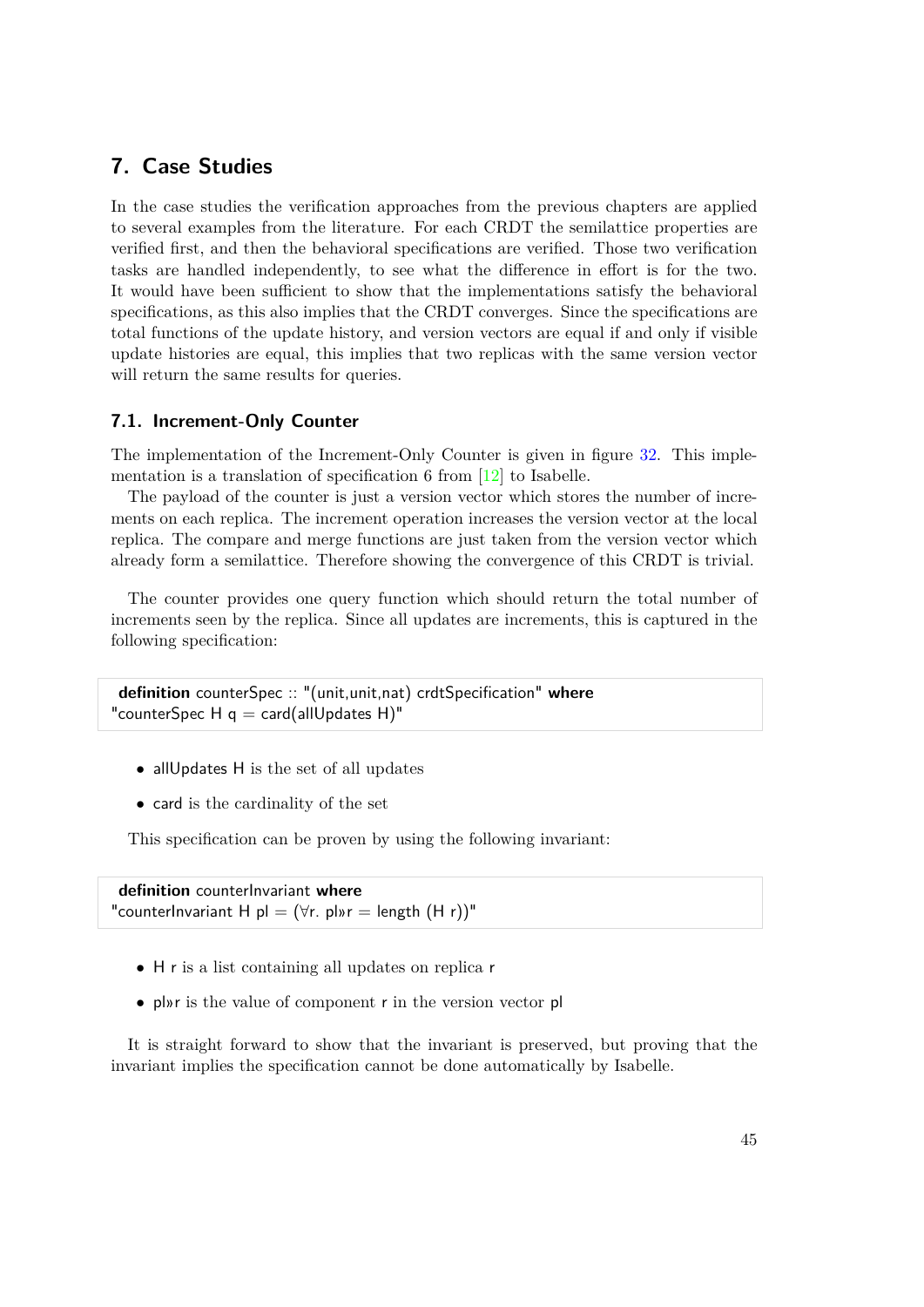```
definition increment :: "unit ⇒ replicaId ⇒versionVector ⇒versionVector" where
"increment r = incVV r"
definition getValue :: "unit ⇒ versionVector ⇒nat" where
"getValue _ v = (\sum_{r \in UNIV. vwr)^{n}}definition incrementOnlyCounter :: "(versionVector, unit, unit, nat) stateBasedType"
  where
"incrementOnlyCounter = \emptysett_compare = op \leq,
      t_merge = sup,
      t_initial = vvZero,
      t_update = increment,
      t_query = getValue
 \mathbb{R}^{\mathbb{N}}
```
Figure 32: Increment-Only Counter Implementation

The main proof obligation for this is:

 $(\sum_{r} \in UNIV.$  length  $(H r)) = card$  (allUpdates H)

The left part is the implementation of the getValue function with the invariant plugged in. The right part is the specification. Unfolding the definition of allUpdates yields:

 $(∑r∈ UNIV. length (H r)) = card (∪r. set (H r))$ 

Isabelle cannot prove this automatically, because the length of a list and the cardinality of a set made from that list is only the same if the list contains no duplicate elements. Because every event is unique, there are no duplicate elements and the equality can be shown with some manual work.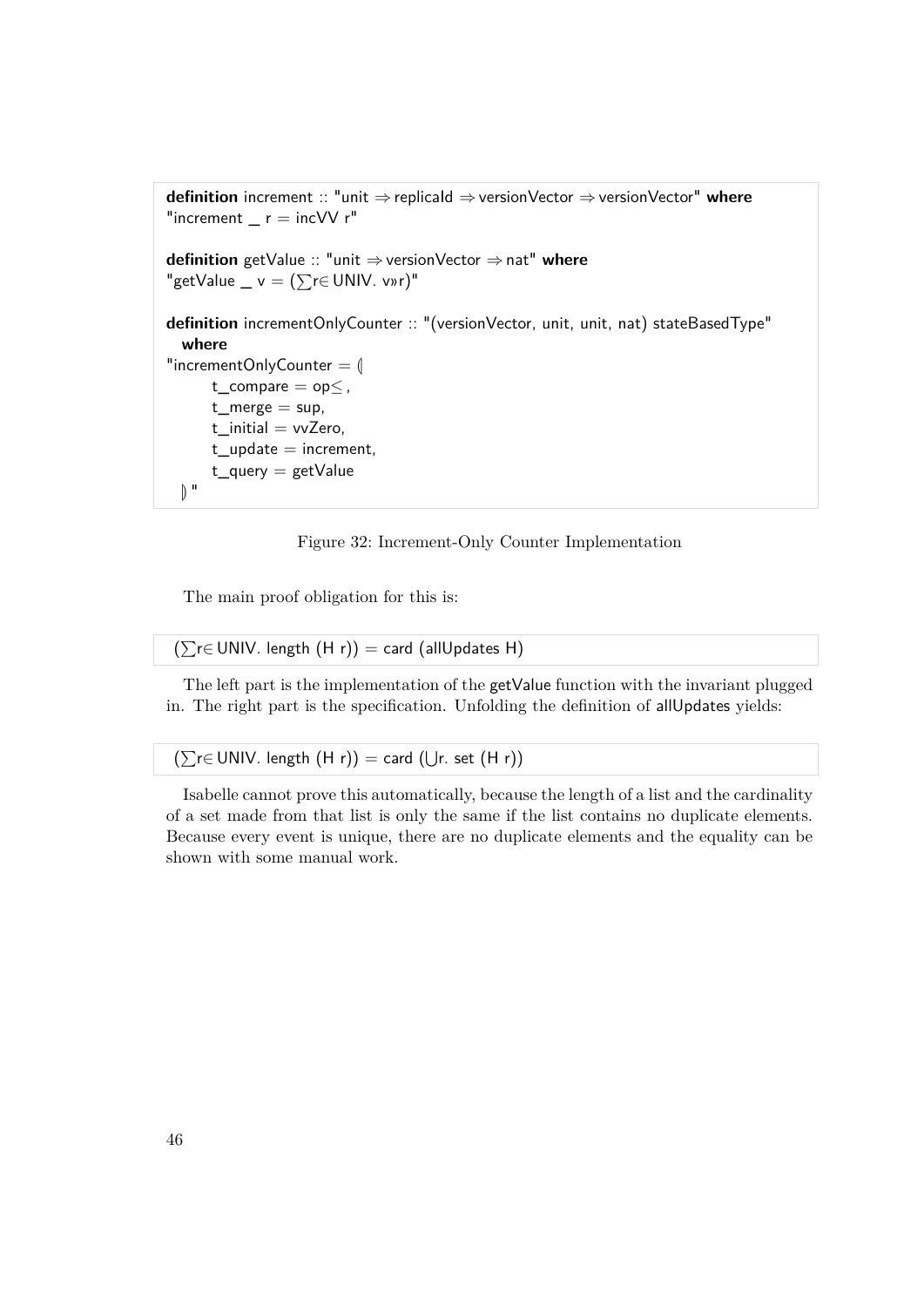## **7.2. PN-Counter**

The PN-Counter is a counter which also allows decrementing its value. The implemen-tation in figure [33](#page-55-0) is based on specification 7 in  $[12]$ , but instead of having separate increment and decrement functions there is only one update function which takes an integer value.

The payload is basically a pair of version vectors, but to avoid conversions between natural numbers and integers, the version vector type was not used. Instead the payload uses a function from replicaIds to integers.

The first component of the payload counts the positive updates and the second component counts the negative updates. Splitting the updates like this is essential for having monotonic updates and thus convergence.

Proving that this CRDT forms a semilattice is relatively simple. No invariant is required for the payload. Replacing the natural numbers with integers in the payload had no influence on the semilattice properties. But choosing a normal function type instead of the version vector type led to some additional steps in the proof.

Figure [34](#page-55-1) shows the specification of the PN-counter and the invariant to prove it correct. The value of the counter is just the sum of the update arguments of all events. The invariant captures the splitting of events in a group of positive and a group of negative updates.

The proof is similar to the increment-only case. The main problem is in showing that the invariant implies the specification. This requires rewriting of some sums over sets to sums over lists, which requires some manual steps in Isabelle.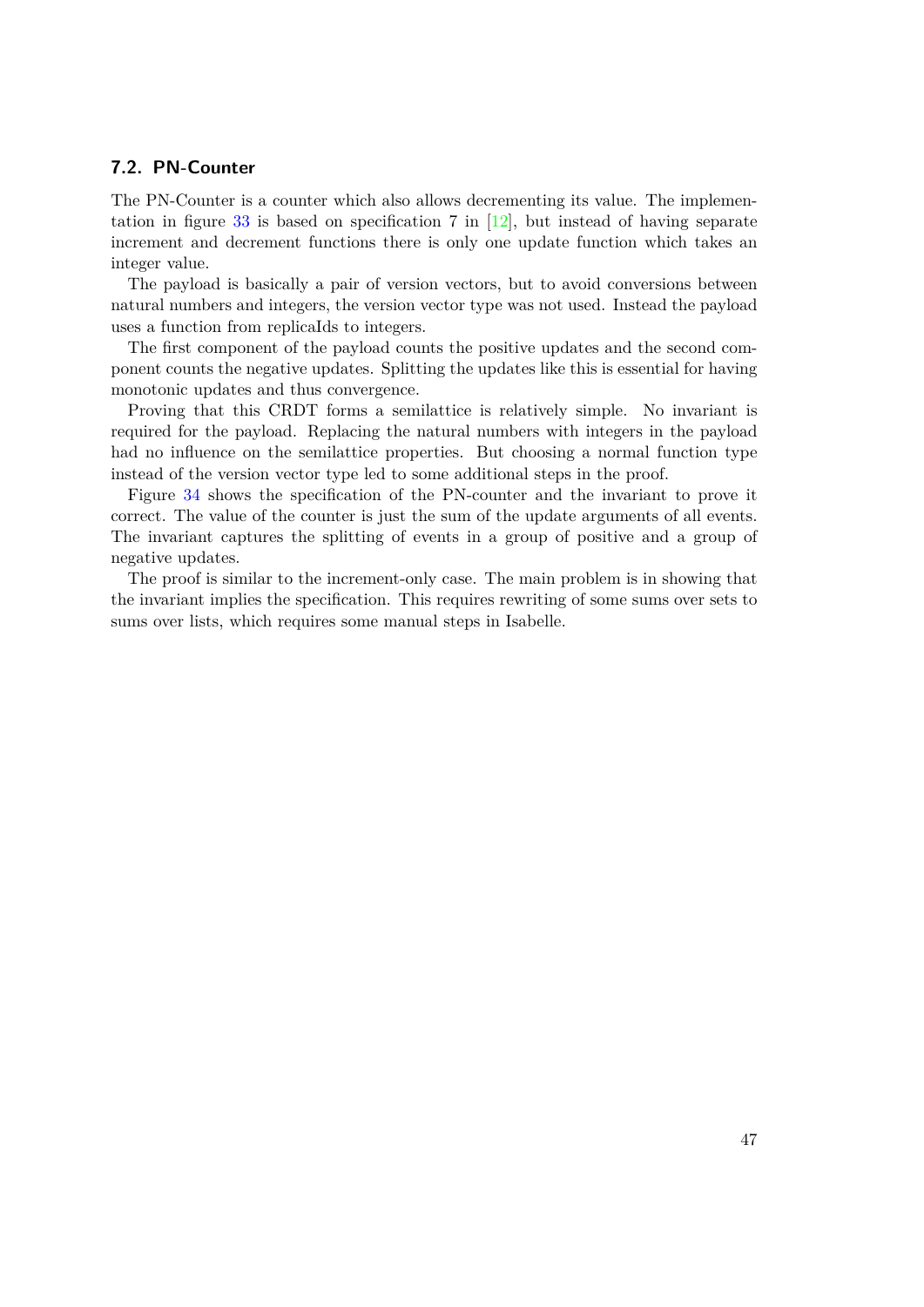<span id="page-55-0"></span>

Figure 33: PN-Counter Implementation

<span id="page-55-1"></span>**definition** pnCounterSpec :: "(int,unit,int) crdtSpecification" **where** "pnCounterSpec H q =  $(\sum e \in allU$ pdates H. updArgs(e))" **definition** pnCounterInvariant **where** "pnCounterInvariant H pl =  $(\forall r$ . (fst pl)  $r =$ listsum(map updArgs (filter (*λ*x. updArgs x ≥ 0) (H r)))  $\wedge$  (snd pl) r = listsum(map (*λ*x. −updArgs(x)) (filter (*λ*x. updArgs x < 0) (H r))))"

Figure 34: PN-Counter specification and invariant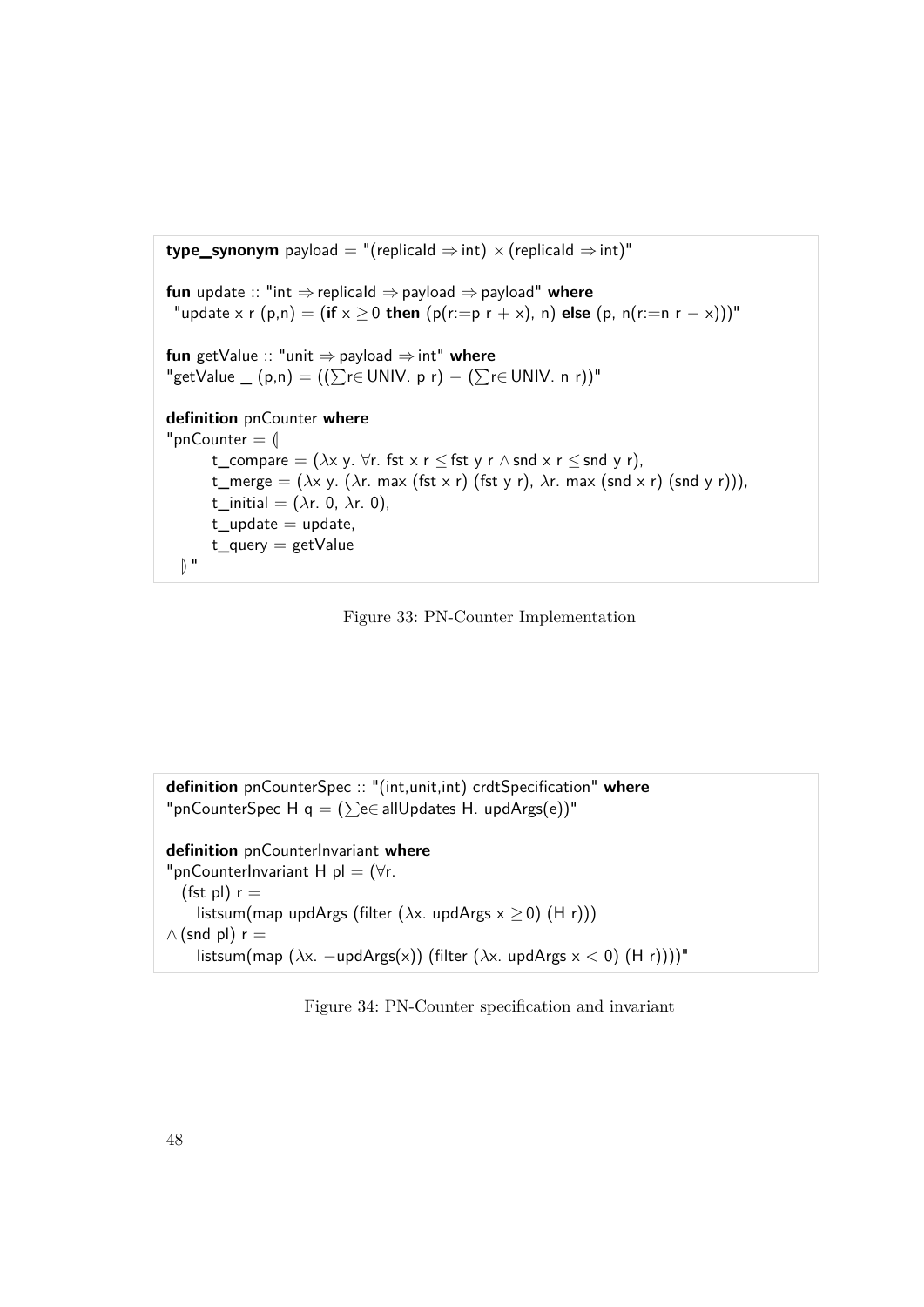```
definition add :: "'a ⇒replicaId ⇒'a set ⇒'a set" where
"add x r = insert x"
definition lookup :: "'a ⇒'a set ⇒bool" where
"contains x pl = (x \in p!)"
definition gSet :: "('a set, 'a, 'a, bool) stateBasedType" where
"gSet = \parallelt_compare = opC,
      t_merge = op∪ ,
      t_initial = \{\},\t_update = add,
      t_q =lookup
  \mathbb{R}^{\mathbb{N}}
```
Figure 35: Grow-Set implementation

```
definition gSetSpec :: "('a,'a,bool) crdtSpecification" where
"gSetSpec H x = (\exists e \in allUpdate H. updArgs(e) = x)"
```

```
definition gSetInvariant where
"gSetInvariant H pl = (\forall x. x \in p \land \rightarrow (\exists e \in allUpdate S H. updArgs(e) = x))"
```
Figure 36: Grow-Set specification and invariant

## **7.3. Grow-Set**

The Grow-Set (or G-Set) is a set data structure which can only grow with time. There is an add operation, but no remove operation. Figure [35](#page-56-0) shows an implementation of the Grow-Set which is based on specification 11 from [\[12\]](#page-84-0).

The semilattice properties of the G-Set are very easy to prove, since the payload is just a set and sets form a semilattice with the used operations for merging and comparing.

The specification of the G-Set and the invariant used to prove it are given in figure [36.](#page-56-1) The proof can be done using automatic methods.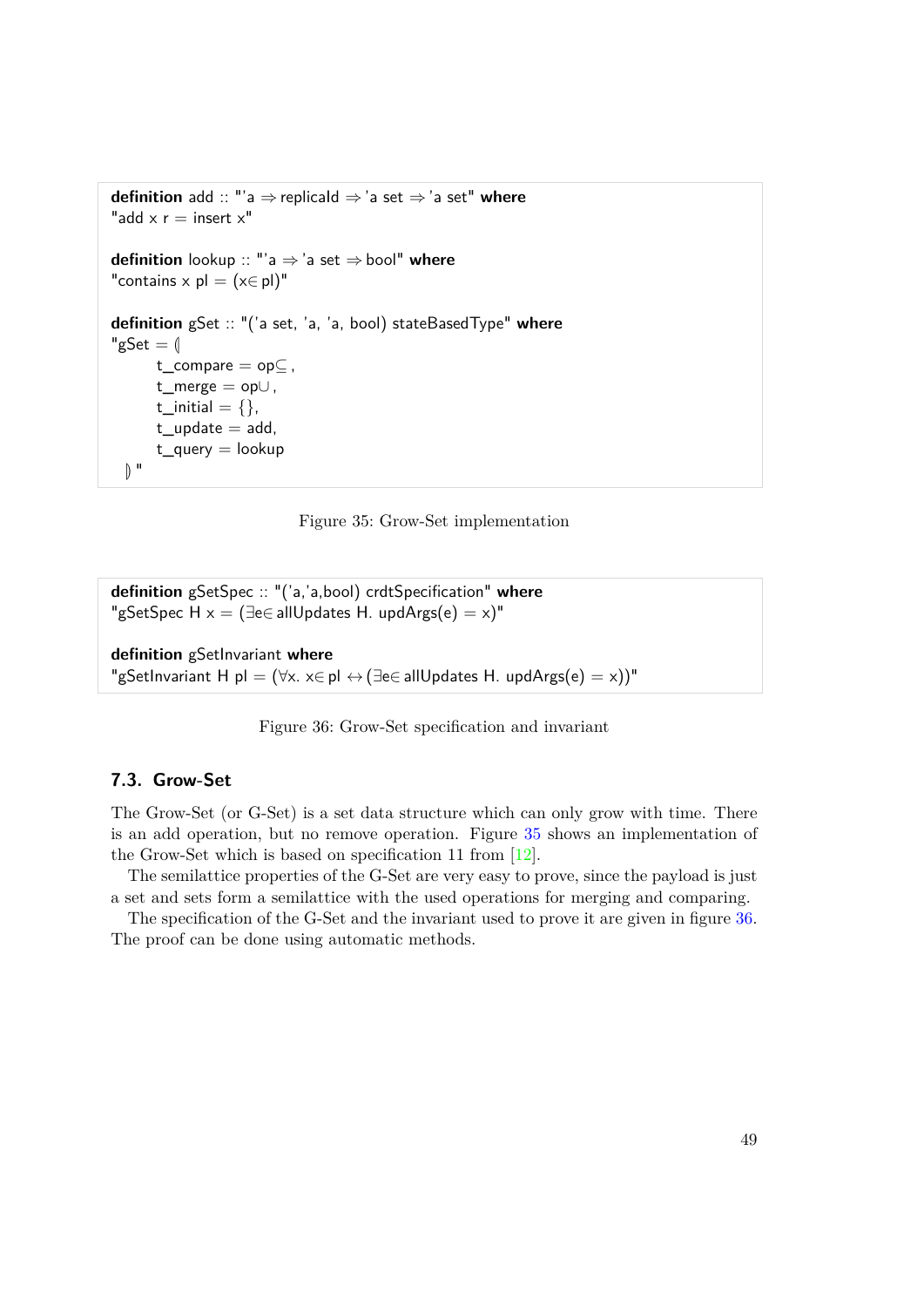```
type synonym 'a payload = "'a set \times 'a set"
datatype 'a updateArgs = Add 'a | Remove 'a
fun update :: "'a updateArgs ⇒replicaId ⇒'a payload ⇒'a payload" where
  "update (Add x) r (E,T) = (insert x E, T)"
| "update (Remove x) r (E,T) = (E, insert x T)"
fun lookup :: "'a ⇒'a payload ⇒bool" where
"lookup x (E,T) = (x \in E \wedge x \notin T)^{n}definition twoPhaseSet :: "('a payload, 'a updateArgs, 'a, bool) stateBasedType" where
"twoPhaseSet = \parallelt_compare = (\lambda x \vee y). fst x \subseteq fst y \wedge snd x \subseteq snd y),
       t_merge = (\lambda x y). (fst x ∪ fst y, snd x ∪ snd y)),
       t_initial = ({},\}}, \}},
       t_update = update,
       t_q = \text{lookup}\mathbb{R}^{\mathbb{N}}
```
Figure 37: Two-Phase-Set Implementation

### **7.4. Two-Phase-Set**

The Two-Phase set is a set where elements can be added and removed, but where an element cannot be added again after it was removed. An implementation of a Two-Phase-Set is shown in figure [37.](#page-57-0) This implementation is based on specification 12 from [\[12\]](#page-84-0). The payload consists of two sets, where the first set E contains all elements added to the Two-Phase-Set and the second set T is a set of tombstones for the removed elements. This CRDT is basically a combination of two G-Sets and so the semilattice properties are similarly easy to show.

The specification shown in figure  $38$  states that an element  $\times$  is in the set when there exists an operation Add x and no operation Remove x. This specification can be shown valid by using the invariant in figure [38](#page-58-0) mainly by automatic methods.

Compared to the original description in  $[12]$ , the implementation in figure [37](#page-57-0) simplifies the case for removing an element. In the original the remove method has a precondition stating that the element to be removed must be in the set. One way this precondition can be added to the set is to only add an element to the tombstones when the element was in the set before. The update function for the remove case then becomes (E, **if** x∈ E **then** insert x T **else** T). Also the specification changes, as remove operations only have an effect when there was an add operation for the same element which happened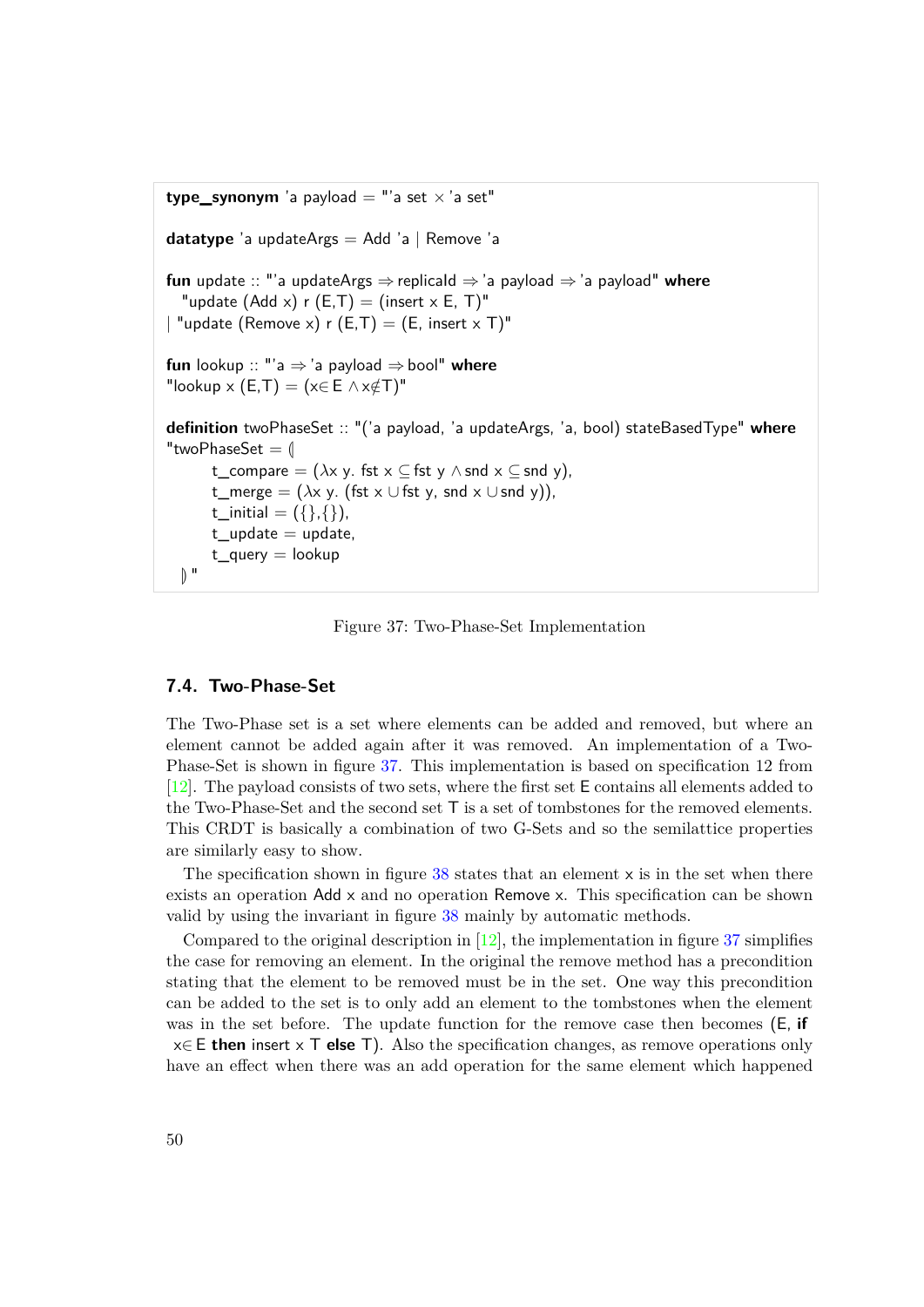<span id="page-58-0"></span>**definition** twoPhaseSetSpec :: "('a updateArgs,'a,bool) crdtSpecification" **where** "twoPhaseSetSpec H  $x = \exists e \in allUpdate$  H. updArgs $(e) = Add \times \land \neg \exists e \in allUpdate$  H.  $updArg(s) =$ Remove x))"

**definition** Inv **where** "Inv H pl =  $(\forall x. (x \in \text{fst } p) \leftrightarrow (\exists e \in allUpdate S H. updArgs(e) = Add x))$  $\wedge$  (x∈ snd pl  $\leftrightarrow$  ( $\exists$ e∈ allUpdates H. updArgs(e) = Remove x)))"



```
definition twoPhaseSetSpec :: "('a updateArgs,'a,bool) crdtSpecification" where
"twoPhaseSetSpec H x = ((\exists e \in allUpdate H. updArgs(e) = Add x))∧ ¬(∃e∈ allUpdates H. updArgs(e) = Remove x
           \wedge (∃f∈ allUpdates H. updArgs(f) = Add(x) \wedge f \prec e)))"
```
Figure 39: Two-Phase-Set specification with guarded remove operations

before the remove. Figure [39](#page-58-1) shows the changed specification. Proving this specification requires some more work, since it involves the happens-before relation  $(\prec)$ .

For example, when showing that a merge preserves the invariant, a case comes up, where there is a remove operation in the first update history and an add operation in the second update history, which happens after the remove operation. Here it has to be shown, that the remove operation must also be in the second update history. Intuitively, this holds true, because a valid update history cannot skip any operations, which happened before other operations in the update history. The lemma shown in figure [40](#page-59-0) captures this intuition. There are some variants of this lemma to make it easier to apply in different situations.

When showing, that an update operation preserves the invariant, the need for an other helper lemma arises. In the case of an add operation it has to be shown that the add operation cannot happen before any of the remove operations in the update history. This can be derived from the fact that the version of the new operation is incVV r v and v is the supremum of all the updates in the old update history.

When the helper lemmas for the above cases are available, Isabelle is able to find the proofs using the sledgehammer tool. As the helper lemmas are not specific to the Two-Phase-Set, it can be said, that this variation of the Two-Phase-Set can also be verified using automated methods.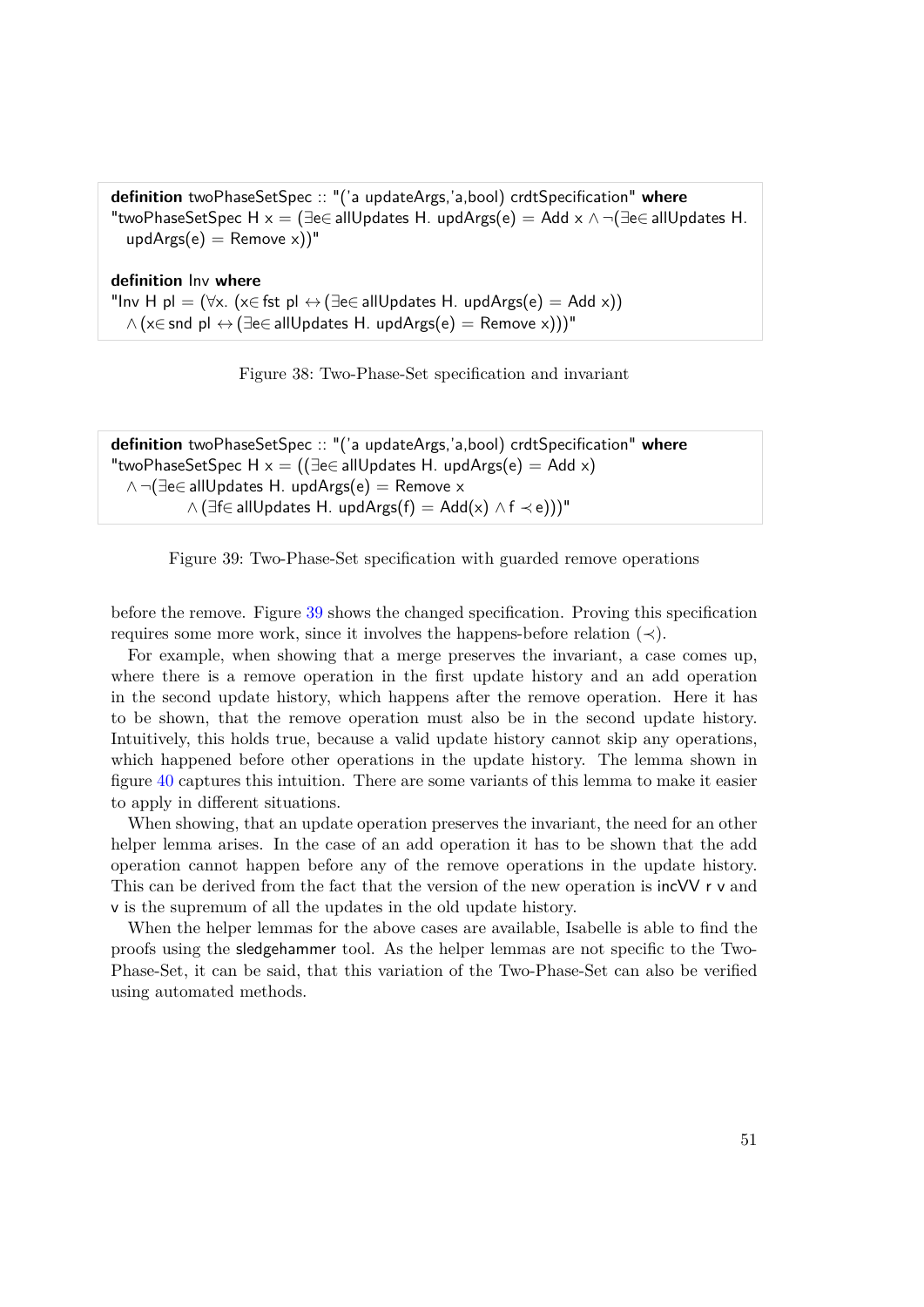<span id="page-59-0"></span>**lemma** consistentHistoriesHappensBefore3: " consistentHistories H1 H2; validUpdateHistory H1; validUpdateHistory H2; e ≺ f; e ∈ allUpdates H1; f ∈ allUpdates H2  $\mathbb{R} \Longrightarrow$ e ∈ allUpdates H2"

Figure 40: Helper Lemma

```
datatype 'a updateArgs = Add 'a | Remove 'a
datatype 'a queryArgs = Contains 'a | GetElements
datatype 'a result = ContainsResult bool | GetElementsResult "'a set"
definition setSpecContains where
"setSpecContains H x = \exists a \in aIIUpdates H. updArgs a = Add x
             \wedge \neg (\exists r \in allUpdate S H. a \prec r \wedge updArgs r = Remove x))"
fun setSpec :: "('a updateArgs) updateHistory ⇒'a queryArgs ⇒'a result" where
  "setSpec H (Contains x) = ContainsResult(setSpecContains H x)"
 "setSpec H GetElements = GetElementsResult \{x. \text{ setSpecContinuous H } x\}"
```
Figure 41: Observed-Remove-Set specification

## **7.5. Observed-Remove-Set**

Figure [41](#page-59-1) shows the specification of the OR-Set. Compared to the previous set implementations, this set has two different query operations. One query Contains, which checks whether an element is in the set and an other query GetElements, which returns all elements in the set. The essential part of the specification is the definition setSpecContains which states that an element is in the set if there exists an operation  $Add(x)$ , so that there is no operation  $Remove(x)$  which happened after the add-operation.

#### **7.5.1. Simplified Implementation**

This first implementation, which is shown in figure [42,](#page-61-0) is a simplified variant of the implementation shown in figure 2 from  $[11]$ . The payload has a set of elements and a set of tombstones, similar to the Two-Phase-Set. The difference is that elements are stored together with an unique identifier, so that different add-operations can be distinguished.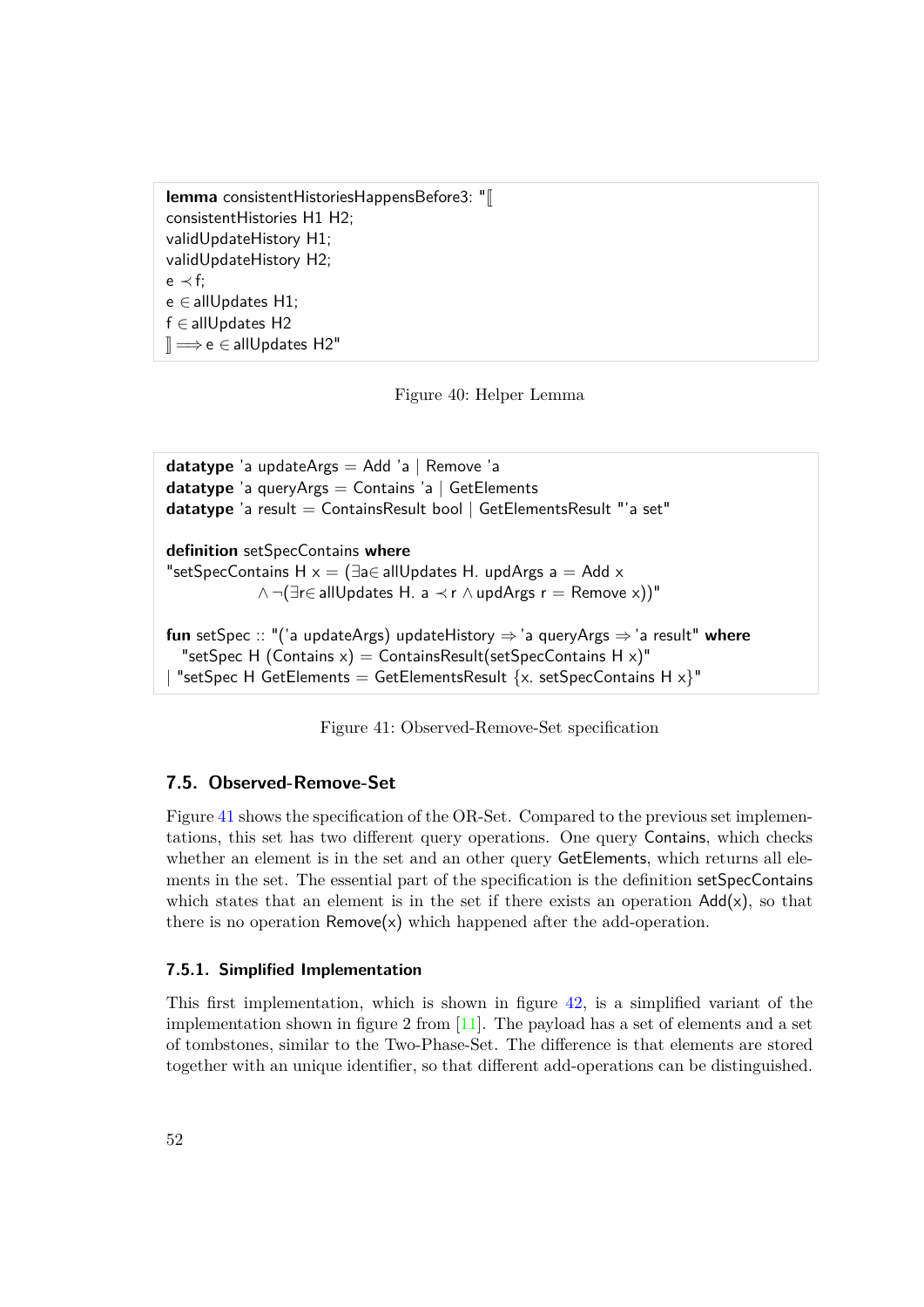In the case of a remove-operation tombstones are only added for the identifiers, which are already present. So add-operations which happen later or in parallel to the removeoperation are not affected.

The biggest difference to the original implementation is, that the original uses a built-in function unique, which returns a new unique identifier. Such a function is not supported by the system model used in this thesis, but it can be emulated, for example by using version vectors. Version vectors are unique for each update, so they have the same uniqueness property as a built-in unique function would have, when it is called only once per update. As getting the current version vector is not possible in the system model, the version vector has to be part of the payload and has to be maintained by the implementation. This means that every update operation has to increase the version vector in the local component and the merge operation has to take the supremum of the two merged version vectors.

The semilattice properties for this set can be proven automatically, without providing an invariant, because the payload is just an independent combination of standard semilattices, namely sets and version vectors.

Showing that this implementation satisfies the OR-Set specification requires some more effort. The invariant used for the proof is shown in figure [43.](#page-62-0) The first part of the invariant describes that an element  $x$  with unique version  $v$  is in the elements set, if and only if there exists an operation Add x with version v. The second part describes, when an element is in the tombstone set. This is the case when there exists an operation Add  $x$  as before and an operation Remove  $x$ , so that the remove-operation happened after the add-operation. The last part of the invariant states that the version vector in the payload corresponds with the version of the update history<sup>[1](#page-60-0)</sup>.

Using a version vector as the unique identifier had the advantage, that there is a very easy mapping between add-operations in the update history and the entries of the payload. If a different unique identifier had been used, the invariant would have to be extended by a description of this mapping. This would have made the proofs more complicated.

During the verification of this implementation a small error was discovered. In the original description the remove-operation computes the set *R* of entries to be removed with the formula  $R = \{(e, n) | \exists n : (e, n) \in E\}$ . But when this expression is translated to Isabelle code in a straight forward way, one gets an equation like

 $R = \{(e, n)$ .  $(e, n) \in E \land (\exists n \ldotp (e, n) \in E)\}$ . Then *R* will always contain all possible entries, because in Isabelle *e* and *n* are new variables and *e* does not reference the parameter of the function as intended. This problem can be easily fixed, as done in the implementation shown in figure [42.](#page-61-0) This problem was not a real problem in the original description, but rather a mistake made in the translation to Isabelle, which happened because of the different semantics of the pseudo-code used in the original description and Isabelle.

<span id="page-60-0"></span><sup>&</sup>lt;sup>1</sup>The version of the update history is defined by just taking the number of updates on each replica: updateHistoryVersion H = VersionVector (*λ*r. length (H r))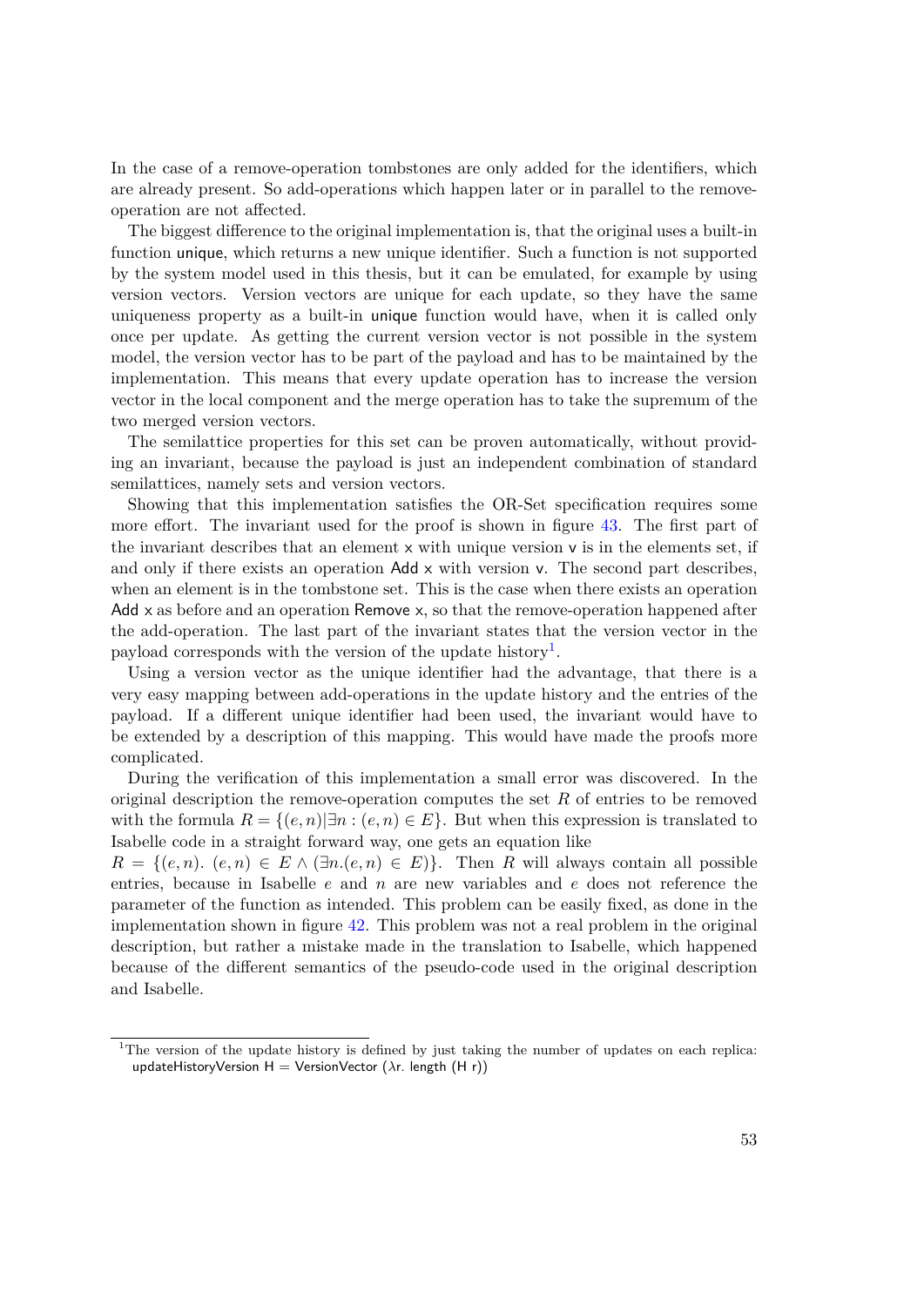```
type_synonym 'a payload = "('a \times versionVector) set \times ('a \times versionVector) set \timesversionVector"
abbreviation elements :: "'a payload ⇒('a × versionVector) set" where
"elements x \equiv fst x"
abbreviation tombstones :: "'a payload \Rightarrow ('a \times versionVector) set" where
"tombstones x \equiv fst (snd x)"
abbreviation versionVec :: "'a payload ⇒versionVector" where
"versionVec x \equiv snd (snd x)"
definition add :: "replicaId ⇒'a payload ⇒ 'a ⇒'a payload" where
"add myId p \mid e = (let \vee v = incVV \text{ myld} (versionVec p)) in
      (elements pl \cup {(e,vv)}, tombstones pl, vv))"
definition remove :: "replicaId ⇒ 'a payload ⇒'a ⇒ 'a payload" where
"remove myId pl e = (let R = {(e',n). (e',n)∈ elements pl \land e'=e} in
    (elements pl, tombstones pl ∪ R, incVV myId (versionVec pl)))"
definition contains :: "'a payload ⇒'a ⇒ bool" where
"contains pl e = (∃n. (e,n)∈ elements pl \wedge (e,n)∉tombstones pl)"
definition getElements :: "'a payload ⇒ 'a set" where
"getElements pl = \{e. contains pl e\}"
fun update :: "'a updateArgs ⇒replicaId ⇒'a payload ⇒'a payload" where
  "update (Add e) r pl = add r pl e"
| "update (Remove e) r pl = remove r pl e"
fun getValue :: "'a queryArgs ⇒'a payload ⇒'a result" where
  "getValue (Contains e) pl = ContainsResult (contains pl e)"
| "getValue (GetElements) pl = GetElementsResult (getElements pl)"
definition ORsetSimple where
"ORsetSimple = \langlet_compare = (λA B. elements A ⊆ elements B
                         ∧ tombstones A ⊆ tombstones B
                         ∧ versionVec A ≤ versionVec B),
      t_merge = (λA B. (elements A ∪ elements B,
                            tombstones A ∪ tombstones B,
                            sup (versionVec A) (versionVec B))),
      t_initial = ({}, , {}, vvZero),
      t_update = update,
      t_query = getValue
  \mathbb{R}^{\mathbb{N}}
```
Figure 42: Observed-Remove-Set, simplified implementation <sup>54</sup>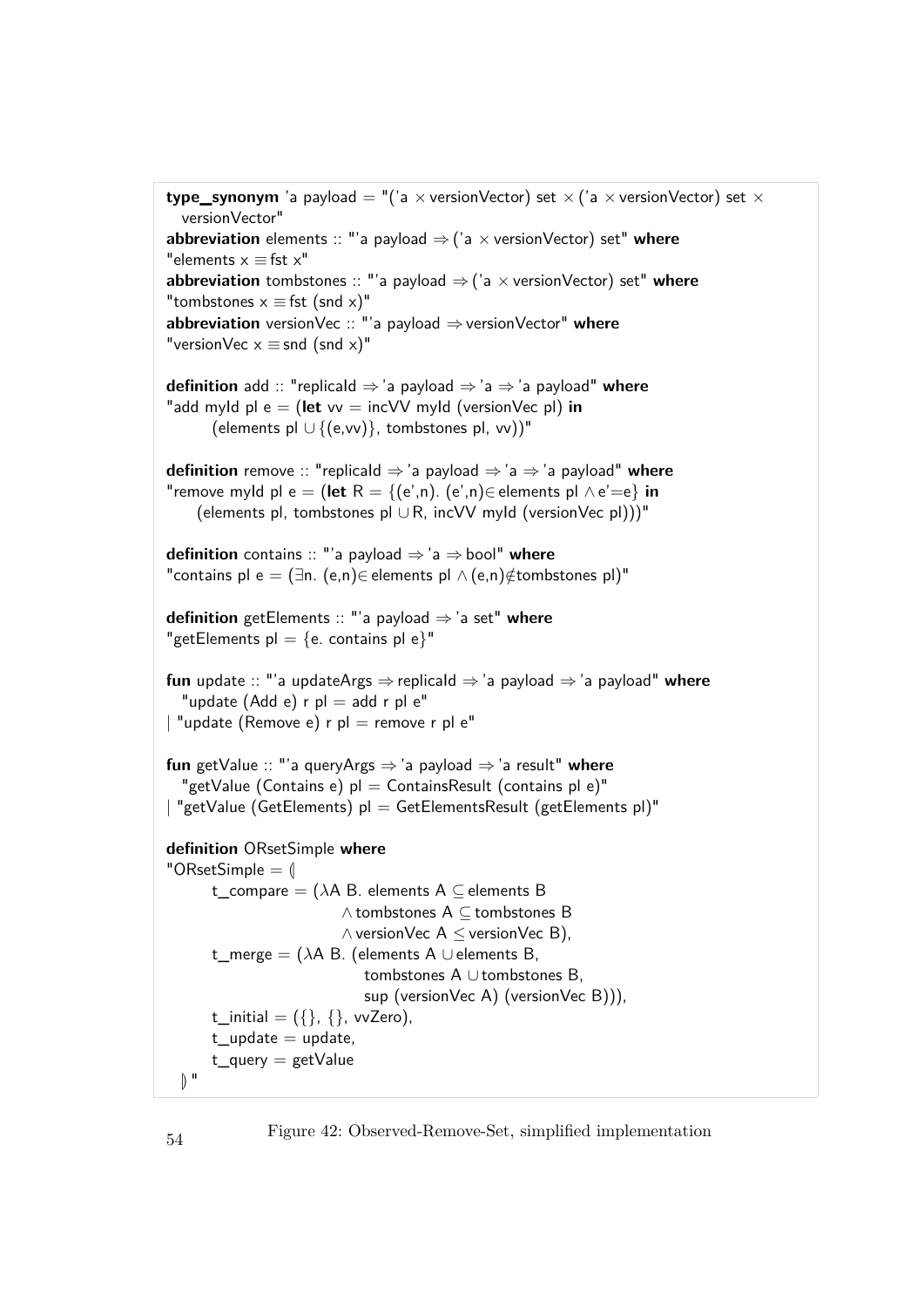```
definition ORsetInv :: "('a updateArgs) updateHistory ⇒'a payload ⇒bool" where
"ORsetInv H pl = (\forall v \times.
    ((x,v) \in elements pl \leftrightarrow(\exists a \in allUpdate H. updVersion(a)=v \wedge updArgs(a) = Add x))\wedge ((x,v)∈ tombstones pl \leftrightarrow(∃a∈ allUpdates H. ∃r∈ allUpdates H. a ≺ r
                     \wedge updVersion(a) = v
                     \wedge updArgs(a) = Add x
                     \wedge updArgs(r) = Remove x))
  \wedge versionVec pl = updateHistoryVersion H)"
```
Figure 43: Observed-Remove-Set, invariant for simplified implementation

#### **7.5.2. Original Implementation**

The original implementation from [\[11\]](#page-84-1) has one small optimization, which was not included in the simplified implementation: It removes entries from the elements set when they are added to the tombstone set. The implementation shown in figure [44](#page-64-0) is equivalent to the original implementation shown in figure 2 in  $[11]$ , except for the generation of unique identifiers, which is the same as in the simplified implementation. Because of the small optimization, the implementation differs in the query-, remove-, merge-, and compare-functions, when compared to the simplified implementation.

This small optimization makes a huge difference when verifying the semilattice properties of the CRDT. Now the set of elements and the set of tombstones are no longer independent and the semilattice properties of the two individual sets can not simply be transferred to the pair of sets. For example when an element with the same version vector is both in the elements set and the tombstones set, then merging the payload with itself would remove the entry from the element set. This would contradict the requirement, that merge is idempotent. Therefore an invariant has to at least include the requirement that the elements and tombstones are disjoint. However this invariant alone is not sufficient for showing that the invariant is maintained. With just this invariant it would be possible, that an add-operation adds an entry which is already in the tombstones set. So the invariant has to include enough information to imply the uniqueness of version vectors. This can be achieved by stating that all version vectors appearing in the elements- and tombstones-sets are smaller or equal to the current version vector. As newly created version vectors are always greater than all previous version vectors, this implies the uniqueness. Figure [45](#page-65-0) shows the final invariant, which is sufficient to show the convergence of the CRDT.

For showing that the implementation satisfies the OR-Set specification, the technique of showing equivalence to the simplified implementation was used. This technique is well suited in this case, because the two implementations behave very similar. Entries in the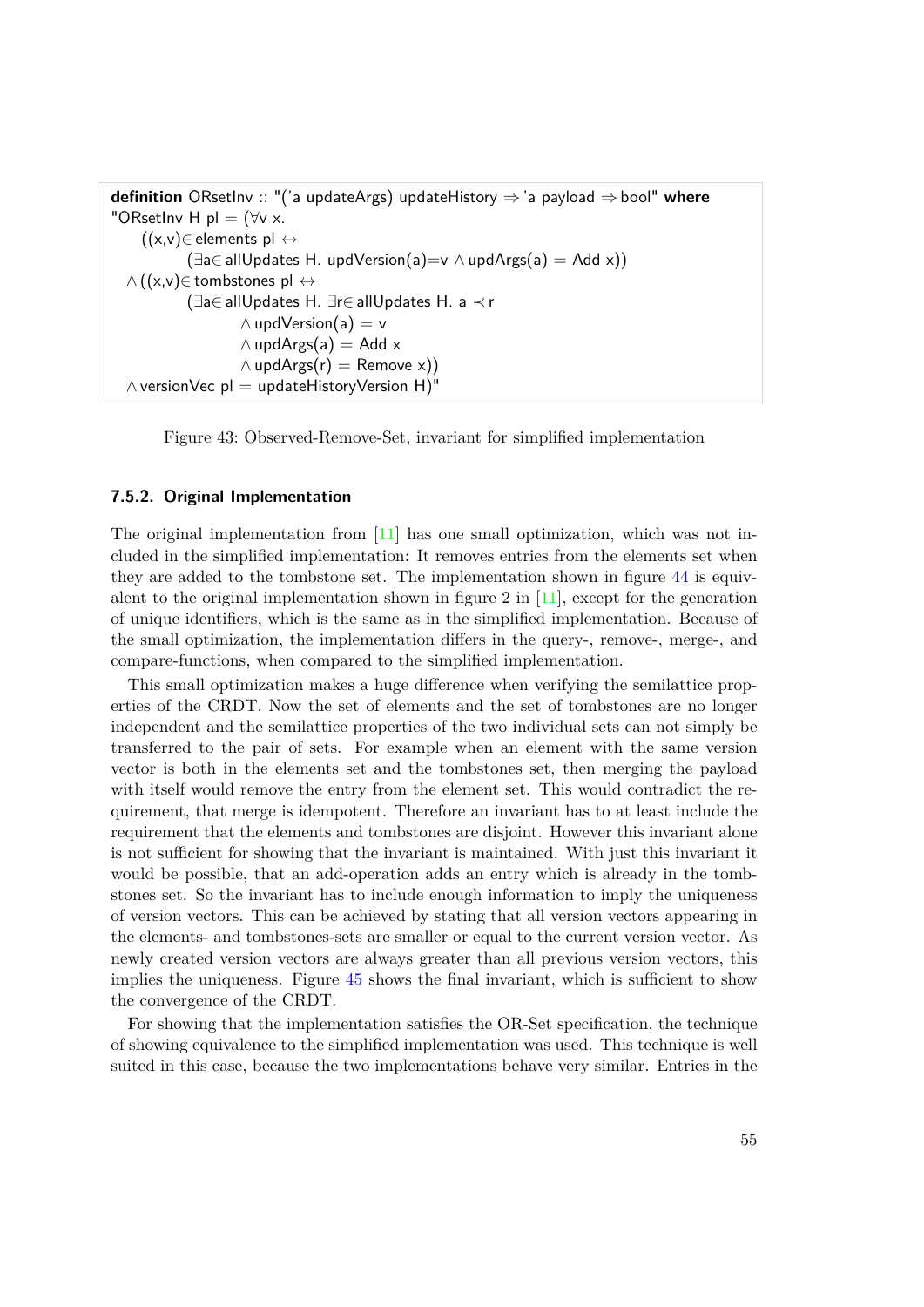sets have the same version vectors, so no complicated coupling is required. The coupling invariant is shown in figure [46.](#page-65-1) Besides the relations between the sets, the coupling also includes the same information about version vectors, as the invariant used for proofing the convergence of the CRDT. Using this coupling invariant the equivalence of the two implementations can be shown in only a few lines of proof code.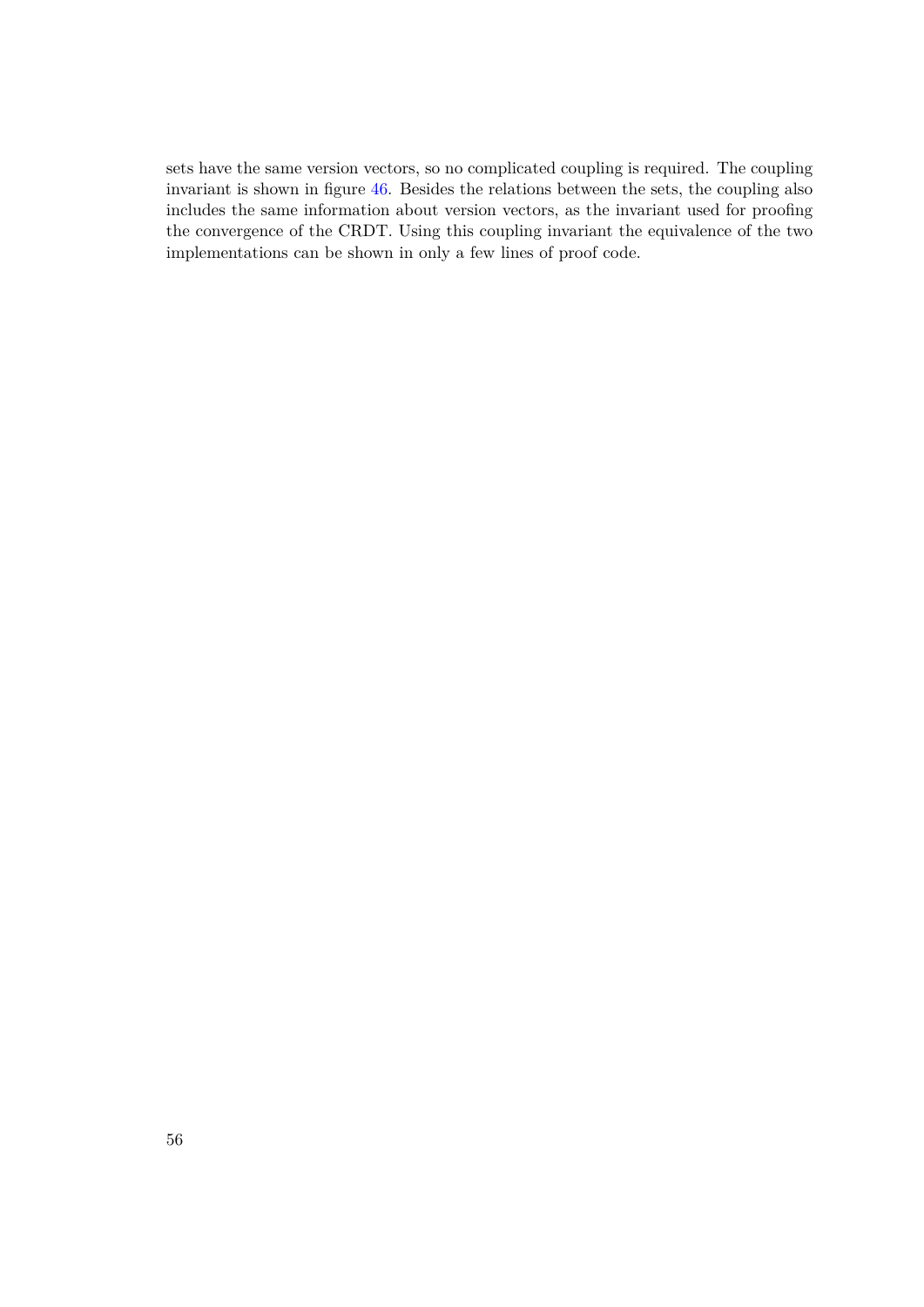```
definition add :: "replicaId ⇒'a payload ⇒'a ⇒'a payload" where
"add myld pl e = (let vv = incVV myld (versionVec pl) in
      (elements pl ∪ {(e,vv)}, tombstones pl, vv))"
definition remove :: "replicaId ⇒ 'a payload ⇒'a ⇒ 'a payload" where
"remove myId pl e = (let R = {(e',n). (e',n)∈ elements pl \land e'=e} in
    (elements pl − R, tombstones pl ∪ R, incVV myId (versionVec pl)))"
definition merge :: "'a payload ⇒ 'a payload ⇒'a payload" where
"merge A B = ((elements A – tombstones B) ∪ (elements B – tombstones A)
                   , tombstones A ∪ tombstones B
                   , sup (versionVec A) (versionVec B))"
definition contains :: "'a payload ⇒'a ⇒ bool" where
"contains pl e = (\exists n. (e, n) \in elements pl)"
definition getElements :: "'a payload ⇒ 'a set" where
"getElements pl = \{e. contains pl e\}"
fun update :: "'a updateArgs ⇒replicaId ⇒'a payload ⇒'a payload" where
  "update (Add e) r pl = add r pl e"
| "update (Remove e) r pl = remove r pl e"
fun getValue :: "'a queryArgs ⇒'a payload ⇒'a result" where
  "getValue (Contains e) \text{pl} = \text{Continuous} (contains pl e)"
| "getValue (GetElements) pl = GetElementsResult (getElements pl)"
definition compare :: "'a payload ⇒'a payload ⇒bool" where
"compare A B = (versionVec A \leq versionVec B
            ∧ (elements A ∪ tombstones A) ⊆ (elements B ∪ tombstones B)
            ∧ (tombstones A ⊆ tombstones B))"
            definition ORset where
"ORset = \emptysett compare = compare,t_merge = merge,
      t_initial = ({}, , {}, vvZero),
      t_update = update,
      t_query = getValue
 \mathbb{D}^{\mathbb{N}}
```
Figure 44: Observed-Remove-Set, original implementation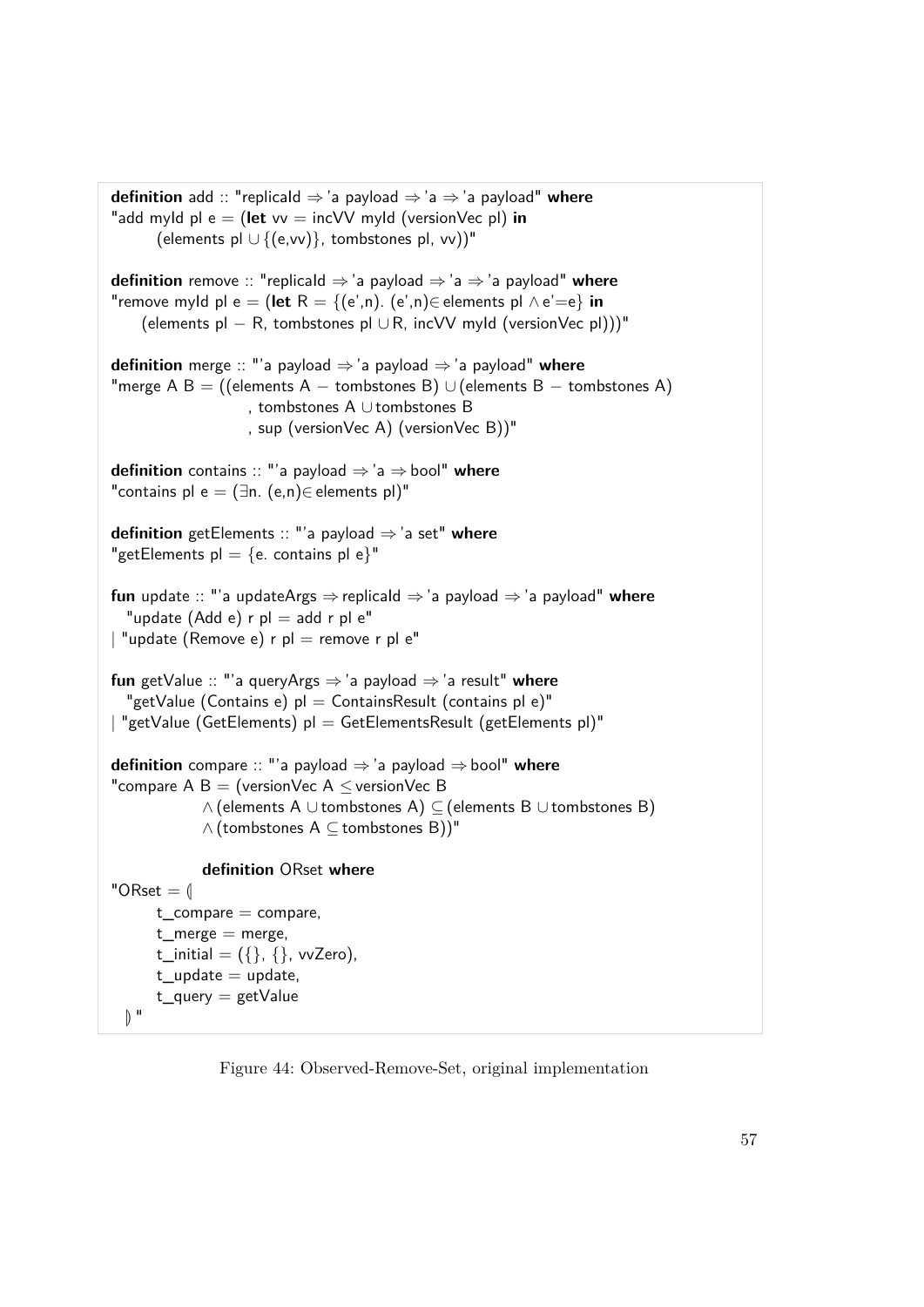<span id="page-65-0"></span>**definition** elementsAndTombstonesDisjoint **where** "elementsAndTombstonesDisjoint x = (elements x ∩tombstones x = {})" **definition** elemetsSmallerVersionVec **where** "elemetsSmallerVersionVec  $x = ((\forall(a, av) \in elements x. av \leq versionVec x) \land$  $(\forall (a, av) \in$  tombstones x. av  $\leq$  version Vec x))" **definition** invariant :: "'a payload ⇒bool" **where** "invariant  $x = (elementsAndTombstonesDisjoint \times \wedge elementsSmallerVersionVec \times)^"$ 

Figure 45: Observed-Remove-Set, invariant for original implementation

<span id="page-65-1"></span>**fun** couplingInv :: "'a stateBasedORsetSimple.payload ⇒'a payload ⇒bool" **where** "couplingInv (Ea, Ta, Va) (Eb, Tb, Vb)  $=$  ( Ea = Eb - Tb  $\wedge$  Ta = Tb  $\wedge$  Va = Vb  $\wedge (\forall (x, v) \in \mathsf{Eb}$ .  $v \leq \mathsf{Vb})$  $\land (\forall (x, v) \in \mathsf{Tb.} \ v \leq \mathsf{Vb})$ )"

Figure 46: Observed-Remove-Set, coupling between simplified and original implementation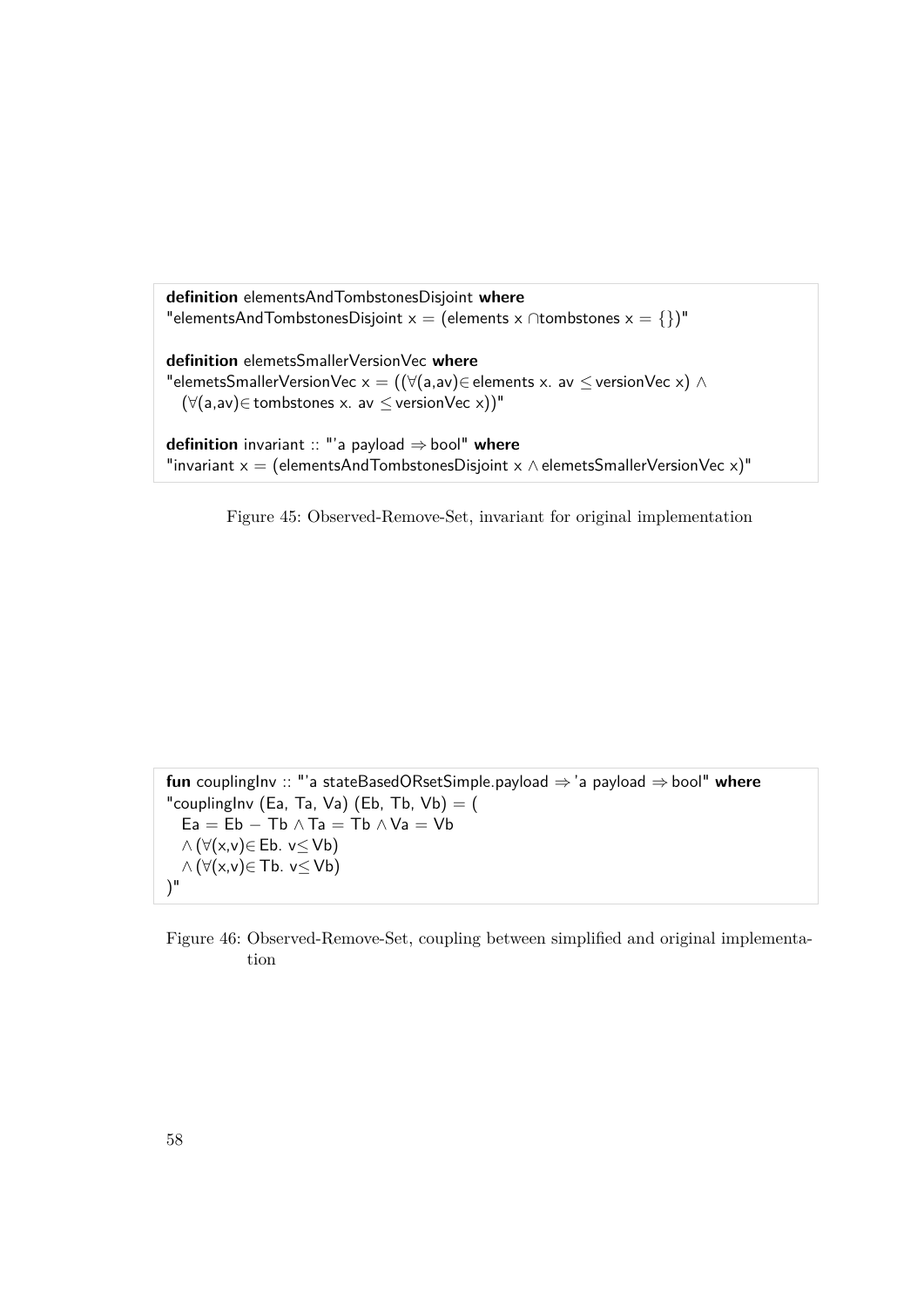#### **7.5.3. Optimized Implementation**

The original implementation of the OR-set still stores a lot of redundant information. Every add-operation is represented with an entry in the elements- or tombstones-set. The optimized implementation from [\[1\]](#page-84-2) shows that this is not necessary. The translation of this implementation to Isabelle is shown in figure [47](#page-67-0) and figure [48.](#page-68-0) The Isabelle translation only covers the state based part of the original optimized OR-Set.

The payload of the CRDT consists of two parts. The first part is a version vector, which counts the number of add-operations on each replica. The second part is a set of triples  $(e, c, r)$  representing add-operations, where  $e$  is the added element,  $r$  is the replica on which the element was added, and *c* is a kind of timestamp. More precisely *c* is the number of add-operations on the same replica, which happened up to and including the add-operation the triple represents. So for the first add-operation *c* will be one, for the second add-operation it will be two, and so on.

The implementation does not need a set of tombstones. It uses the version vector to decide if an element has been removed from the set. When merging two payloads and both contain the same triple, then it is certain, that the element has not been removed (set M in the merge function). When neither payload contains a triple for an element it is certain, that the element is not in the set. When one payload contains a triple, which the other does not contain, then the version vector is used to check if the add-operation represented by that triple has been observed by the other replica. If it has been observed, then the element is removed, otherwise it stays in the set (sets M' and M'' in the merge function).

Another optimization besides the missing tombstones set is the removal of old triples from the payloads, when there is a triple representing a newer add-operation.

**Convergence.** The aforementioned optimizations make it difficult to show the semilattice properties for this CRDT. The compare function in the original implementation was not suited well for showing the semilattice properties and so a different function was used (see figure [48\)](#page-68-0). The problem with the original compare function was, that it assumed some uniqueness properties, for example that there cannot be two triples  $(x, c, r)$  and  $(y, c, r)$  with same timestamp and replica but different elements. This is an invariant which cannot be described locally. It could be described by describing the relation of the triples to the update history, but that would make the proofs unnecessary complicated. The new function does not need such an invariant and it corresponds better to the merge function, which makes the proofs easier.

The invariant used for showing the semilattice properties is shown in figure [49.](#page-69-0) The definitions invariant c unique and invariant e unique describe the fact, that on each replica there is at most one timestamp per element and at most one element per timestamp. The definitions invariant\_c\_lower\_bound and invariant\_c\_upper\_bound state the timestamps c in the triples are greater than zero and less than the respective component in the version vector. Showing that this invariant is preserved by updates is very easy, showing that merges preserve the invariant is a bit more difficult, but can also be done with mainly automatic methods. With this invariant it is possible to show the semilat-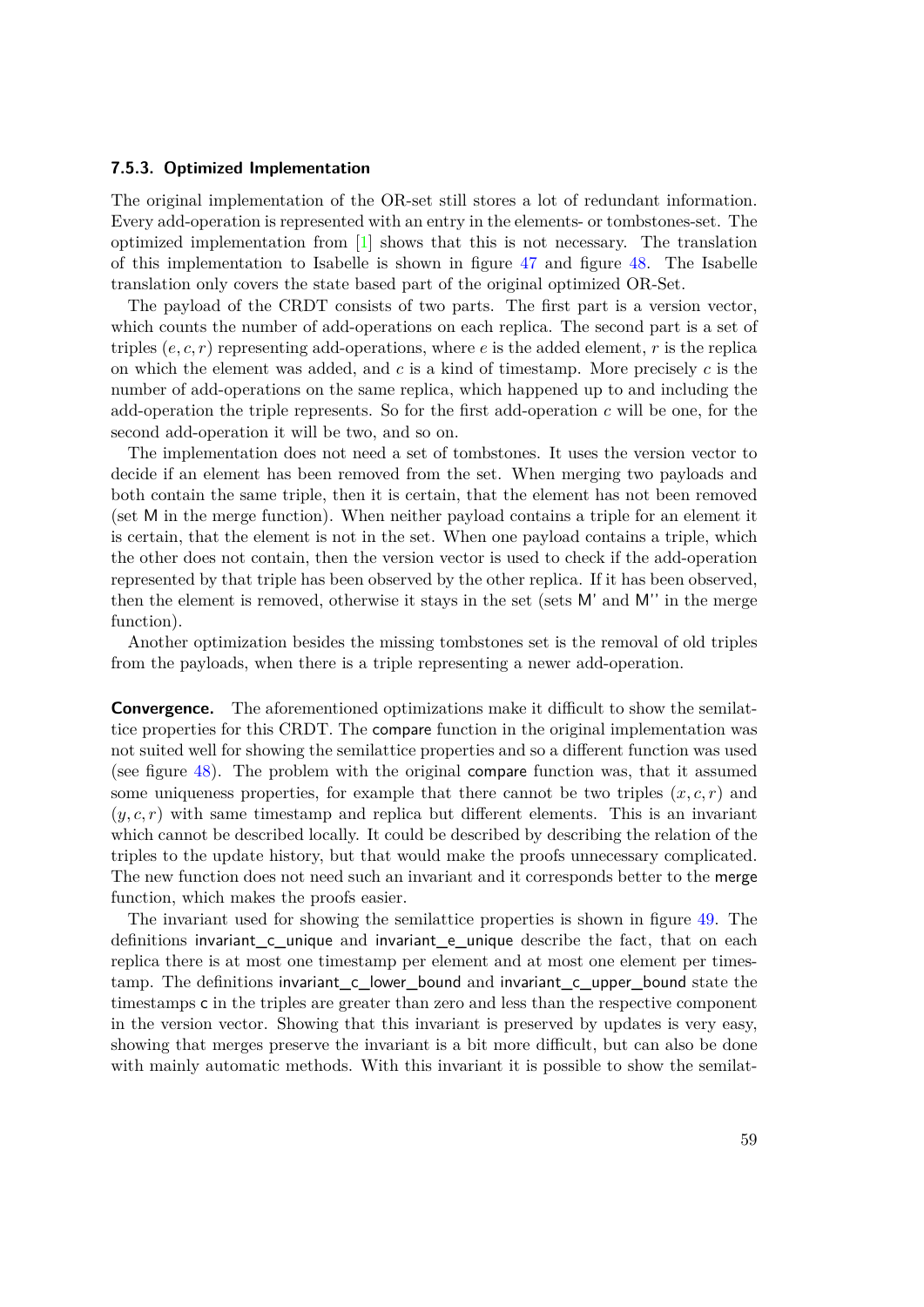```
type_synonym 'a payload = "(versionVector \times ('a \times nat \times replicald) set)"
abbreviation versionVec :: "'a payload ⇒versionVector" where
"versionVec x \equiv fst x"
abbreviation elements :: "'a payload \Rightarrow ('a \times nat \times replicald) set" where
"elements x \equiv (snd x)"fun contains :: "'a payload ⇒ 'a ⇒bool" where
"contains pl e = (\exists c \ i. (e,c,i) \in elements pl)"
definition getElements :: "'a payload ⇒ 'a set" where
"getElements pl = {e. \existsc i. (e,c,i)∈ elements pl}"
definition add :: "replicaId ⇒'a payload ⇒ 'a ⇒'a payload" where
"add r pl e = (let c = (versionVecpl)wr + 1;Old = {(e',c',r'). e=e'\land r=r' \land (e,c',r)∈ elements pl \land c' < c}
    in (incVV r (versionVec pl), elements pl \cup {(e,c,r)} − Old))"
definition remove :: "replicaId ⇒ 'a payload ⇒'a ⇒ 'a payload" where
"remove myId pl e = (let R = {(e',c,i). e=e' \wedge (e',c,i)\in elements pl} in
    (versionVec pl, elements pl - R)"
fun update :: "'a updateArgs ⇒replicaId ⇒'a payload ⇒'a payload" where
  "update (Add e) r pl = add r pl e"
| "update (Remove e) r pl = remove r pl e"
fun getValue :: "'a queryArgs ⇒'a payload ⇒'a result" where
  "getValue (Contains e) pl = ContainsResult (contains pl e)"
| "getValue (GetElements) pl = GetElementsResult (getElements pl)"
```
Figure 47: Observed-Remove-Set, optimized implementation based on figure 3 from [\[1\]](#page-84-2) (Part 1/2)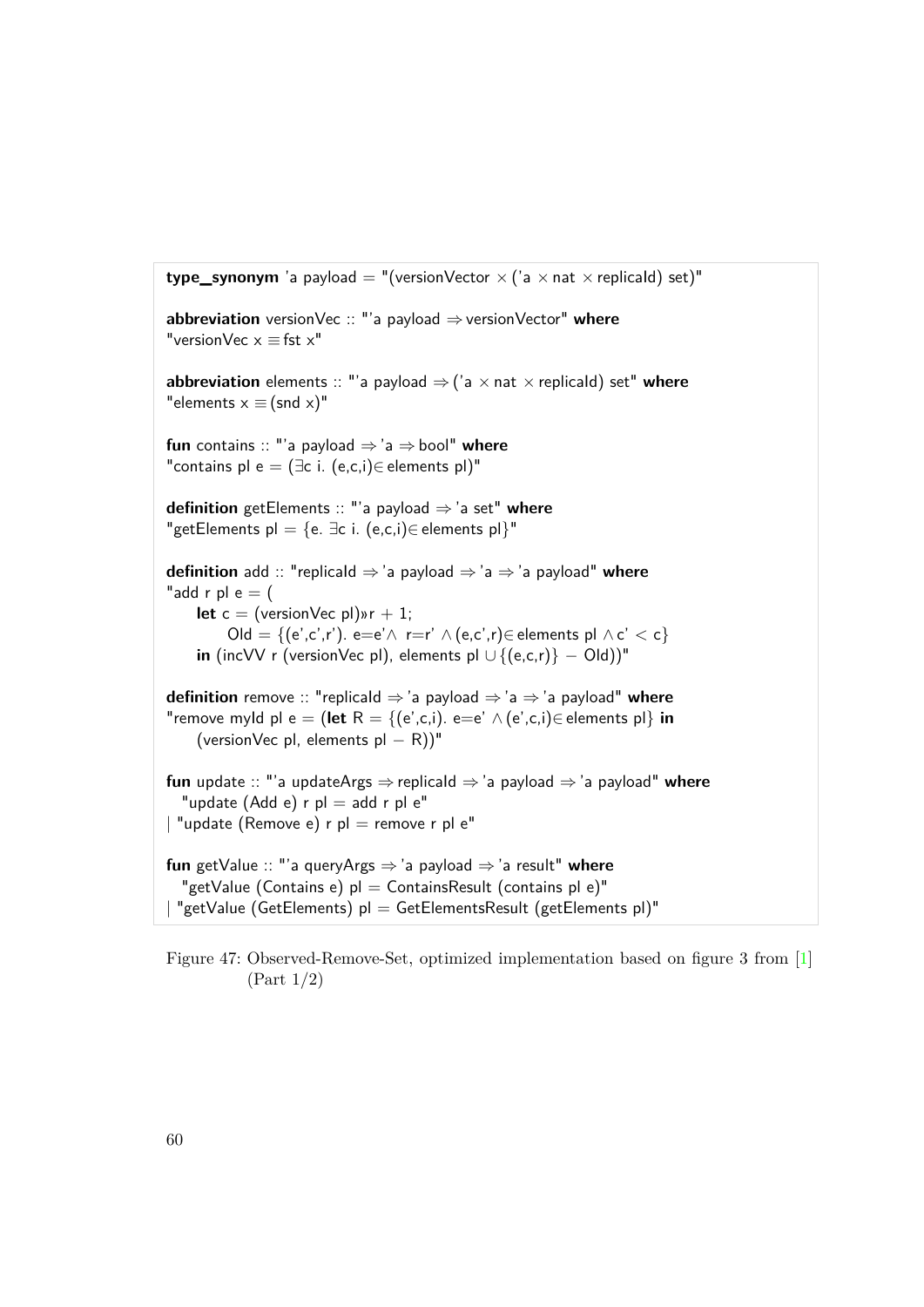```
definition compare2:: "'a payload ⇒'a payload ⇒bool" where
"compare2 A B = (versionVec A ≤ versionVec B
  \wedge (∀c i. ((c > (versionVec B)»i \vee (∃e. (e, c, i) ∈ elements B))
             \rightarrow (c > (versionVec A) »i \vee (∃e. (e, c, i) \in elements A))))
  \wedge (\foralle1 e2 c i. (e1,c,i)∈ elements A \wedge (e2,c,i)∈ elements B \longrightarrow e1=e2))"
definition merge:: "'a payload ⇒'a payload ⇒'a payload" where
"merge A \, B = (let M = elements A ∩elements B;
       M' = \{(e,c,i). (e,c,i) \in elements A – elements B \wedge c > (versionVec B)»i};
       M'' = \{(e,c,i). (e,c,i) \in elements B – elements A \wedge c > (versionVec A)»i};
       U = M \cup M' \cup M'';
       Old = \{(e,c,i). (e,c,i) \in U \land (\exists c'. (e,c',i) \in U \land c < c'\}in (sup (versionVec A) (versionVec B), U - Old))"
definition ORsetOpt where
"ORsetOpt = \emptysett_{\text{compare}} = \text{compare}t_merge = merge,
      t_initial = (vvZero, \{\}),
       t update = update,
       t_query = getValue
  \mathbb{R}
```
Figure 48: Observed-Remove-Set, optimized implementation based on figure 3 from [\[1\]](#page-84-2) (Part 2/2)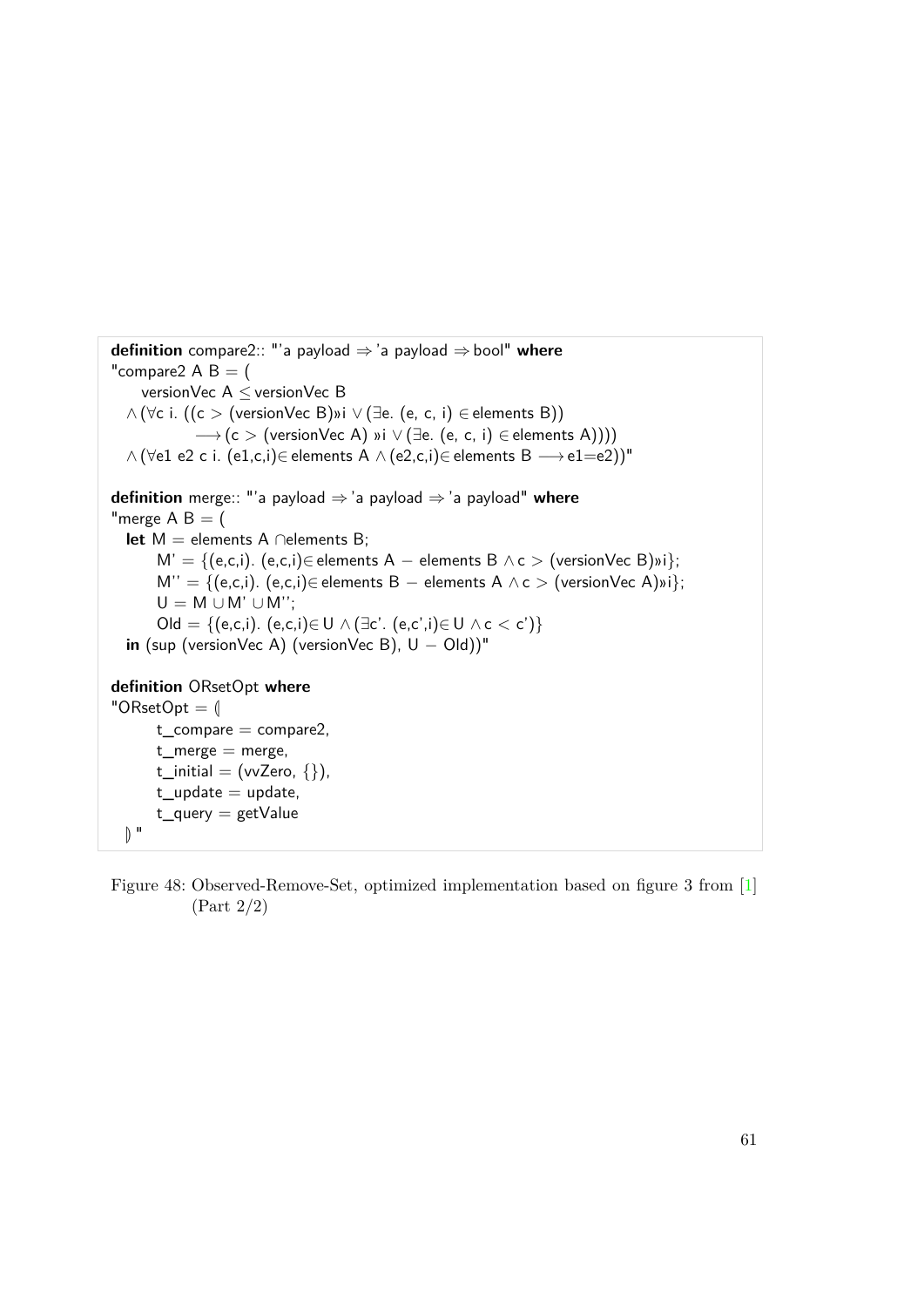<span id="page-69-0"></span>**definition** invariant\_c\_unique :: "'a payload ⇒bool" **where** "invariant\_c\_unique  $A = (\forall e \text{ i } c1 c2$ .  $(e, c1, i)$ ∈ elements A ∧  $(e, c2, i)$ ∈ elements A  $\longrightarrow$  c1=c2)" **definition** invariant\_e\_unique :: "'a payload ⇒bool" **where** "invariant e unique  $A = (\forall e1 e2 i c$ .  $(e1,c,i)$ ∈ elements A ∧  $(e2,c,i)$ ∈ elements A  $\longrightarrow$  e1=e2)" **definition** invariant\_c\_upper\_bound :: "'a payload ⇒bool" **where** "invariant c upper bound  $A = (\forall e \ c \ i.$  $(e, c, i) \in$  elements  $A \longrightarrow c \leq$  (version Vec A)»i)" **definition** invariant\_c\_lower\_bound :: "'a payload ⇒ bool" **where** "invariant c lower bound  $A = (\forall e \ c \ i.$  $(e,c,i) \in$  elements  $A \longrightarrow 0 \lt c$ <sup>"</sup> **definition** invariant :: "'a payload ⇒bool" **where** "invariant  $A = (invariant_c_{uniquel} A \wedge invariant_e_{uniquel} A)$ ∧ invariant\_c\_upper\_bound A ∧ invariant\_c\_lower\_bound A)"

Figure 49: Observed-Remove-Set, invariant for showing semilattice properties

tice properties. There the most effort is in showing that merge computes a least upper bound. Other properties like the transitivity of the compare function are easier to show.

**Behavior.** For showing that the optimized implementation implements the OR-set specification it is not easily possible to define a coupling between the optimized and the simple implementation, because there is no easy relation between the version vectors used in the simple implementation and the timestamps of the triples in the optimized implementation. The simple implementation counts add- and remove-operations in the version vector, while the optimized implementation counts only add-operations. It would probably be easier to first implement a version of the OR-set which is structured similar to the simple version, except that it does not count the remove-operations in the version vector. A similar approach has been taken in  $[11]$  to show the equivalence of the simple and optimized implementation. The approach taken here does not use this technique, but instead shows that the specification is valid without comparing it to other implementations.

The invariant used for the proof is shown in figure [50.](#page-71-0) The abbreviation addOperations filters a list of operations and only retains the add-operations. The predicate existsAddOperationWithoutRemove is true if there exists an add-operation on a certain replica, for a certain element, and there is no remove operation for that element which comes after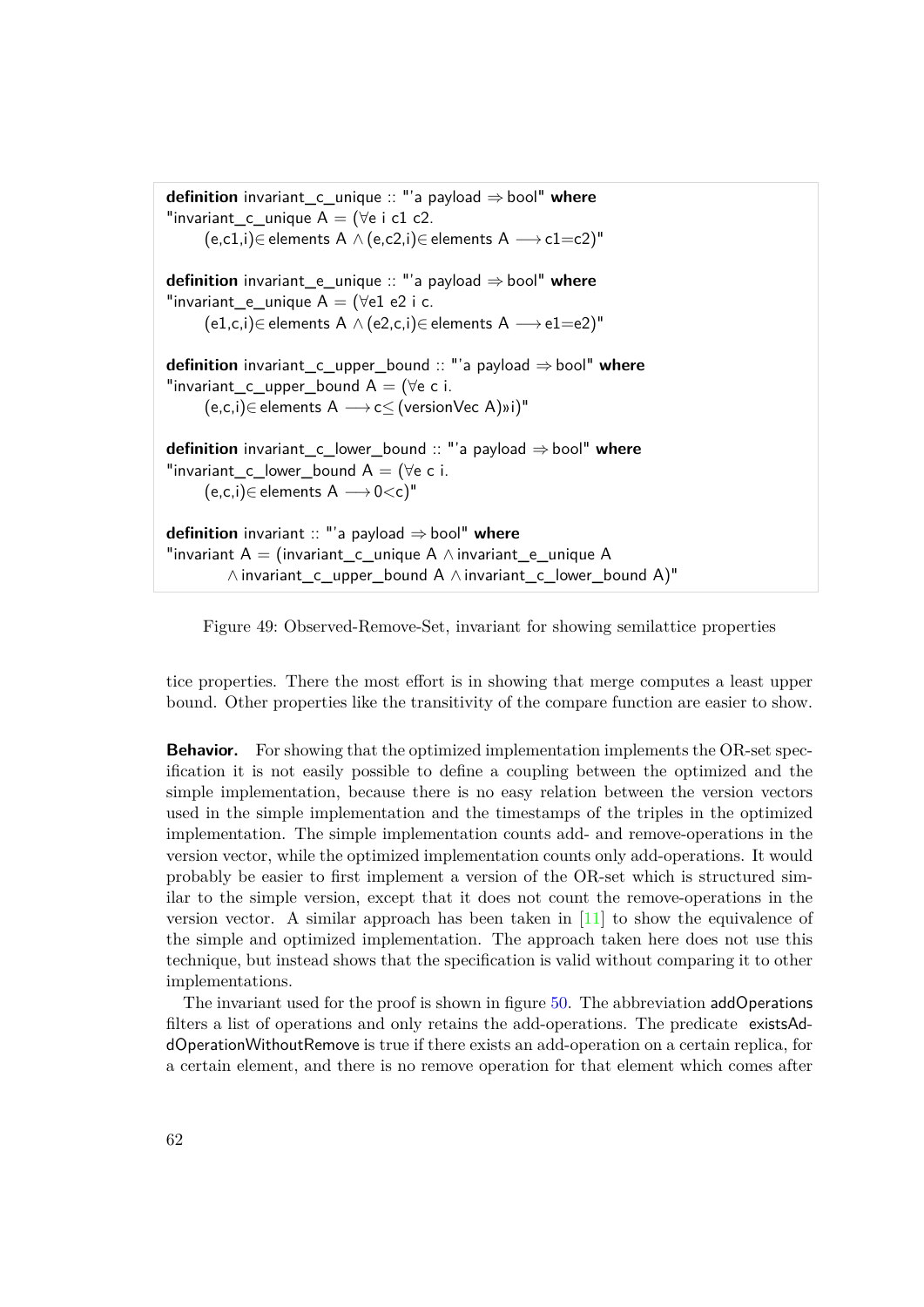the add-operation. The invariant consists of three parts A, B, and C. Part A describes the contents of the version vector. Each component of the version vector is equal to the number of add-operations on the respective replica. Part B describes when a triple is in the set of elements. When there is an add operation for *x* on replica *r* without a later remove operation for *x*, then there exists a *c* so that the triple  $(x, c, r)$  is in the set. Otherwise no such triple exists in the set. Part C describes what it means for a triple  $(x, c, r)$  to be in the set of elements. This part contains several properties. First, it gives the same bounds to the timestamp *c*, as were used in the verification of the semilattice properties. Then, it states that the c-th element in the list of add-operations adds the element x to the set, and as last point part C states, that after that add-operation, there comes no other add-operation, which adds the same element *x* on the same replica *r*.

Part B of the invariant is enough to show that the invariant implies the specification and it can easily be seen, that this part implies the specification. The other parts are important for proving that the invariant is maintained. In this part of the proof the main difficulties are in the case for the merge operation and part B of the invariant, as there are many cases to be considered. There are a few more complex cases, which mostly are a result of the rather complicated relation between timestamps *c* and the position of the add-operations in the filtered list.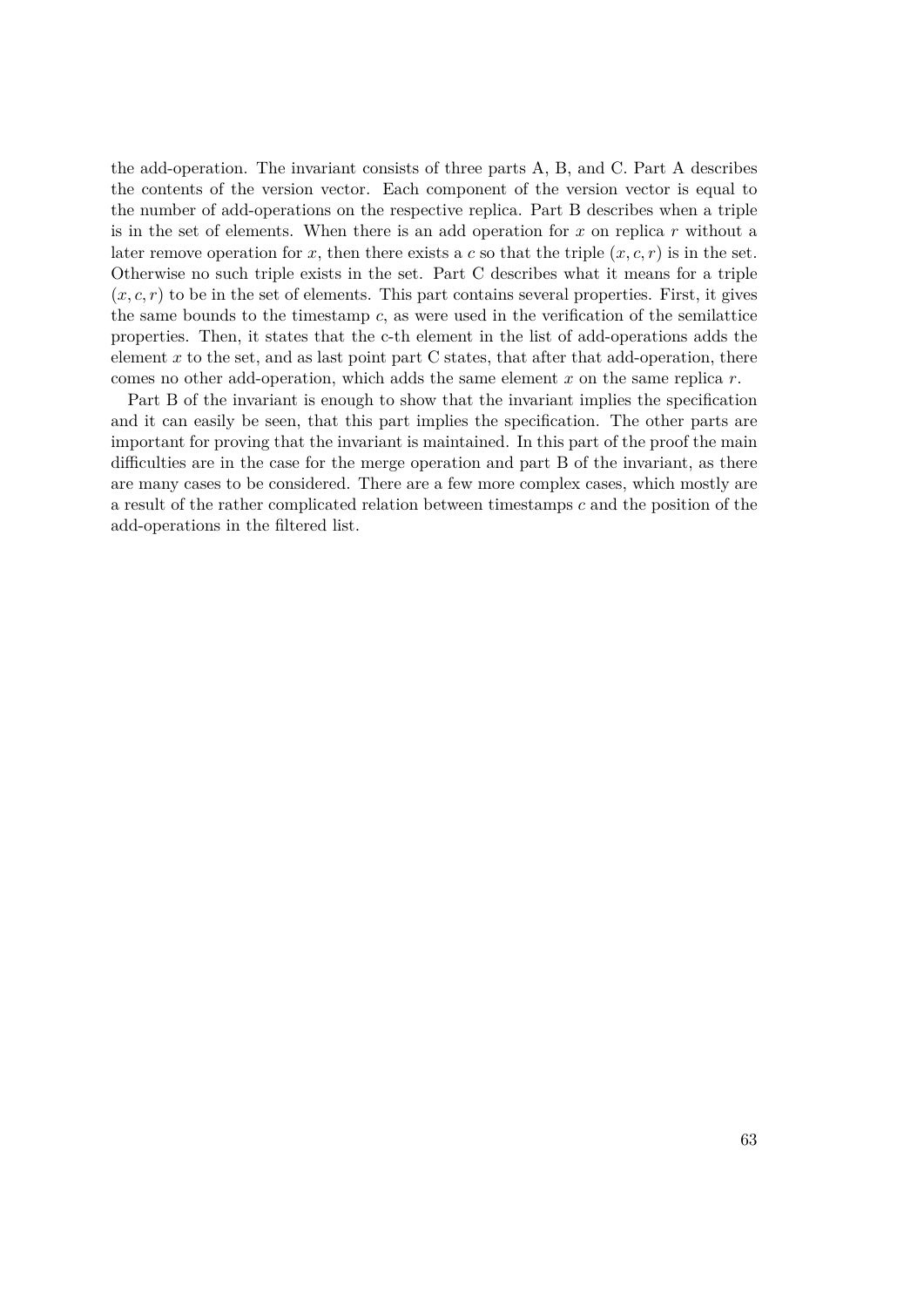<span id="page-71-0"></span>**abbreviation** "addOperations  $xs \equiv [e \leftarrow xs. \exists x. \text{ updArg}(e) = \text{Add } x]$ " **definition** "existsAddOperationWithoutRemove x r H = (∃e. e∈ set (H r)  $\wedge$  updArgs(e) = Add  $\times$  $\wedge \neg (\exists f \in allUpdate S H. updArgs(f) = Remove x \wedge e \prec f))$ " **definition** "invA H pl =  $(\forall r.$  versionVec pl»r = length (addOperations  $(H r))$ " **definition** "invB H pl = (∀x r. (**if** existsAddOperationWithoutRemove x r H **then** ( $\exists$ c. (x,c,r)  $\in$  elements pl) **else** (∀c. (x,c,r) ∉elements pl)))" **definition** "invC H pl = ( $\forall x \in r$ . (x,c,r)∈ elements pl  $\longrightarrow$  $0< c$ ∧ c≤ length(addOperations (H r))  $\wedge$  updArgs(addOperations (H r) ! (c - 1)) = Add x ∧ (∀i<length(addOperations(H r)). i ≥ c → updArgs(addOperations(H r)!i)  $\neq$ Add x))" **definition** Inv :: "('a updateArgs) updateHistory ⇒'a payload ⇒bool" **where** "Inv H pl = (invA H pl  $\land$  invB H pl  $\land$  invC H pl)"

Figure 50: Observed-Remove-Set, invariant for verifying the behavior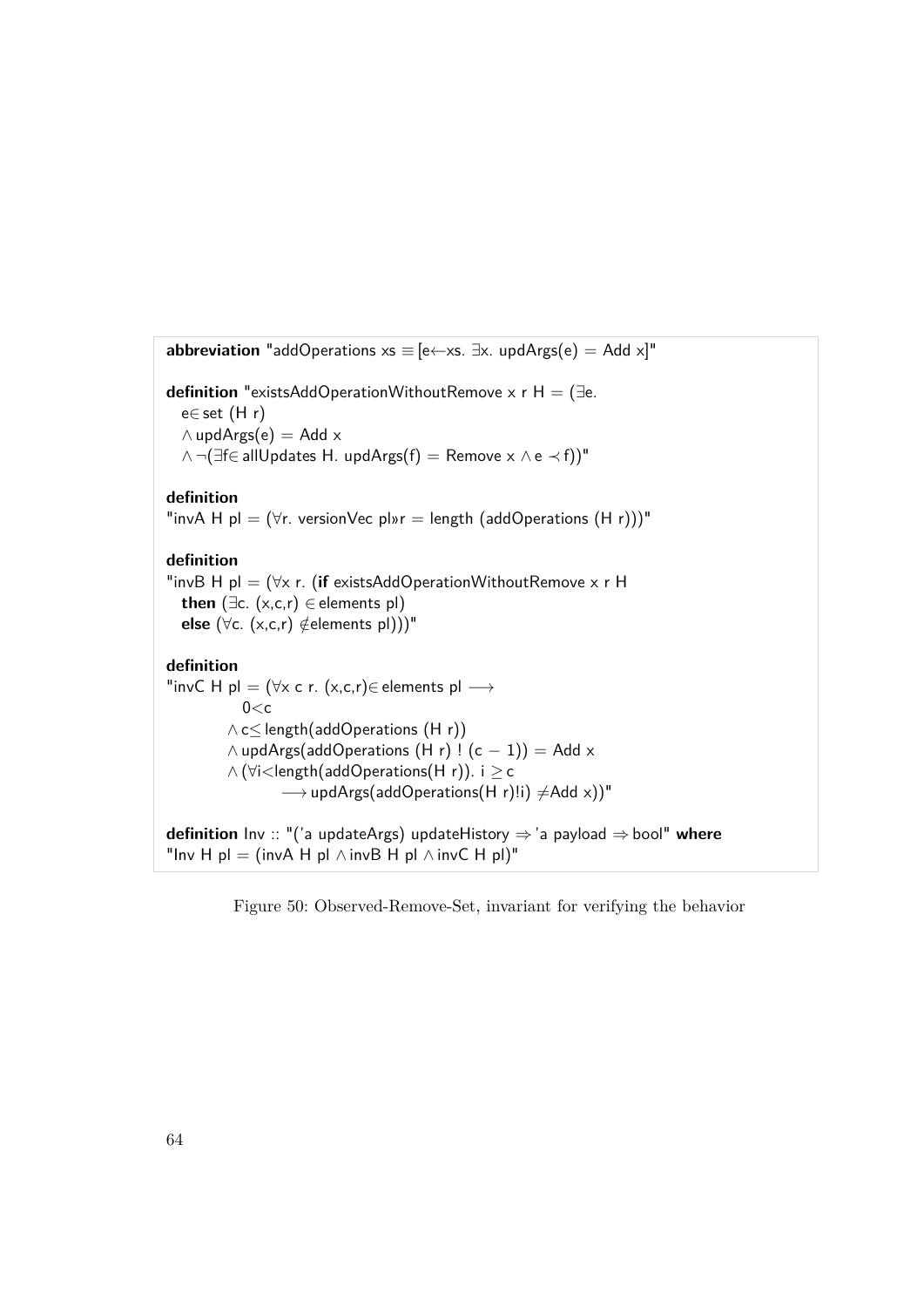```
datatype 'a updateArgs = Assign "'a list"
type_synonym 'a returnType = ''('a \times versionVector) set''definition mvRegisterSpec :: "('a updateArgs, unit, 'a returnType) crdtSpecification"
  where
"mvRegisterSpec H  = \{ (x,v) \}.
       (∀vv∈ allVersions H. ¬v<vv)
     ∧ (∃l. x∈ set l ∧ (v,Assign l)∈ allUpdates H)}"
```
Figure 51: Multi-Value-Register specification

#### **7.6. Multi-Value-Register**

A register is an object for storing and retrieving values. It provides an operation Assign for assigning values. The Multi-Value-Register (MV-Register) allows an arbitrary, finite number of values in the assign-operations. When there are two parallel assign-operations, a query will return the values from both assignments. A query does not just return the bare values. It also returns a version vector for each value, which is the version at which the value has been assigned. This version information can be used by clients to resolve the conflicts in the application.

Figure [51](#page-72-0) shows a formal specification for a MV-Register. It describes more precisely which values are returned by a query: All the values which have a version that is not dominated by a higher version.

#### **7.6.1. Simple Implementation**

A simple implementation of the MV-Register just maintains a version vector and a set of pairs containing the assigned elements with the respective version vector. Such an implementation is shown in figure [52.](#page-73-0)

The merge operation just takes the supremum of the version vectors and the union of the sets. Therefore the semilattice properties of this CRDT are trivial to show. That the CRDT satisfies the specification is also easy to show by using the invariant from figure [53.](#page-73-1)

#### **7.6.2. Optimized Implementation**

The implementation shown in figure 10 from  $[12]$  requires less storage space than the simple implementation. It does not keep elements in the set, which are no longer relevant, because there exists an other element with a greater version. It also does not explicitly maintain a version vector in the payload. Instead the current version is implicitly defined by the supremum of all versions in the set. Figure [54](#page-74-0) shows a translation of this implementation to Isabelle.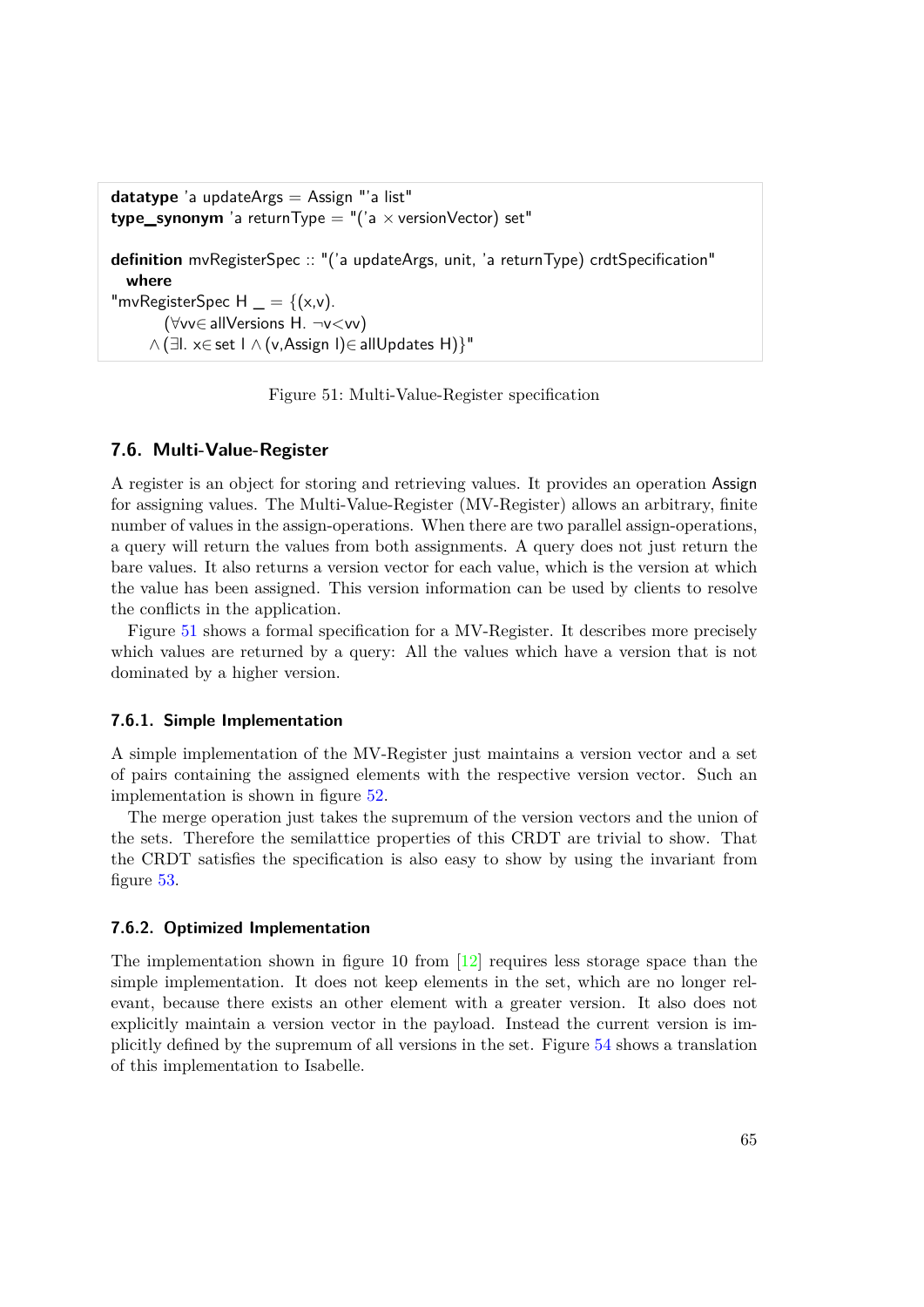<span id="page-73-0"></span>**fun** update :: "'a updateArgs ⇒replicaId ⇒'a payload ⇒'a payload" **where** "update (Assign I) r (V,S) = (incVV r V, S  $\cup$  {(I, incVV r V)})" **fun** getValue :: "unit ⇒'a payload ⇒('a × versionVector )set" **where** "getValue  $(V,S) = \{(x,v) \in \exists L \times \exists s \in L \land (L,v) \in S \land (\forall v \in s \land \exists s \in \neg v \leq v \lor w) \}$ " **definition** mvRegister **where** "mvRegister  $=$   $\parallel$ t\_compare =  $(\lambda x \vee y \cdot fst \times \leq fst \vee \wedge snd \times \subseteq snd \vee)$ , t\_merge =  $(\lambda x \, y. \, (\text{sup } (fst x) (fst y), \, \text{snd } x \cup \text{snd } y)),$ t\_initial  $=$  (vvZero,  $\{\}$ ),  $t$ \_update  $=$  update,  $t$ \_query = getValue  $\mathbb{D}$  "

Figure 52: Multi-Value-Register, simple implementation

<span id="page-73-1"></span>**definition** mvRegisterInvariant :: "('a updateArgs) updateHistory ⇒'a payload ⇒bool" **where** "mvRegisterInvariant  $H$  pl = ( ( $\forall v$  l. (l,v)∈ snd pl  $\leftrightarrow$  (∃a∈ allUpdates H. updVersion(a)=v  $\land$  updArgs(a) = Assign l)) ∧ fst pl = updateHistoryVersion H)"

Figure 53: Multi-Value-Register, invariant for simple implementation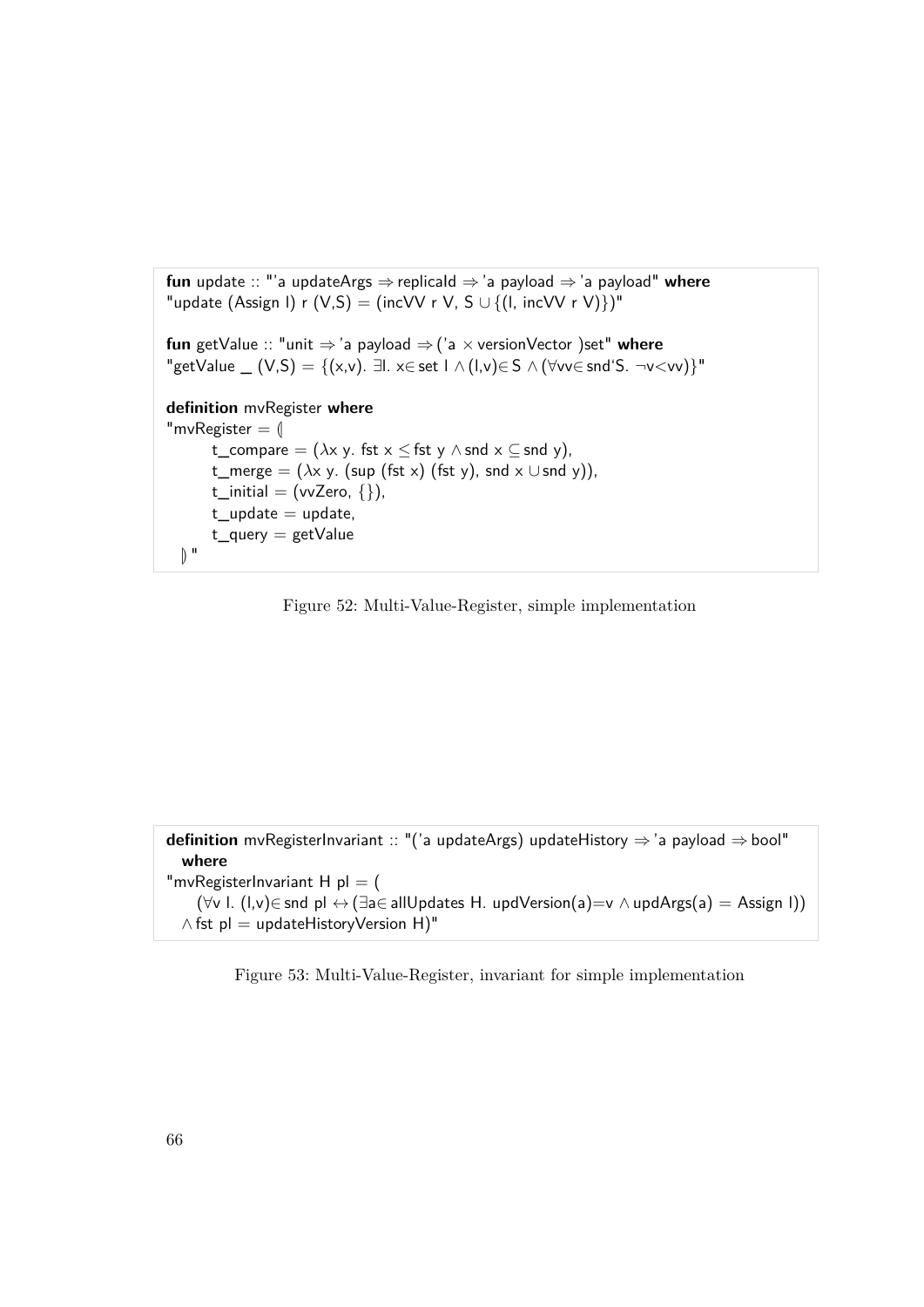```
type_synonym 'a payload = ''('a option \times versionVector) set"
definition incVersions :: "'a payload ⇒ replicaId ⇒versionVector" where
"incVersions pl myId = (
    let V = \text{snd} ' pl;
         vv = supSet Vin (incVV myId vv)
)"
definition assign :: "'a payload ⇒replicaId ⇒'a list ⇒'a payload" where
"assign pl myld R = (let V = incVersions pl myld in (Some ' set R) \times {V})"
fun update :: "'a updateArgs ⇒replicaId ⇒'a payload ⇒'a payload" where
"update (Assign R) r pl = (assign pl r R)"
fun getValue :: "unit ⇒'a payload ⇒'a returnType" where
"getValue _ pl = \{(x,v). (Some x, v) \in pl}"
definition compare :: "'a payload ⇒'a payload ⇒bool" where
"compare A B = (\forall x \in A. \forall y \in B. snd x \leq snd y)"
definition merge :: "'a payload ⇒ 'a payload ⇒'a payload" where
"merge A B = (let A' = {(x,V). (x,V)∈ A \wedge (\forall(y, W)∈ B. V \|W \vee V \ge W\};
         B' = \{(y, W) \mid (y, W) \in B \land (\forall (x, V) \in A \land W \parallel V \lor W \geq V)\}in A' ∪ B'
)"
definition mvRegister where
"mvRegister = \parallelt_{\text{1}}compare = compare,
      t_merge = merge,
      t_initial = \{(\text{None}, \text{vvZero})\},\t_update = update,
      t_query = getValue
  \mathbb{R}^{\mathbb{N}}
```
Figure 54: Multi-Value-Register, optimized and incorrect implementation. Translation of specification 10 from [\[12\]](#page-84-0)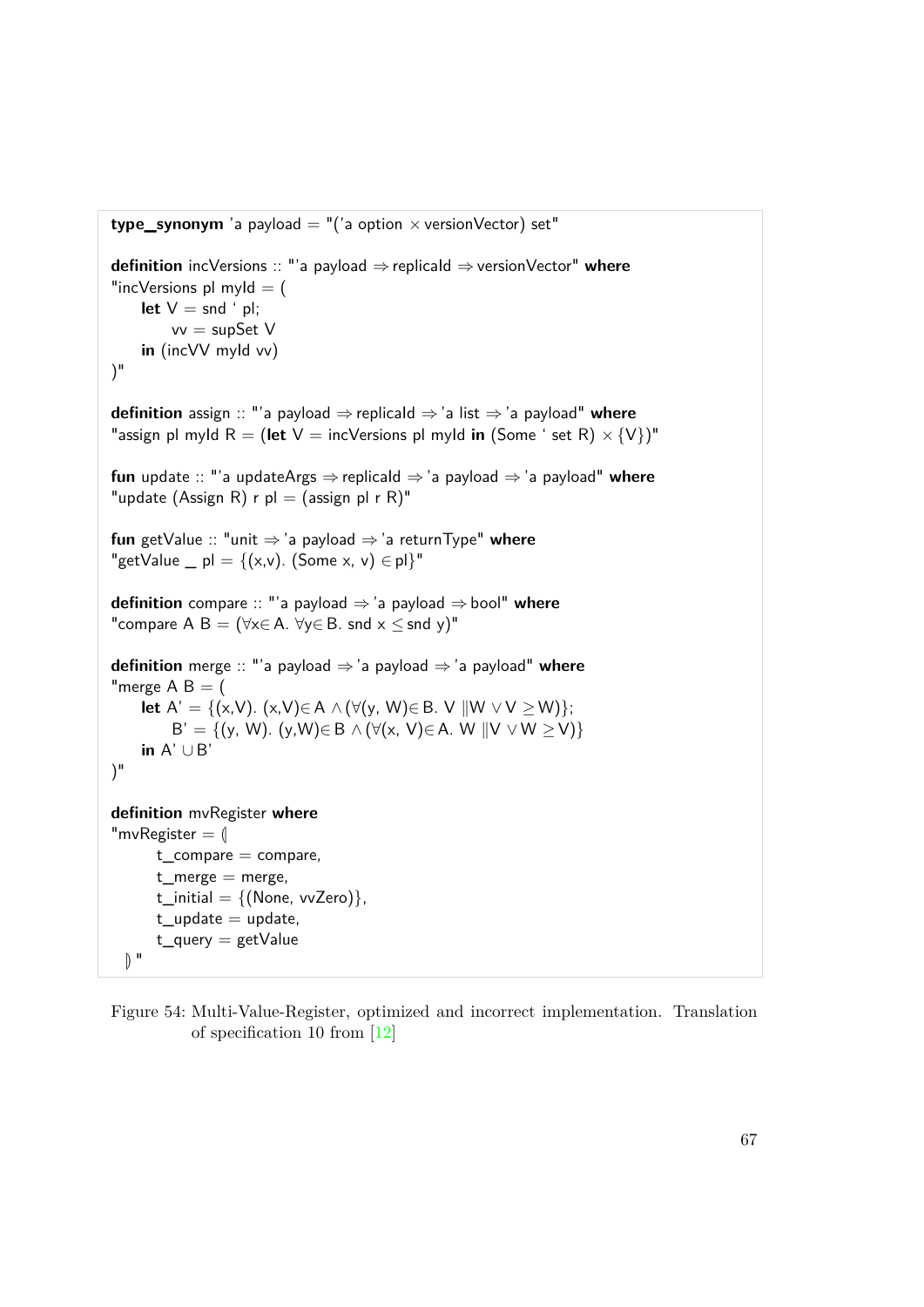When trying to verify the semilattice properties of this CRDT two small problems were found. The first problem is the compare function, which does not define a partial order, as it is not reflective. For example the compare function returns false, when comparing the payload  $\{(a, [1, 0]), (b, [0, 1])\}$  with itself.

The second problem is in the assign function. When the assigned list of elements is empty, the payload will also be empty after the operation. This is a problem, because all information about the current version is lost. This violates the requirement that updates monotonically increase the payload and it can lead to inconsistent replicas. As an example consider the following sequence of operations executed on replica 1: {(*None,* [0*,* 0])}  $\xrightarrow{Assign(a)} \{(a,[1,0])\} \xrightarrow{Assign(b)} \{(b,[2,0])\} \xrightarrow{Assign(0)} \{\} \xrightarrow{Assign(c)} \{(c,[1,0])\}.$  Furthermore assume that replica 2 first merges the payload  $\{(b, [2, 0])\}$  and then the payload  $\{(c, [1,0])\}$ . Then all updates have been delivered to both replicas, but the payload of replica 1 is  $\{(c, [1, 0])\}$  and the payload of replica 2 is  $\{(b, [2, 0])\}$ .

This problem can be avoided by ignoring all assignments of an empty list of elements. The problem with the compare function requires a rewrite of the compare function. The new implementation of the assign and compare function are shown in figure [55.](#page-76-0)

For this fixed implementation it is possible to verify the semilattice properties using the invariant shown in figure [56.](#page-76-1) This figure also includes the definition of an alternative merge function, which makes the proofs easier. The function removeSmallerElements removes all elements from the given set, for which an element with a greater version vector exists.

The first part of the invariant states that the payload set is nonempty and finite. The finiteness requirement is necessary to ensure that there always is at least one element which is not dominated by an other element. In the case of an infinite set, it would be possible to have an infinite sequence of increasing version vectors with no such element. If no such element exists, a merge operation would result in an empty set and the incVersions function would not be well defined.

The second part of the invariant states that the version is zero if and only if there is no element. The third part states that there is no element in the set which is dominated by an other element, i.e. for which an other element has a greater version vector.

Unfortunately, the fix of the assign operation by making it ignore assignments of empty lists is not compatible with the specification of the MV-Register (see figure [51\)](#page-72-0). It is possible to adjust the specification to also ignore the same operations, but then the simple mapping between the versions in the payload and the version of the replica no longer exists. And because query operations expose the version vectors, the specification also has to reflect this. Figure [57](#page-77-0) shows the specification for the fixed implementation. Compared to the original specification, this specification is really complicated because of the necessary filtering. Because of limited time and the complexity of the specification, it was not verified, whether this specification is in fact a valid specification of the fixed optimized implementation.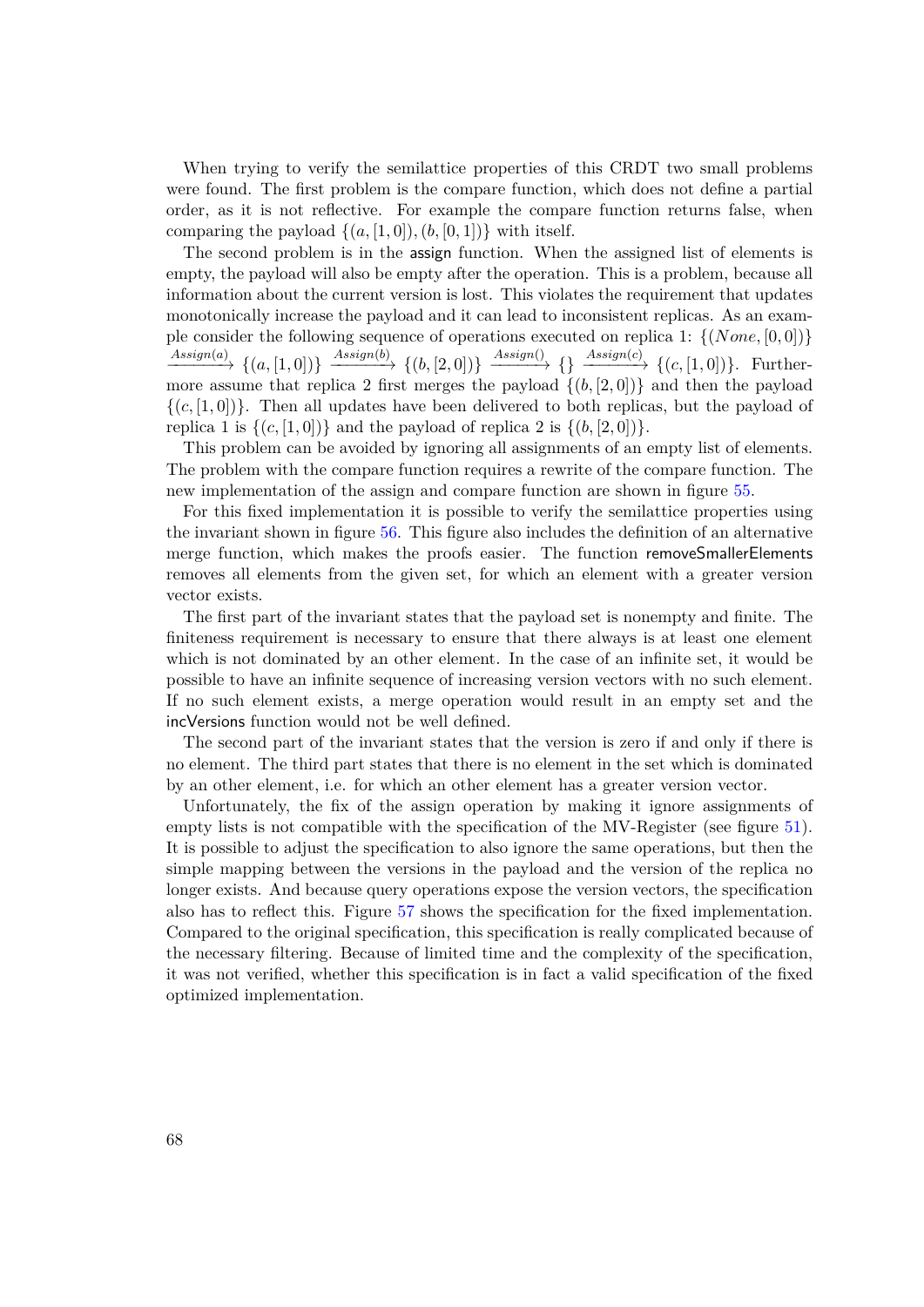<span id="page-76-0"></span>**definition** assign :: "'a payload ⇒replicaId ⇒'a list ⇒'a payload" **where** "assign pl myld  $R = ($ **if**  $R =$ [] **then** pl **else let**  $V =$  incVersions pl myld **in** (Some ' set R)  $\times$  {V})" **definition** compareSingle :: "('a option × versionVector) ⇒'a payload ⇒bool" **where** "compareSingle x B = (case x of (a,v)  $\Rightarrow$  ( $\exists$ (b,w) $\in$  B. v  $\lt$  w)  $\lor$  ( $\exists$ (b,w) $\in$  B. v=w  $\land$  $a=b)$ <sup>"</sup> **definition** compare :: "'a payload ⇒'a payload ⇒bool" **where** "compare A B =  $(\forall x \in A$ . compareSingle x B)"

Figure 55: Multi-Value-Register, fixed assign and compare function for optimized implementation

<span id="page-76-1"></span>**definition** noElementDominated **where** "noElementDominated  $S = (\forall (a,v) \in S. \forall (b,w) \in S. \neg v \lt w)$ " **definition** vvZeroIffNone **where** "vvZeroIffNone  $S = (\forall (a, v) \in S$ . v=vvZero  $\leftrightarrow$  a=None)" **definition** invariant **where** "invariant  $S = ($  $S \neq \{\}$ ∧ finite S ∧ vvZeroIffNone S ∧ noElementDominated S)" **definition** mergeAlt **where** "mergeAlt A B = removeSmallerElements (A ∪ B)"

Figure 56: Multi-Value-Register, invariant and alternative merge function for optimized implementation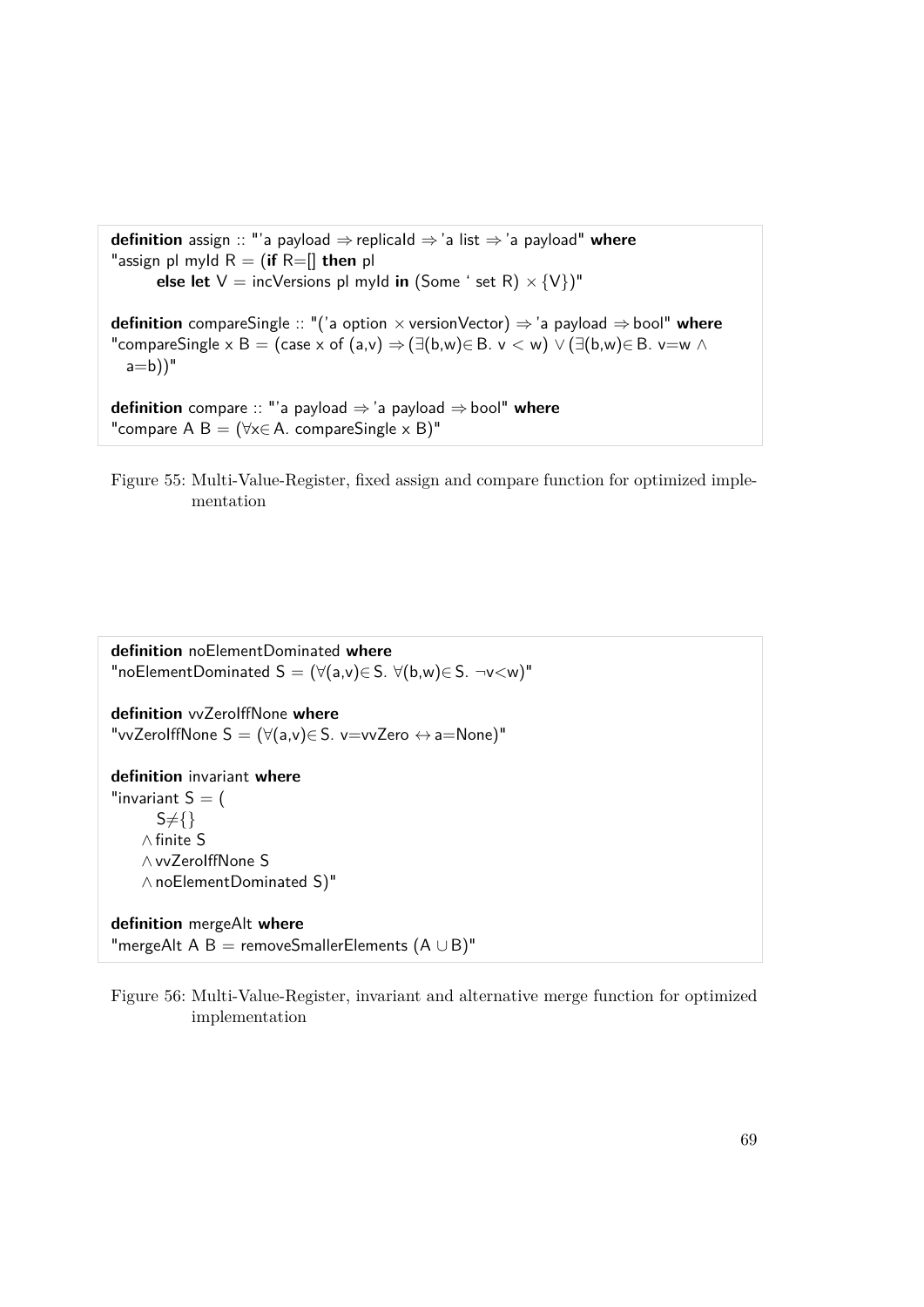```
definition mvRegisterSpec :: "('a updateArgs, unit, ('a × versionVector) set)
  crdtSpecification" where
"mvRegisterSpec H =({(x,c). (∃r l v. x∈ set l \land (v, Assign l)∈ set(H r)
    \wedge (∀rr. c»rr = length (filter (\lambdae. updArgs e ≠Assign [] \wedge updVersion e \leq v ) (H rr)))
    ∧ ¬(∃l' vv. l' ≠[] ∧ vv>v ∧ (vv, Assign l')∈ allUpdates H))})"
```
Figure 57: Multi-Value-Register, specification of the fixed optimized implementation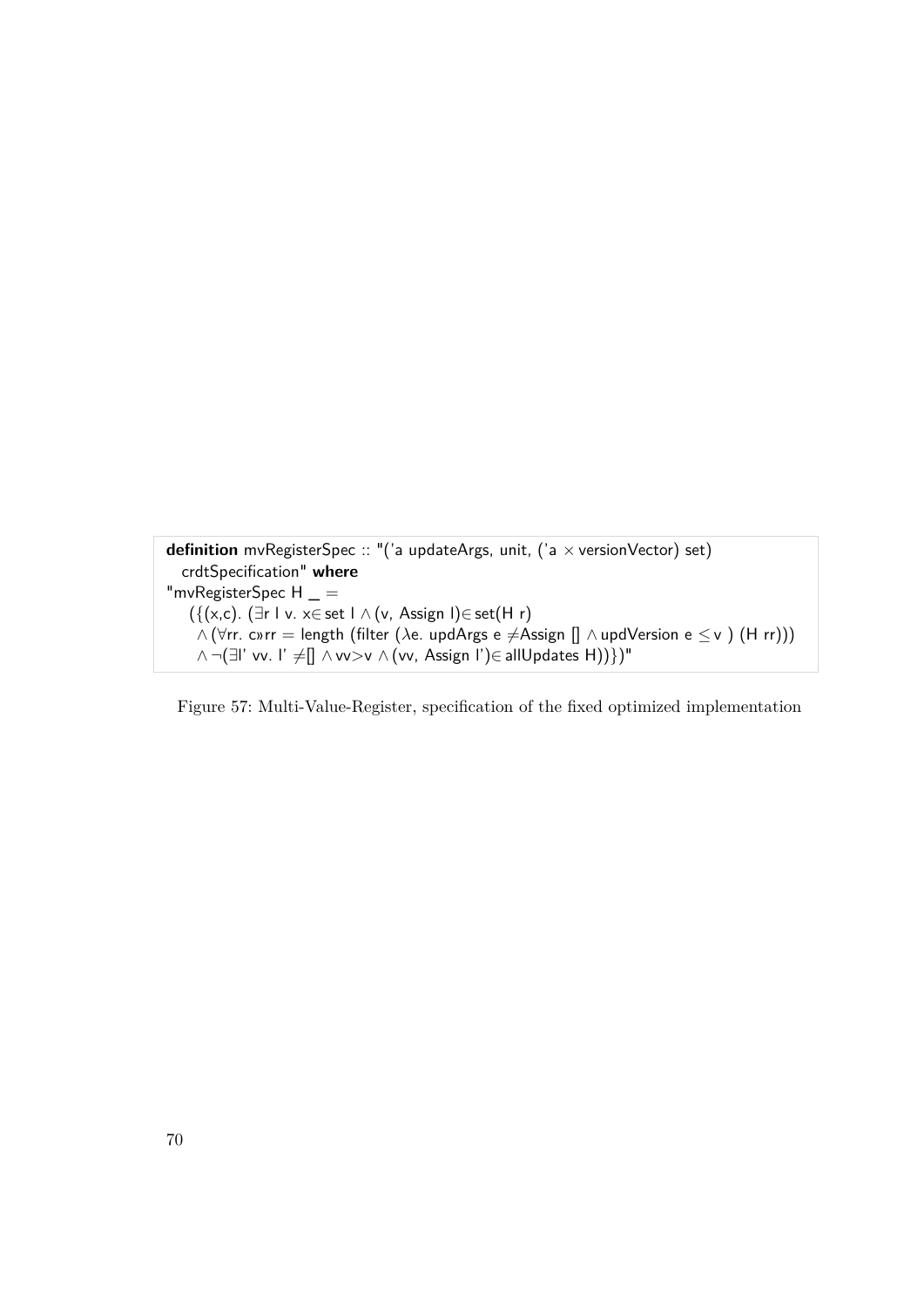## **8. Related work**

There exists work by Christopher Meiklejohn, which uses the interactive theorem prover Coq for verifying semilattice properties of CRDTs[\[7,](#page-84-1) [8,](#page-84-2) [9\]](#page-84-3). The behavioral properties of CRDTs are not considered. Verified CRDTs are the increase-only-counter and the PN-counter. In contrast to this thesis the verification is not based on a formal system model. Instead the semilattice properties are verified standing alone, but this is not a problem, because it is known from the literature  $[12]$ , that the semilattice properties with monotonic updates are a sufficient condition for convergence. However the verified semilattice properties are slightly different than the properties used in this thesis. Instead of showing that merge computes a least upper bound, it is only shown that it computes an upper bound and that the operation is commutative, idempotent and associative. The last three properties are equivalent to the computation of a least upper bound, when the compare function satisfies the equation *compare x y*  $\leftrightarrow$  (*merge x y = y*), but this equation is not verified. It would be interesting to check if the verified conditions are sufficient for convergence, as well.

Another work including verification of CRDTs is *Replicated Data Types: Specification, Verification, Optimality*[\[3\]](#page-84-4). This paper follows a similar approach of basing the theory on a system model and it follows a very similar approach in specifying and verifying the behavior of CRDTs. In the paper no use of a tool for the verification is mentioned, so it can be assumed that the proofs are not machine checked.

The basic system model is more flexible than the system model used in this thesis. The model uses explicit send- and receive- actions, where the send actions also can have side-effects on the payload. This feature allows to also emulate operation-based CRDTs in the model, by caching the effect of operations locally and then send them in a batch of operations. The system also has a more flexible notation of visibility, than the visibility which was defined by version vectors in this thesis and the system supports timestamps, which allows having data types like the Last-Writer-Wins-Register. While the system is more flexible, only state-based CRDTs are verified, and except for timestamps the flexibility of the system is not used in the state-based implementations. For the verification the flexible parameters of the system are instantiated so that the result is a system, which is very close to the system used in this thesis. In the paper the behavior of the Increment-Only-Counter, a Last-Writer-Wins-Register and a optimized OR-Set are verified. The OR-Set has a slightly different structure than the OR-Set verified in this thesis, but is basically equivalent.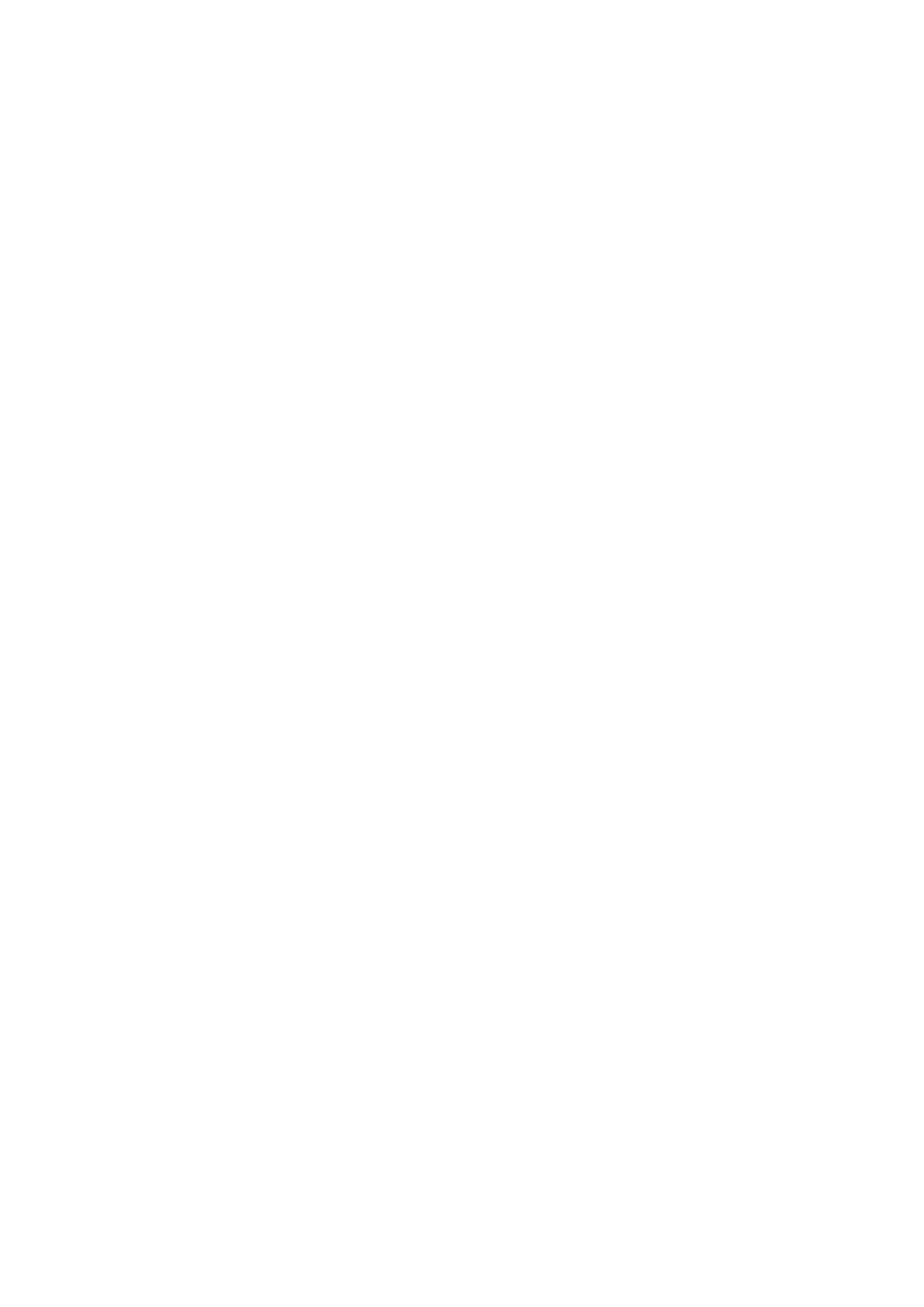## **9. Conclusion and future work**

The case studies have shown, that it is feasible to verify CRDTs with Isabelle/HOL. The problem found in the MV-register during verification, shows that it is easy to miss some corner case when designing a CRDT. The verified CRDTs were given in pseudolanguage and then translated to Isabelle, which is a very high level language. Real implementations of the same CRDTs will probably be more complex, and thus the chance of introducing bugs might be even higher. But also the amount of work required for verifying a real implementation is higher. The framework presented in this thesis is not directly applicable to real implementations. Several approaches are possible to close the gap between the verified Isabelle code and a real implementation:

- 1. Isabelle can generate code for the languages SML, OCaml, Haskell and Scala from the Isabelle code. An advantage of using this approach would be that there is a real end-to-end verification from the abstract system model to the executable code. So there would only be the system model, the specification of the specific CRDT, and the Isabelle tool, which would have to be trusted, as the rest is verified to be correct. A disadvantage is, that the generated code is not very readable and not very efficient. Also, the generated code does not use the default data types of the language, so probably some wrapper code would be necessary to conform with the necessary interfaces.
- 2. It would be possible to describe CRDTs in a domain specific language and generate Isabelle code and executable code from this description. This approach would be more flexible in the generation of the executable code, so that the code could be more readable, efficient and be compliant to the necessary interfaces. The advantages come at the cost of more possible points of failures. With this approach one additionally has to trust the code generator for the domain specific language.
- 3. The executable code could be written manually and then it could be verified that the executable code is equivalent to the more abstract Isabelle code. This can be done separately for each function. As there is no concurrency inside a function (each update and merge is executed on a single replica) this equivalence can be shown using techniques and tools for sequential programs. This approach is very flexible in what can be done in the implementation of the executable code, but it has more possible points of failure than the first two approaches.

There are some other challenges in real system which could be addressed in future work. One problem is the space complexity of payloads. Because of the requirement for monotonically increasing updates the required space for storing the payload is also increasing with time. Optimized implementations like the optimized OR-Set can reduce the space complexity, but there are limits for the possible optimizations [\[3\]](#page-84-4). Furthermore, in real systems replicas can be dynamically added to and removed from the system, and data which references removed nodes should also be garbage-collected. Therefore long-running systems will probably need a form of garbage-collection. With the system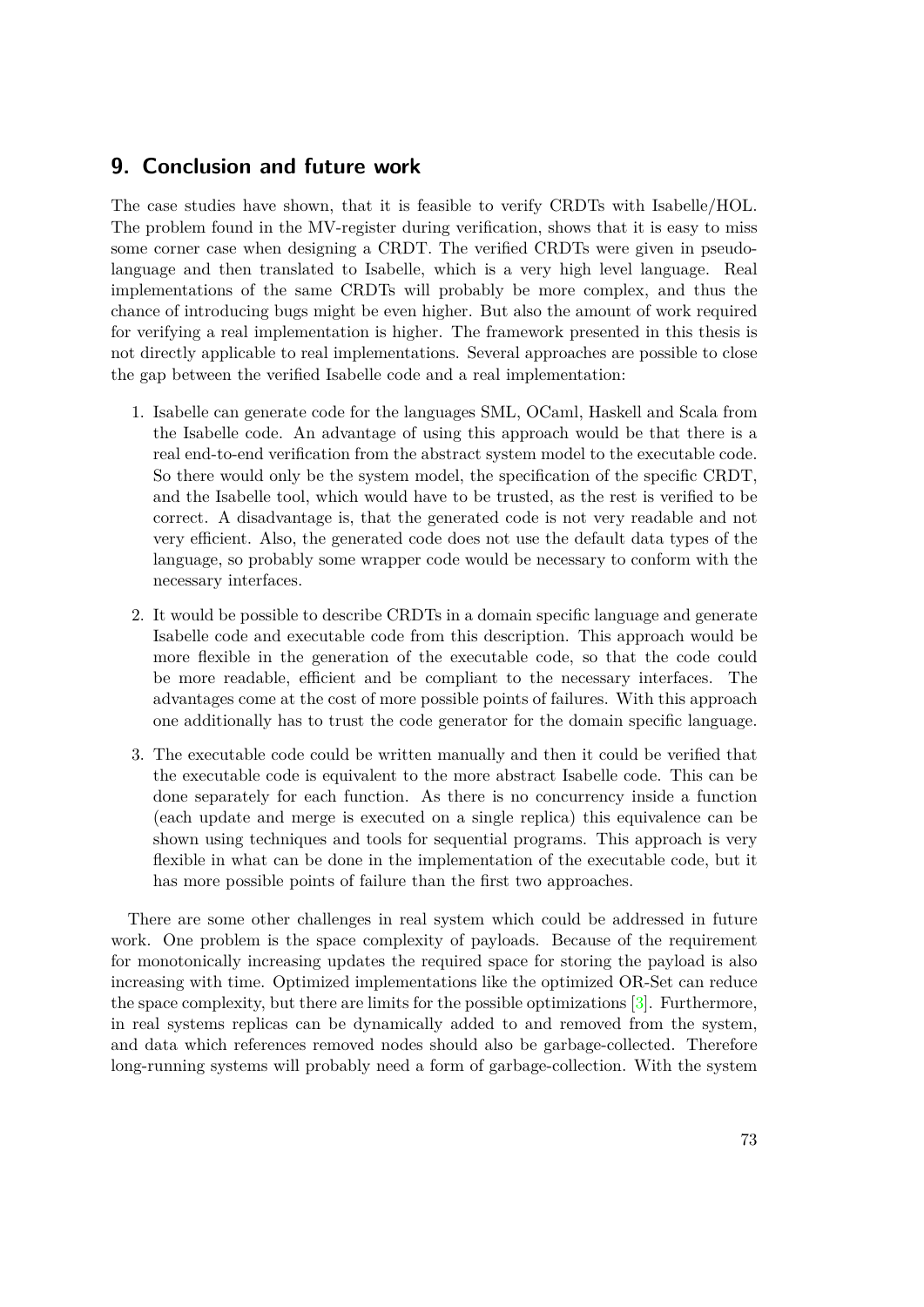model used in this thesis, correct garbage collection is not possible, because arbitrary old messages can arrive at any time. In a real system, one can probably guarantee a certain bound on how old messages can be, and this would allow to implement garbagecollection. It would be interesting to verify CRDTs with garbage-collection in such a setting.

An other possible future work is researching different specification techniques for CRDTs. In this master thesis, some techniques were discussed, but they were not evaluated against applications. It would be interesting to look at applications, which use CRDTs, and evaluate what kind of specifications are required for the CRDTs, so that it is possible to verify that the application works correctly.

It is also an open question, which kind of CRDTs are required by applications. For sequential data types, it is often sufficient to have lists, sets, and maps for managing data, as can be seen in commonly used data formats like XML or JSON. In the case of CRDTs, more data types are required, because different applications require different conflict resolution behavior. This could be very application specific. For example an application could require a set where add-operations win over remove-operations, but when a remove-operation is performed by an administrator of the system, then that operation should win. If every application needs its own CRDTs, then automatic tools might be a good idea.

Some automatic tools are imaginable in this area. A simple automatic tool could just do automatic testing of the semilattice properties. This would not require any additional steps by the developer like writing a specification. When the developer can write down a suitable invariant for the payload, then automatic verification of the semilattice properties could be possible. The case studies in this thesis showed, that the semilattice properties for the simpler CRDTs could be shown with mainly automated methods, so an automated verification tool for simple CRDTs is realistic.

Automatic testing would also be possible for checking behavioral specifications. Automatic verification of the behavioral properties could also be possible, but the case studies showed that verifying the behavioral properties is more difficult, than verifying the semilattice properties.

Automatic testing tools could also benefit from a defined invariant. A testing tool could then try to generate random payloads satisfying the invariant and random update arguments to test a single operation in isolation. Without an invariant, an automated testing tool has to generate complete traces, which form a much greater search space. Finding payloads satisfying an invariant can maybe be done using an automatic theorem prover like Z3, similar to what is done in the automatic testing tool Pex[\[13\]](#page-84-5).

Finally, to give a brief overview of the effort required for the different CRDTs verified in the case studies, figure [58](#page-82-0) shows the lines of code used in each case. The lines are counted including comments and whitespace and should be interpreted only as a very rough estimation of effort. It would probably be possible to invest additional effort or give the task to a more experienced Isabelle user and get a much smaller theory file. Figure [59](#page-82-1) shows the lines of code for the general theories. A mapping between the theory files and the sections in this thesis is given in the Appendix.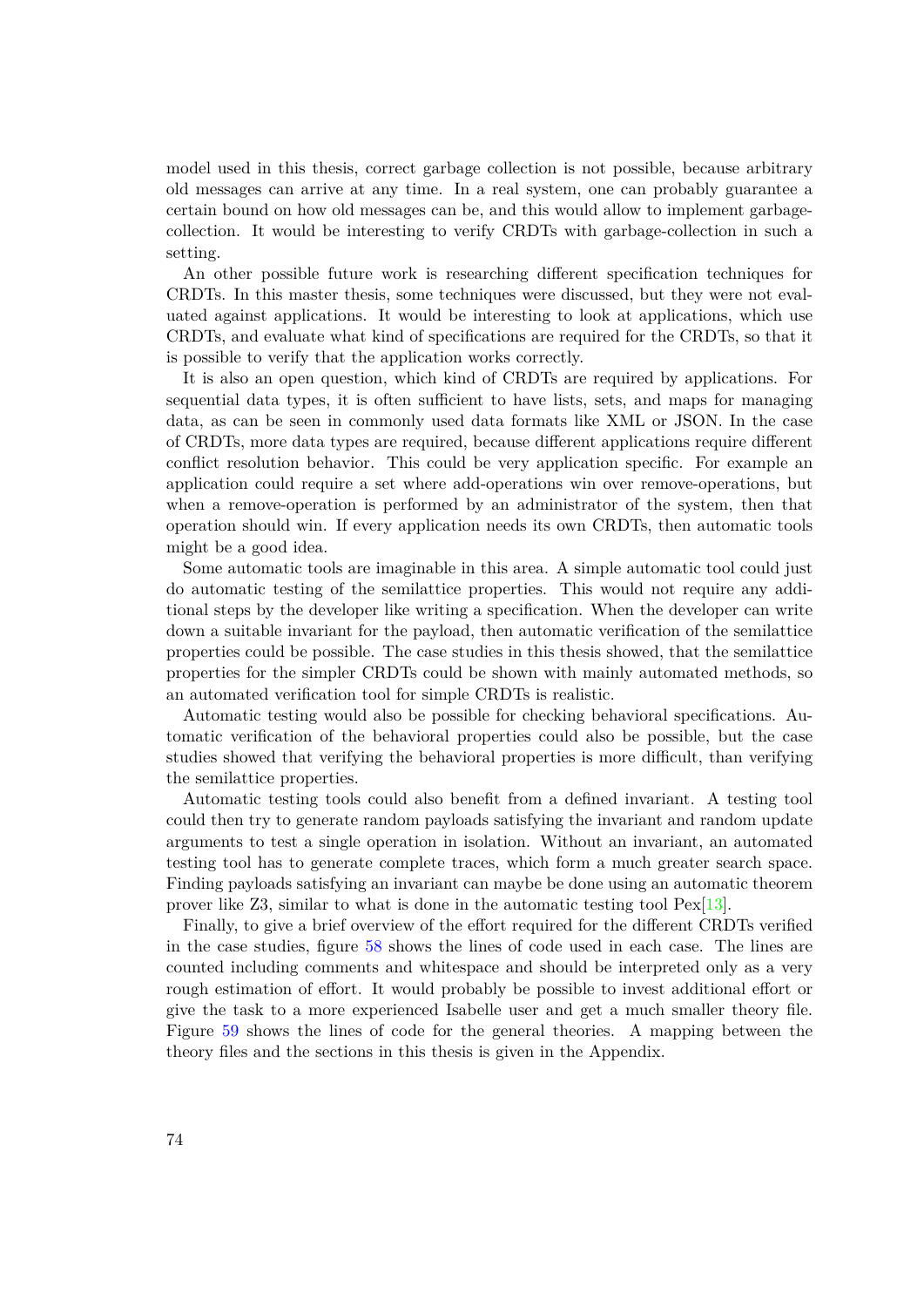<span id="page-82-0"></span>

Figure 58: Lines of code in case study theories

<span id="page-82-1"></span>

Figure 59: Lines of code in general theories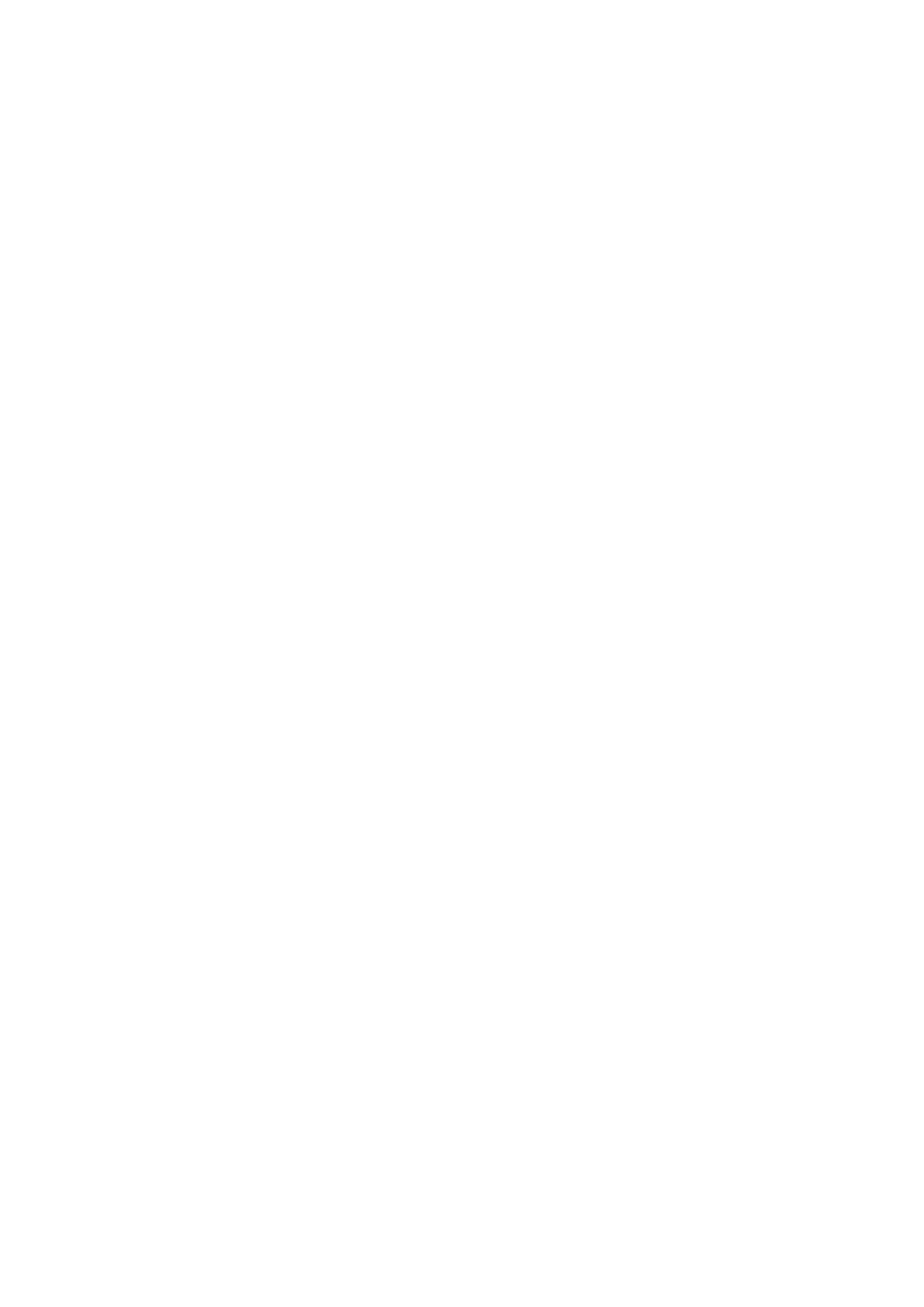### **References**

- [1] Annette Bieniusa, Marek Zawirski, Nuno M. Preguiça, Marc Shapiro, Carlos Baquero, Valter Balegas, and Sérgio Duarte. An optimized conflict-free replicated set. *CoRR*, abs/1210.3368, 2012.
- [2] Sebastian Burckhardt, Alexey Gotsman, and Hongseok Yang. Understanding Eventual Consistency. 2013.
- <span id="page-84-4"></span>[3] Sebastian Burckhardt, Alexey Gotsman, Hongseok Yang, and Marek Zawirski. Replicated Data Types: Specification, Verification, Optimality. 2013.
- [4] C. A. R. Hoare. An axiomatic basis for computer programming. *Commun. ACM*, 12(10):576–580, October 1969.
- [5] Kyle Kingsbury. The trouble with timestamps. [http://aphyr.com/posts/](http://aphyr.com/posts/299-the-trouble-with-timestamps) [299-the-trouble-with-timestamps](http://aphyr.com/posts/299-the-trouble-with-timestamps), October 2013.
- [6] Leslie Lamport. Time, clocks, and the ordering of events in a distributed system. *Commun. ACM*, 21(7):558–565, July 1978.
- <span id="page-84-1"></span>[7] Christopher Meiklejohn. Distributed data structures with Coq. [http://christophermeiklejohn.com/coq/2013/06/11/](http://christophermeiklejohn.com/coq/2013/06/11/distributed-data-structures.html) [distributed-data-structures.html](http://christophermeiklejohn.com/coq/2013/06/11/distributed-data-structures.html), June 2013.
- <span id="page-84-2"></span>[8] Christopher Meiklejohn. Distributed data structures with Coq: PN-Counters. [http://christophermeiklejohn.com/coq/2013/06/20/](http://christophermeiklejohn.com/coq/2013/06/20/distributed-data-structures-pn-counters.html) [distributed-data-structures-pn-counters.html](http://christophermeiklejohn.com/coq/2013/06/20/distributed-data-structures-pn-counters.html), June 2013.
- <span id="page-84-3"></span>[9] Christopher Meiklejohn. Github repository - Distributed data structures. [https:](https://github.com/cmeiklejohn/distributed-data-structures) [//github.com/cmeiklejohn/distributed-data-structures](https://github.com/cmeiklejohn/distributed-data-structures), June 2013.
- [10] Tobias Nipkow, Lawrence C. Paulson, and Markus Wenzel. *Isabelle/HOL A Proof Assistant for Higher-Order Logic*, volume 2283 of *LNCS*. Springer, 2002.
- [11] Nuno M. Preguiça, Annette Bieniusa, Marc Shapiro, Marek Zawirski, Carlos Baquero, Valter Balegas, and Sérgio Duarte. Conflict-free replicated sets. 2013.
- <span id="page-84-0"></span>[12] Marc Shapiro, Nuno Preguiça, Carlos Baquero, and Marek Zawirski. A comprehensive study of Convergent and Commutative Replicated Data Types. Rapport de recherche RR-7506, INRIA, January 2011.
- <span id="page-84-5"></span>[13] Nikolai Tillmann and Jonathan Halleux. Pex – White Box Test Generation for .NET. In Bernhard Beckert and Reiner Hähnle, editors, *Tests and Proofs*, volume 4966 of *Lecture Notes in Computer Science*, pages 134–153. Springer Berlin Heidelberg, 2008.